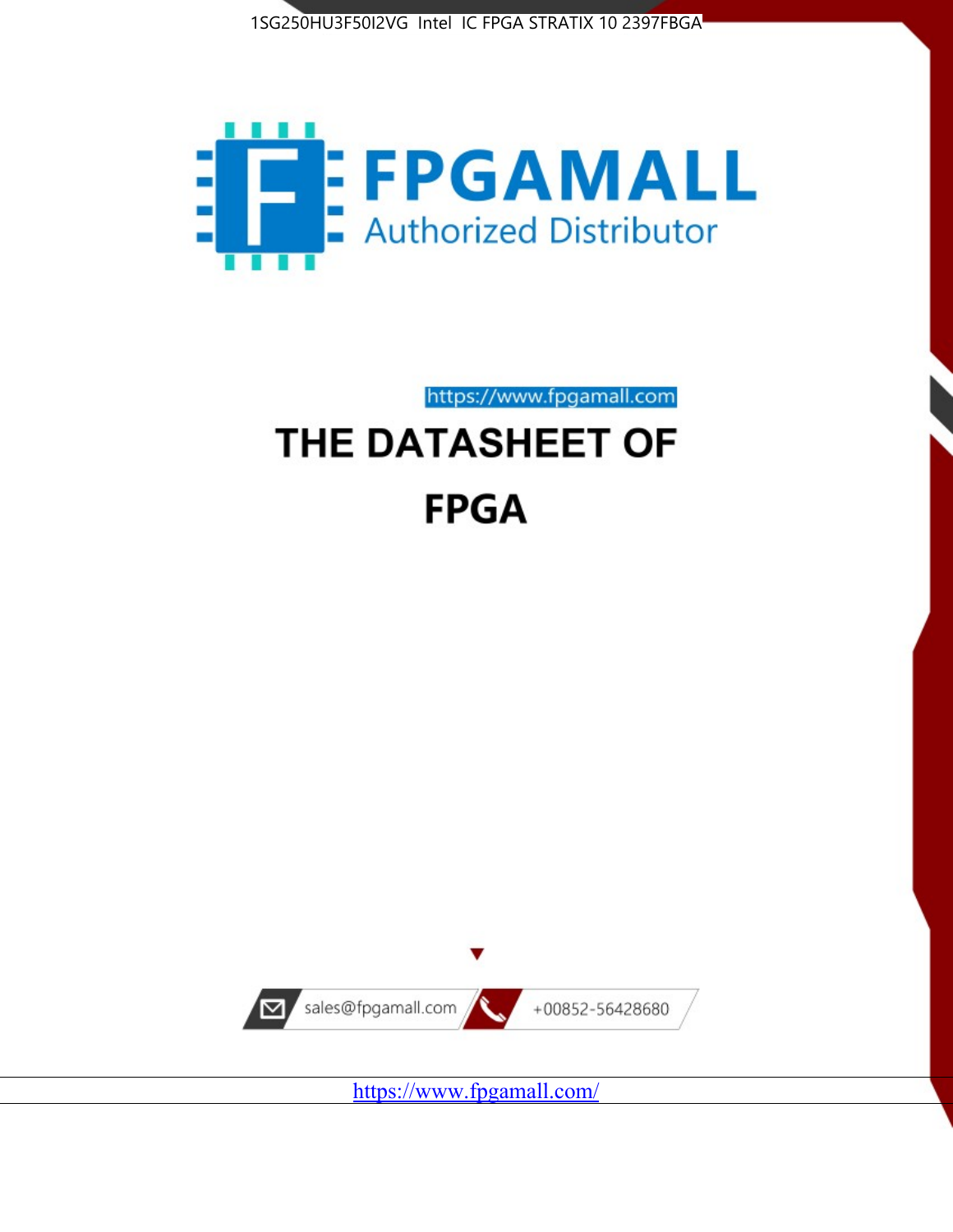1SG250HU3F50I2VG Intel IC FPGA STRATIX 10 2397FBGA



# **Intel® Stratix® 10 GX/SX Device Overview**



**S10-OVERVIEW | 2020.04.30** Latest document on the web: **[PDF](https://www.intel.com/content/dam/www/programmable/us/en/pdfs/literature/hb/stratix-10/s10-overview.pdf)** | **[HTML](https://www.intel.com/content/www/us/en/programmable/documentation/joc1442261161666.html)**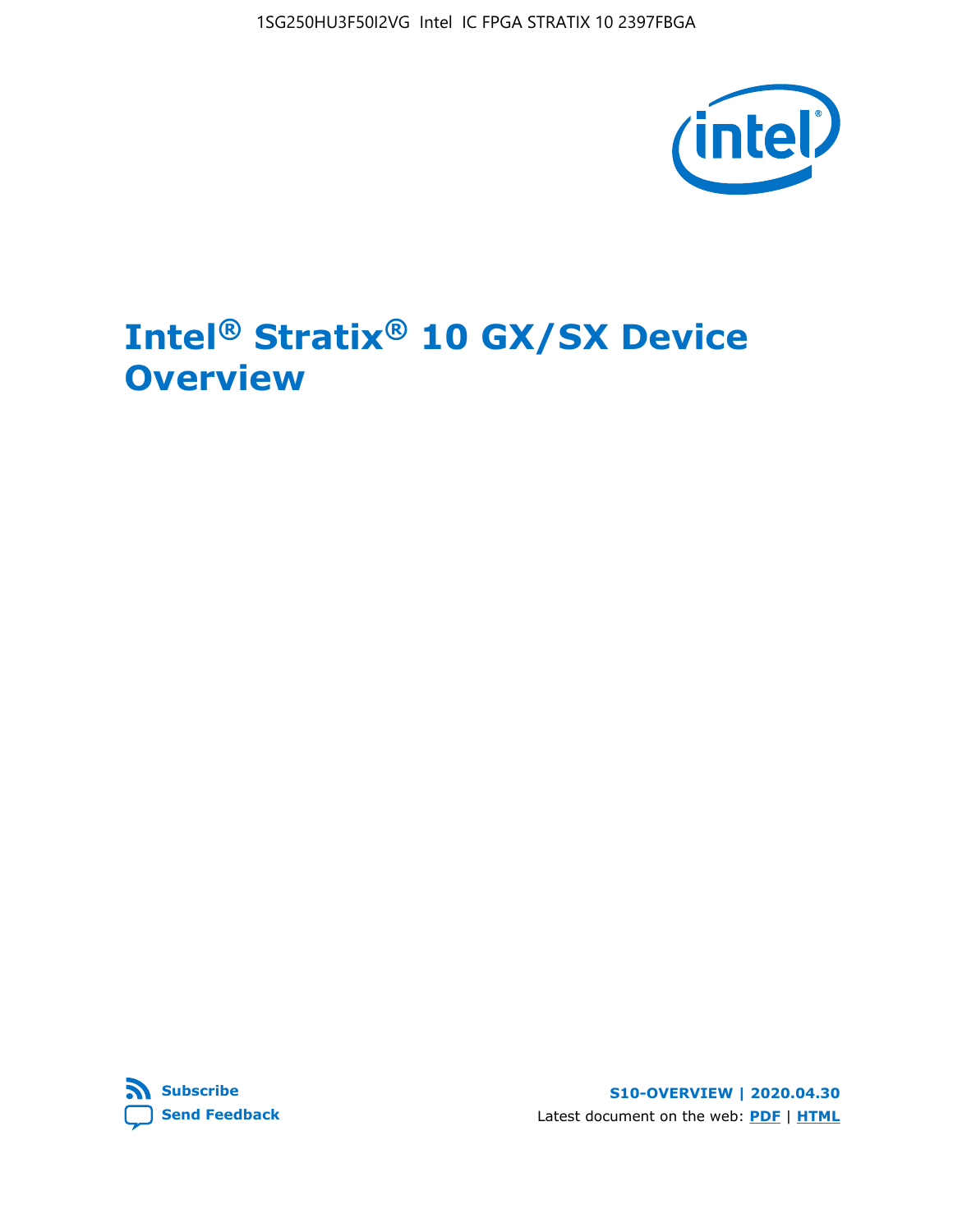

*Contents*

# **Contents**

| 1.26. Document Revision History for the Intel Stratix 10 GX/SX Device Overview36 |  |
|----------------------------------------------------------------------------------|--|

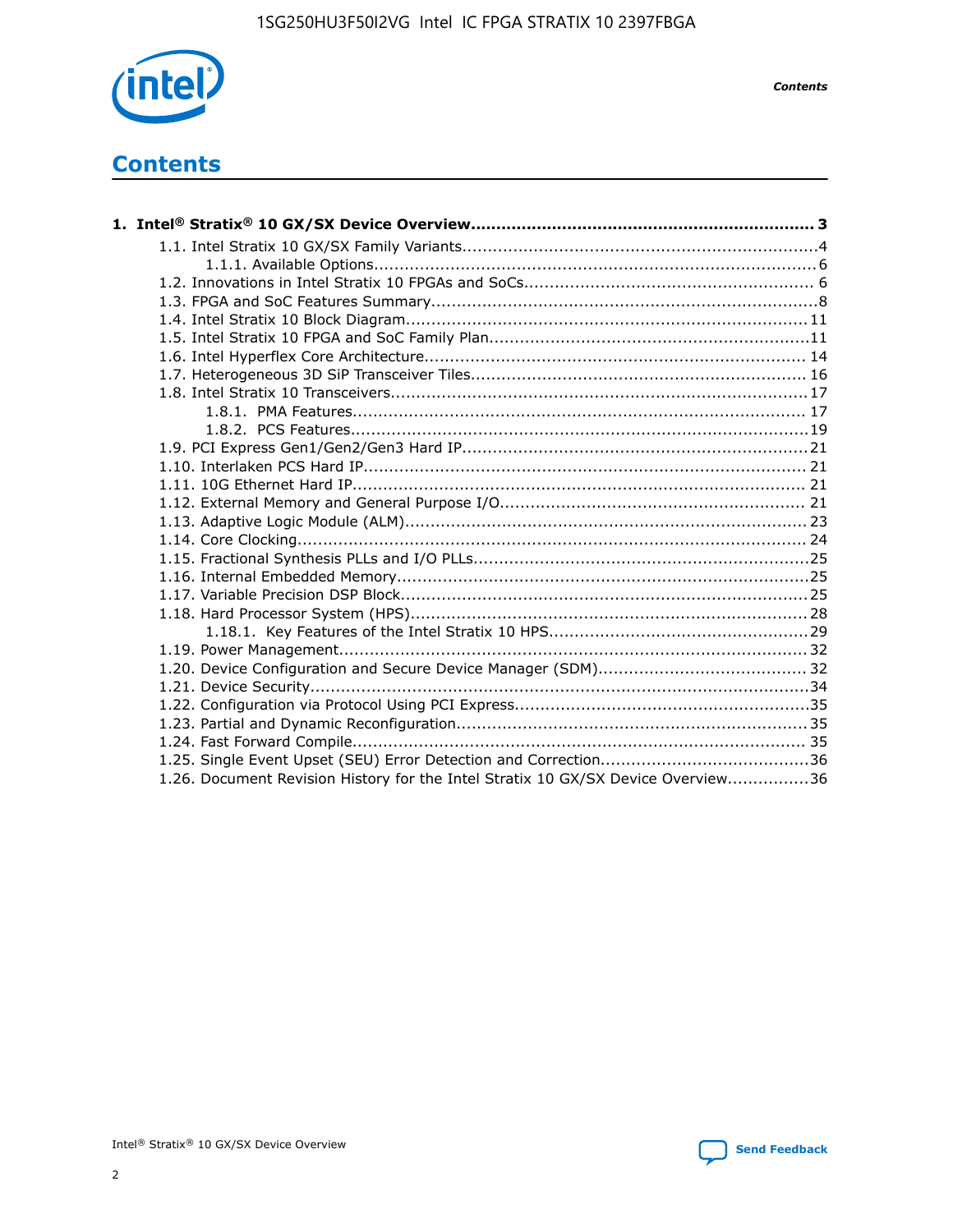**S10-OVERVIEW | 2020.04.30**

**[Send Feedback](mailto:FPGAtechdocfeedback@intel.com?subject=Feedback%20on%20Intel%20Stratix%2010%20GX/SX%20Device%20Overview%20(S10-OVERVIEW%202020.04.30)&body=We%20appreciate%20your%20feedback.%20In%20your%20comments,%20also%20specify%20the%20page%20number%20or%20paragraph.%20Thank%20you.)**



# **1. Intel® Stratix® 10 GX/SX Device Overview**

Intel's 14 nm Intel® Stratix® 10 GX FPGAs and SX SoCs deliver 2X the core performance and up to 70% lower power over previous generation high-performance FPGAs.

Featuring several groundbreaking innovations, including the all new Intel Hyperflex™ core architecture, this device family enables you to meet the demand for everincreasing bandwidth and processing performance in your most advanced applications, while meeting your power budget.

With an embedded hard processor system (HPS) based on a quad-core 64 bit Arm\* Cortex\*-A53, the Intel Stratix 10 SoC devices deliver power efficient, application-class processing and allow designers to extend hardware virtualization into the FPGA fabric. Intel Stratix 10 SoC devices demonstrate Intel's commitment to high-performance SoCs and extend Intel's leadership in programmable devices featuring an Arm-based processor system.

Important innovations in Intel Stratix 10 FPGAs and SoCs include:

- All new Intel Hyperflex core architecture delivering 2X the core performance compared to previous generation high-performance FPGAs
- Intel 14 nm tri-gate (FinFET) technology
- Heterogeneous 3D System-in-Package (SiP) technology
- Core fabric with up to 10.2 million logic elements (LEs)
- Up to 96 full duplex transceiver channels on heterogeneous 3D SiP transceiver tiles
- Transceiver data rates up to 28.3 Gbps chip-to-chip/module and backplane performance
- M20K (20 Kb) internal SRAM memory blocks
- Fractional synthesis and ultra-low jitter LC tank based transmit phase locked loops (PLLs)
- Hard PCI Express<sup>®</sup> Gen3 x16 intellectual property (IP) blocks
- Hard 10GBASE-KR/40GBASE-KR4 Forward Error Correction (FEC) in every transceiver channel
- Hard memory controllers and PHY supporting DDR4 rates up to 2666 Mbps per pin
- Hard fixed-point and IEEE 754 compliant hard floating-point variable precision digital signal processing (DSP) blocks with up to 10 TFLOP compute performance with a power efficiency of 80 GFLOP per Watt
- Quad-core 64 bit Arm Cortex-A53 embedded processor running up to 1.5 GHz in SoC family variants
- Programmable clock tree synthesis for flexible, low power, low skew clock trees

Intel Corporation. All rights reserved. Agilex, Altera, Arria, Cyclone, Enpirion, Intel, the Intel logo, MAX, Nios, Quartus and Stratix words and logos are trademarks of Intel Corporation or its subsidiaries in the U.S. and/or other countries. Intel warrants performance of its FPGA and semiconductor products to current specifications in accordance with Intel's standard warranty, but reserves the right to make changes to any products and services at any time without notice. Intel assumes no responsibility or liability arising out of the application or use of any information, product, or service described herein except as expressly agreed to in writing by Intel. Intel customers are advised to obtain the latest version of device specifications before relying on any published information and before placing orders for products or services. \*Other names and brands may be claimed as the property of others.

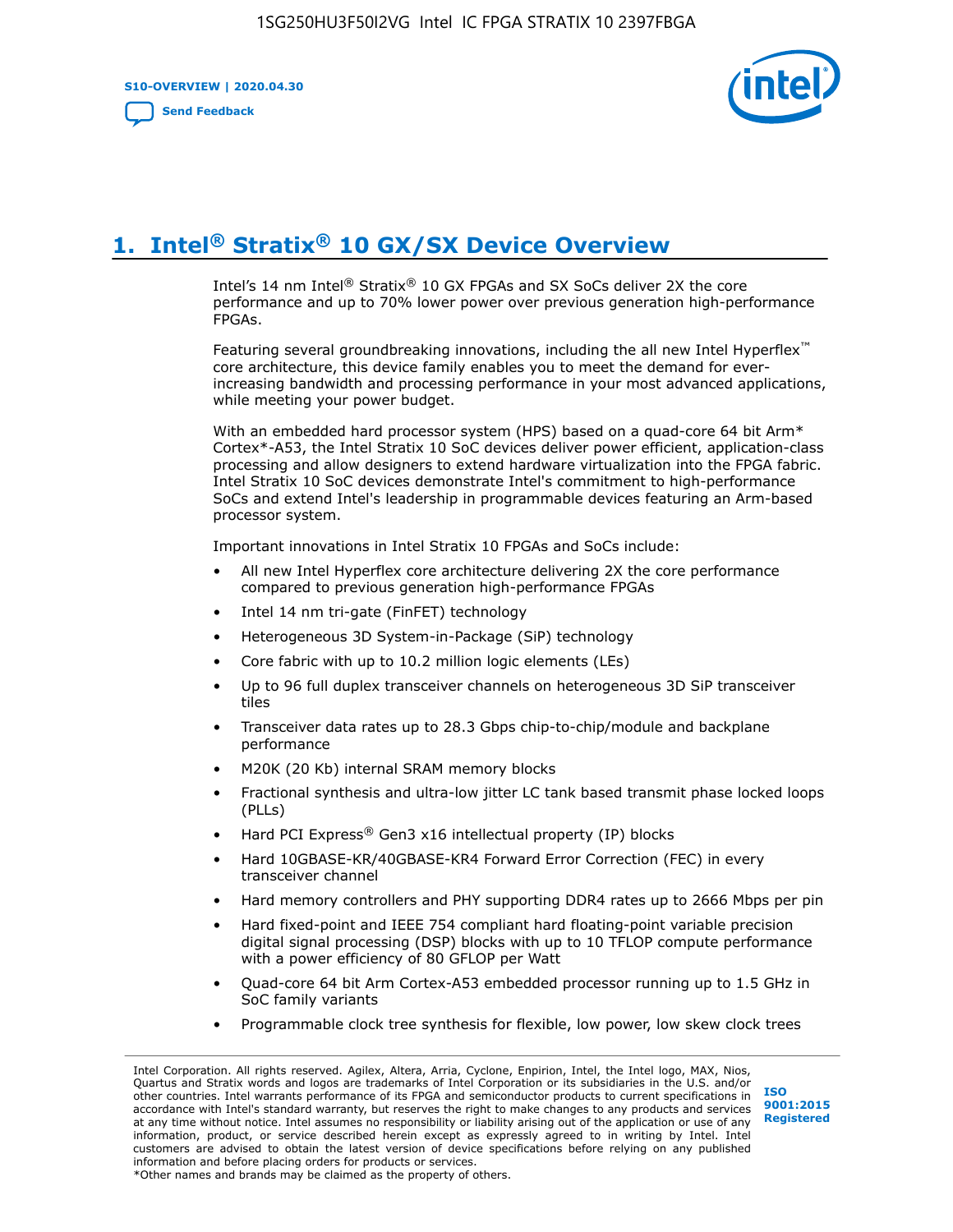

- Dedicated secure device manager (SDM) for:
	- Enhanced device configuration and security
	- AES-256, SHA-256/384 and ECDSA-256/384 encrypt/decrypt accelerators and authentication
	- Multi-factor authentication
	- Physically Unclonable Function (PUF) service and software programmable device configuration capability
- Comprehensive set of advanced power saving features delivering up to 70% lower power compared to previous generation high-performance FPGAs
- Non-destructive register state readback and writeback, to support ASIC prototyping and other applications

With these capabilities, Intel Stratix 10 FPGAs and SoCs are ideally suited for the most demanding applications in diverse markets such as:

- **Compute and Storage**—for custom servers, cloud computing and datacenter acceleration
- **Networking**—for Terabit, 400G and multi-100G bridging, aggregation, packet processing and traffic management
- **Optical Transport Networks**—for OTU4, 2xOTU4, 4xOTU4
- **Broadcast**—for high-end studio distribution, head end encoding/decoding, edge quadrature amplitude modulation (QAM)
- **Military**—for radar, electronic warfare, and secure communications
- **Medical**—for diagnostic scanners and diagnostic imaging
- **Test and Measurement**—for protocol and application testers
- **Wireless**—for next-generation 5G networks
- **ASIC Prototyping**—for designs that require the largest FPGA fabric with the highest I/O count

## **1.1. Intel Stratix 10 GX/SX Family Variants**

Intel Stratix 10 devices are available in FPGA (GX) and SoC (SX) variants.

- **Intel Stratix 10 GX** devices deliver up to 1 GHz core fabric performance and contain up to 10.2 million LEs in the fabric. They also feature up to 96 general purpose transceivers on separate transceiver tiles, and 2666 Mbps DDR4 external memory interface performance. The transceivers are capable of up to 28.3 Gbps short reach and across the backplane. These devices are optimized for FPGA applications that require the highest transceiver bandwidth and core fabric performance, with the power efficiency of Intel's 14 nm tri-gate process technology.
- **Intel Stratix 10 SX** devices have a feature set that is identical to Intel Stratix 10 GX devices, with the addition of an embedded quad-core 64 bit Arm Cortex A53 hard processor system.

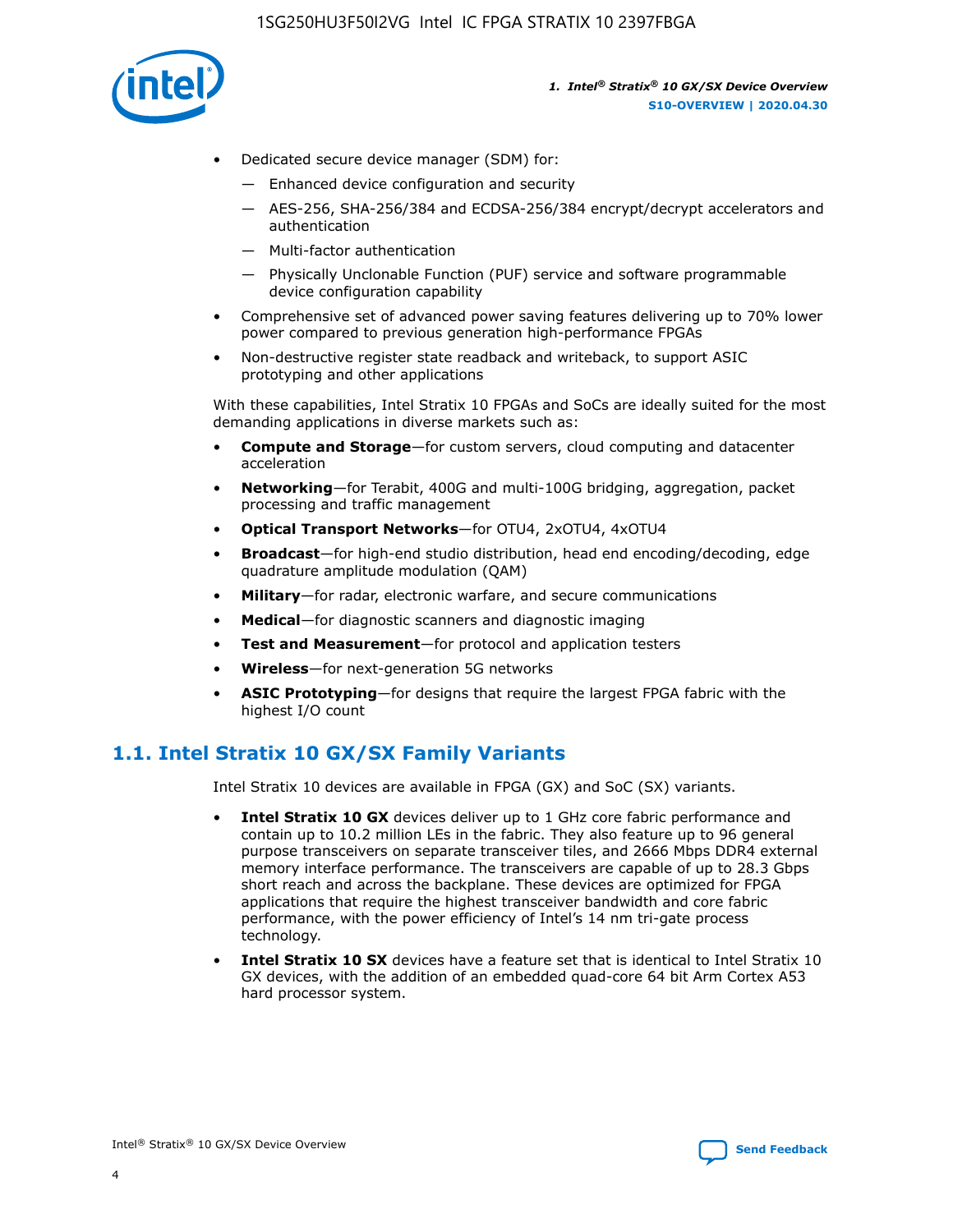

Common to all Intel Stratix 10 family variants is a high-performance fabric based on the new Intel Hyperflex core architecture that includes additional Hyper-Registers throughout the interconnect routing and at the inputs of all functional blocks. The core fabric also contains an enhanced logic array utilizing Intel's adaptive logic module (ALM) and a rich set of high performance building blocks including:

- M20K (20 Kb) embedded memory blocks
- Variable precision DSP blocks with hard IEEE 754 compliant floating-point units
- Fractional synthesis and integer PLLs
- Hard memory controllers and PHY for external memory interfaces
- General purpose IO cells

To clock these building blocks, Intel Stratix 10 devices use programmable clock tree synthesis, which uses dedicated clock tree routing to synthesize only those branches of the clock trees required for the application. All devices support in-system, finegrained partial reconfiguration of the logic array, allowing logic to be added and subtracted from the system while it is operating.

All family variants also contain high speed serial transceivers, containing both the physical medium attachment (PMA) and the physical coding sublayer (PCS), which can be used to implement a variety of industry standard and proprietary protocols. In addition to the hard PCS, Intel Stratix 10 devices contain multiple instantiations of PCI Express hard IP that supports Gen1/Gen2/Gen3 rates in x1/x2/x4/x8/x16 lane configurations, and hard 10GBASE-KR/40GBASE-KR4 FEC for every transceiver. The hard PCS, FEC, and PCI Express IP free up valuable core logic resources, save power, and increase your productivity.

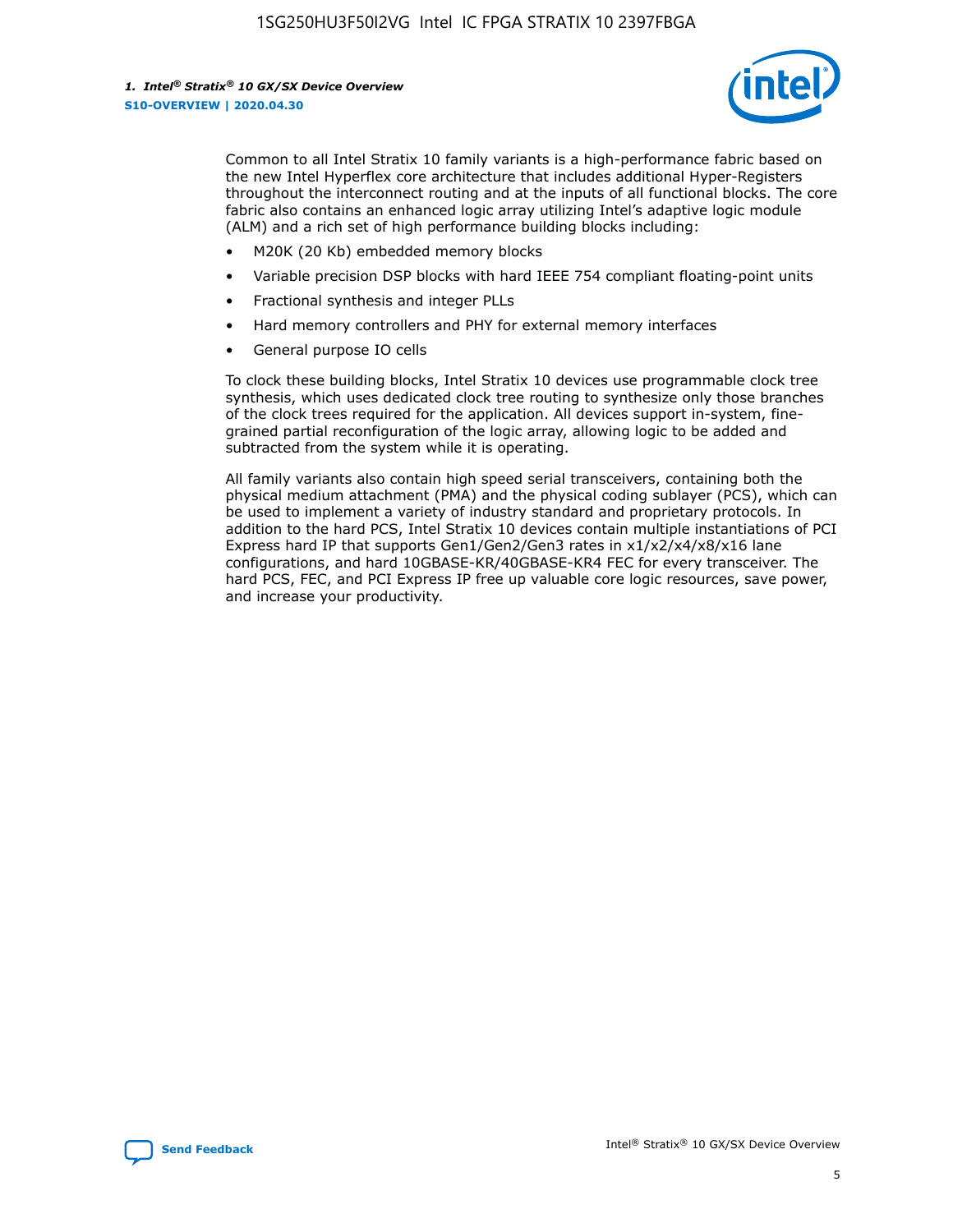

## **1.1.1. Available Options**

#### **Figure 1. Sample Ordering Code and Available Options for Intel Stratix 10 Devices**



## **Related Information**

[My Intel Support](https://www.intel.com/content/www/us/en/programmable/my-intel/mal-home.html)

## **1.2. Innovations in Intel Stratix 10 FPGAs and SoCs**

Intel Stratix 10 FPGAs and SoCs deliver many significant improvements over the previous generation high-performance Stratix V FPGAs.

#### **Table 1. Key Features of Intel Stratix 10 Devices Compared to Stratix V Devices**

| <b>Feature</b>            | <b>Stratix V FPGAs</b>                                           | <b>Intel Stratix 10 FPGAs and SoCs</b>                                        |  |
|---------------------------|------------------------------------------------------------------|-------------------------------------------------------------------------------|--|
| <b>Process technology</b> | 28 nm TSMC (planar<br>transistor)                                | 14 nm Intel tri-gate (FinFET)                                                 |  |
| Hard processor core       | None                                                             | Quad-core 64 bit Arm Cortex-A53<br>(SoC only)                                 |  |
| Core architecture         | Conventional core architecture<br>with conventional interconnect | Intel Hyperflex core architecture with<br>Hyper-Registers in the interconnect |  |
|                           |                                                                  | continued                                                                     |  |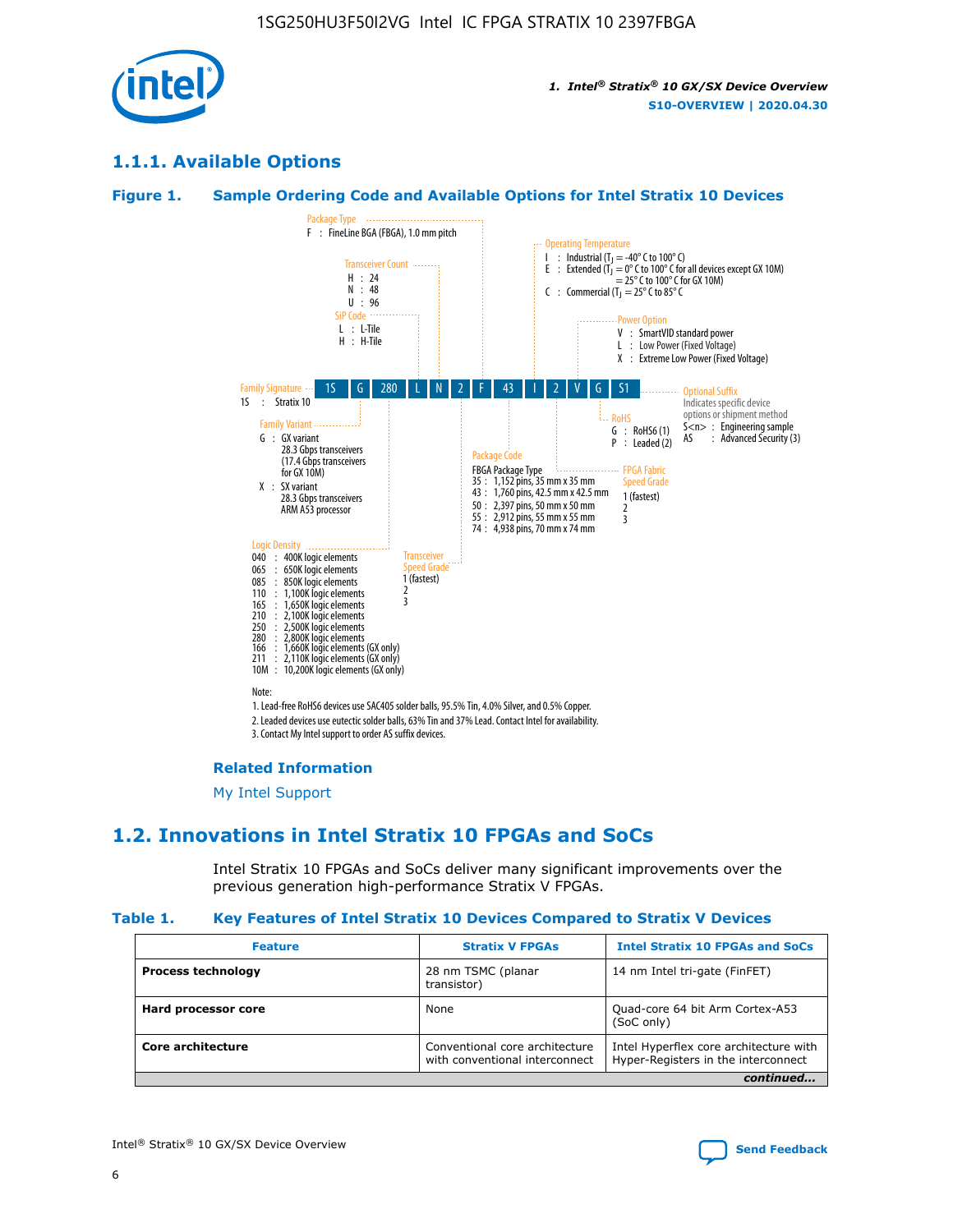

| <b>Feature</b>                                   | <b>Stratix V FPGAs</b>                                                              | <b>Intel Stratix 10 FPGAs and SoCs</b>                                                                                                       |
|--------------------------------------------------|-------------------------------------------------------------------------------------|----------------------------------------------------------------------------------------------------------------------------------------------|
| Core performance                                 | 500 MHz                                                                             | 1 GHz                                                                                                                                        |
| <b>Power dissipation</b>                         | 1x                                                                                  | As low as $0.3x$                                                                                                                             |
| Logic density                                    | <b>952 KLE</b>                                                                      | 10,200 KLE                                                                                                                                   |
| <b>Embedded memory (M20K)</b>                    | 52 Mbits                                                                            | 253 Mbits                                                                                                                                    |
| 18x19 multipliers                                | 3,926                                                                               | 11,520                                                                                                                                       |
|                                                  | Note: Multiplier is 18x18 in<br>Stratix V devices.                                  | Note: Multiplier is 18x19 in Intel<br>Stratix 10 devices.                                                                                    |
| <b>Floating point DSP capability</b>             | Up to 1 TFLOP, requires soft<br>floating point adder and<br>multiplier              | Up to 10 TFLOP, hard IEEE 754<br>compliant single precision floating<br>point adder and multiplier                                           |
| <b>Maximum transceivers</b>                      | 66                                                                                  | 96                                                                                                                                           |
| Maximum transceiver data rate (chip-to-<br>chip) | 28.05 Gbps                                                                          | 26.6 Gbps L-Tile<br>28.3 Gbps H-Tile                                                                                                         |
| Maximum transceiver data rate (backplane)        | 12.5 Gbps                                                                           | 12.5 Gbps L-Tile<br>28.3 Gbps H-Tile                                                                                                         |
| <b>Hard memory controller</b>                    | None                                                                                | DDR4 @ 1333 MHz/2666 Mbps<br>DDR3 @ 1067 MHz/2133 Mbps                                                                                       |
| <b>Hard protocol IP</b>                          | PCIe* Gen3 x8 (up to 4<br>instances)                                                | PCIe Gen3 x16 (up to 4 instances)<br>SR-IOV (4 physical functions / 2k<br>virtual functions) on H-Tile devices<br>10GBASE-KR/40GBASE-KR4 FEC |
| <b>Core clocking and PLLs</b>                    | Global, quadrant and regional<br>clocks supported by fractional-<br>synthesis fPLLs | Programmable clock tree synthesis<br>supported by fractional synthesis<br>fPLLs and integer IO PLLs                                          |
| Register state readback and writeback            | Not available                                                                       | Non-destructive register state<br>readback and writeback for ASIC<br>prototyping and other applications                                      |

These innovations result in the following improvements:

- **Improved Core Logic Performance**: The Intel Hyperflex core architecture combined with 14 nm Intel tri-gate technology allows Intel Stratix 10 devices to achieve 2X the core performance compared to the previous generation
- **Lower Power**: Intel Stratix 10 devices use up to 70% lower power compared to the previous generation, enabled by 14 nm Intel tri-gate technology, the Intel Hyperflex core architecture, and optional power saving features built into the architecture
- **Higher Density**: Intel Stratix 10 devices offer three times the level of integration, with up to 10.2 million logic elements (LEs), over 253 Mbits of embedded memory blocks (M20K), and 11,520 18x19 multipliers
- **Embedded Processing**: Intel Stratix 10 SoCs feature a Quad-Core 64 bit Arm Cortex-A53 processor optimized for power efficiency and software compatible with previous generation Arria® and Cyclone® SoC devices
- **Improved Transceiver Performance**: With up to 96 transceiver channels implemented in heterogeneous 3D SiP transceiver tiles, Intel Stratix 10 GX and SX devices support data rates up to 28.3 Gbps chip-to-chip and 28.3 Gbps across the backplane with signal conditioning circuits capable of equalizing over 30 dB of system loss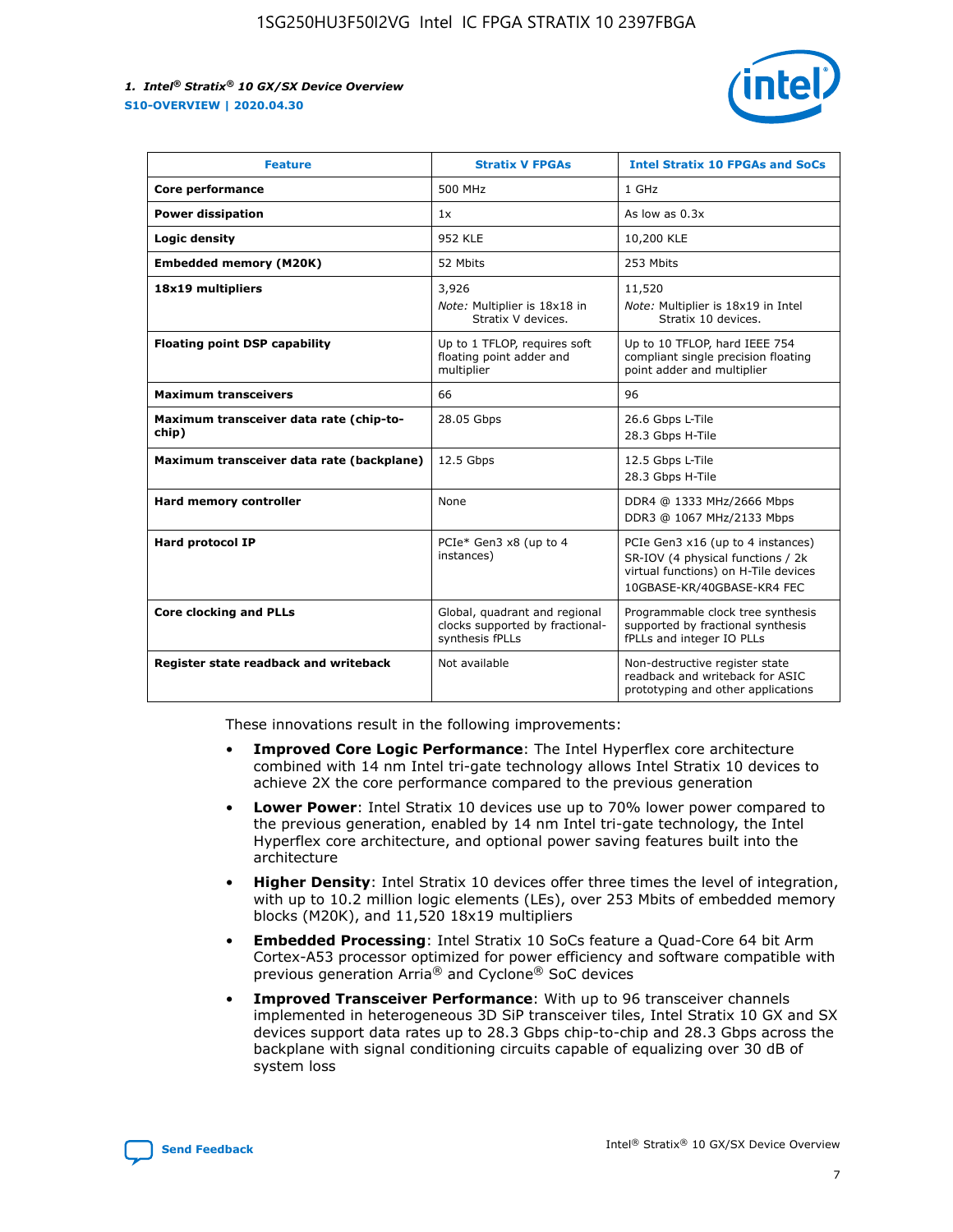

- **Improved DSP Performance**: The variable precision DSP block in Intel Stratix 10 devices features hard fixed and floating point capability, with up to 10 TFLOP IEEE754 single-precision floating point performance
- **Additional Hard IP**: Intel Stratix 10 devices include many more hard IP blocks than previous generation devices, with a hard memory controller included in each bank of 48 general purpose IOs, a hard PCIe Gen3 x16 full protocol stack in each transceiver tile, and a hard 10GBASE-KR/40GBASE-KR4 FEC in every transceiver channel
- **Enhanced Core Clocking**: Intel Stratix 10 devices feature programmable clock tree synthesis; clock trees are only synthesized where needed, increasing the flexibility and reducing the power dissipation of the clocking solution
- **Additional Core PLLs**: The core fabric in Intel Stratix 10 devices is supported by both integer IO PLLs and fractional synthesis fPLLs, resulting in a greater total number of PLLs available than the previous generation

## **1.3. FPGA and SoC Features Summary**

## **Table 2. Intel Stratix 10 FPGA and SoC Common Device Features**

| <b>Feature</b>                   | <b>Description</b>                                                                                                                                                                                                                                                                                                                                                                                                                                                                                                                                                                                                                                                                                  |
|----------------------------------|-----------------------------------------------------------------------------------------------------------------------------------------------------------------------------------------------------------------------------------------------------------------------------------------------------------------------------------------------------------------------------------------------------------------------------------------------------------------------------------------------------------------------------------------------------------------------------------------------------------------------------------------------------------------------------------------------------|
| Technology                       | 14 nm Intel tri-gate (FinFET) process technology<br>$\bullet$<br>SmartVID controlled core voltage, standard power devices<br>0.85-V fixed core voltage, low static power devices available<br>٠                                                                                                                                                                                                                                                                                                                                                                                                                                                                                                     |
| Low power serial<br>transceivers | Up to 96 total transceivers available<br>٠<br>Continuous operating range of 1 Gbps to 28.3 Gbps for Intel Stratix 10 GX/SX devices<br>Backplane support up to 28.3 Gbps for Intel Stratix 10 GX/SX devices<br>$\bullet$<br>Extended range down to 125 Mbps with oversampling<br>ATX transmit PLLs with user-configurable fractional synthesis capability<br>$\bullet$<br>XFP, SFP+, QSFP/QSFP28, CFP/CFP2/CFP4 optical module support<br>$\bullet$<br>• Adaptive linear and decision feedback equalization<br>Transmit pre-emphasis and de-emphasis<br>Dynamic partial reconfiguration of individual transceiver channels<br>On-chip instrumentation (Eye Viewer non-intrusive data eye monitoring) |
| General purpose I/Os             | Up to 2,304 total GPIO available<br>$\bullet$<br>1.6 Gbps LVDS-every pair can be configured as an input or output<br>1333 MHz/2666 Mbps DDR4 external memory interface<br>1067 MHz/2133 Mbps DDR3 external memory interface<br>• 1.2 V to 3.3 $V^{(1)}$ single-ended LVCMOS/LVTTL interfacing<br>• On-chip termination (OCT)                                                                                                                                                                                                                                                                                                                                                                        |
| Embedded hard IP                 | PCIe Gen1/Gen2/Gen3 complete protocol stack, x1/x2/x4/x8/x16 end point and root<br>$\bullet$<br>port<br>DDR4/DDR3 hard memory controller (RLDRAM3/QDR II+/QDR IV using soft memory<br>controller)<br>Multiple hard IP instantiations in each device<br>• Single Root I/O Virtualization (SR-IOV)                                                                                                                                                                                                                                                                                                                                                                                                    |
| Transceiver hard IP              | 10GBASE-KR/40GBASE-KR4 Forward Error Correction (FEC)<br>$\bullet$<br>10G Ethernet PCS<br>٠<br>PCI Express PIPE interface<br>continued                                                                                                                                                                                                                                                                                                                                                                                                                                                                                                                                                              |
|                                  |                                                                                                                                                                                                                                                                                                                                                                                                                                                                                                                                                                                                                                                                                                     |

<sup>(1)</sup> Available in some configurations only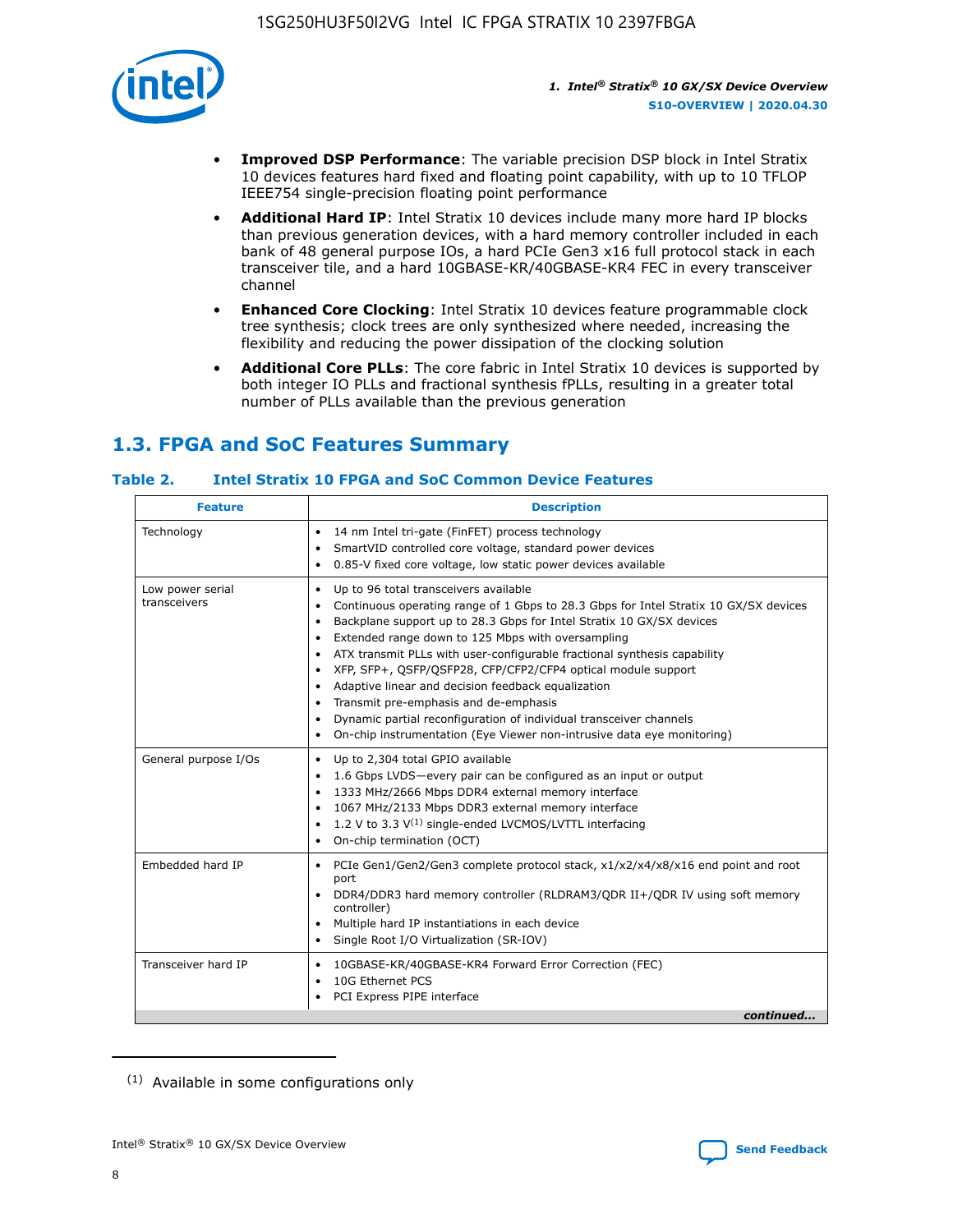

| <b>Feature</b>                   | <b>Description</b>                                                                                                                                                                                                                                                                                                                                                                                                                            |
|----------------------------------|-----------------------------------------------------------------------------------------------------------------------------------------------------------------------------------------------------------------------------------------------------------------------------------------------------------------------------------------------------------------------------------------------------------------------------------------------|
|                                  | Interlaken PCS<br>$\bullet$<br>Gigabit Ethernet PCS<br>$\bullet$<br>Deterministic latency support for Common Public Radio Interface (CPRI) PCS<br>$\bullet$<br>Fast lock-time support for Gigabit Passive Optical Networking (GPON) PCS<br>$\bullet$<br>8B/10B, 64B/66B, 64B/67B encoders and decoders<br>Custom mode support for proprietary protocols                                                                                       |
| Power management                 | SmartVID controlled core voltage, standard power devices<br>$\bullet$<br>0.85-V fixed core voltage, low static power devices available<br>$\bullet$<br>Intel Quartus <sup>®</sup> Prime Pro Edition integrated power analysis                                                                                                                                                                                                                 |
| High performance core fabric     | Intel Hyperflex core architecture with Hyper-Registers throughout the interconnect<br>routing and at the inputs of all functional blocks<br>Enhanced adaptive logic module (ALM)<br>Improved multi-track routing architecture reduces congestion and improves compile<br>times<br>Hierarchical core clocking architecture with programmable clock tree synthesis<br>Fine-grained partial reconfiguration                                      |
| Internal memory blocks           | M20K-20 Kb with hard ECC support<br>MLAB-640 bit distributed LUTRAM                                                                                                                                                                                                                                                                                                                                                                           |
| Variable precision DSP<br>blocks | IEEE 754-compliant hard single-precision floating point capability<br>$\bullet$<br>Supports signal processing with precision ranging from 18x19 up to 54x54<br>$\bullet$<br>Native 27x27 and 18x19 multiply modes<br>٠<br>64 bit accumulator and cascade for systolic FIRs<br>Internal coefficient memory banks<br>Pre-adder/subtractor improves efficiency<br>٠<br>Additional pipeline register increases performance and reduces power<br>٠ |
| Phase locked loops (PLL)         | Fractional synthesis PLLs (fPLL) support both fractional and integer modes<br>$\bullet$<br>Fractional mode with third-order delta-sigma modulation<br>Precision frequency synthesis<br>٠<br>Integer PLLs adjacent to general purpose I/Os, support external memory, and LVDS<br>٠<br>interfaces, clock delay compensation, zero delay buffering                                                                                               |
| Core clock networks              | 1 GHz fabric clocking<br>٠<br>667 MHz external memory interface clocking, supports 2666 Mbps DDR4 interface<br>800 MHz LVDS interface clocking, supports 1600 Mbps LVDS interface<br>$\bullet$<br>Programmable clock tree synthesis, backwards compatible with global, regional and<br>$\bullet$<br>peripheral clock networks<br>Clocks only synthesized where needed, to minimize dynamic power<br>continued                                 |

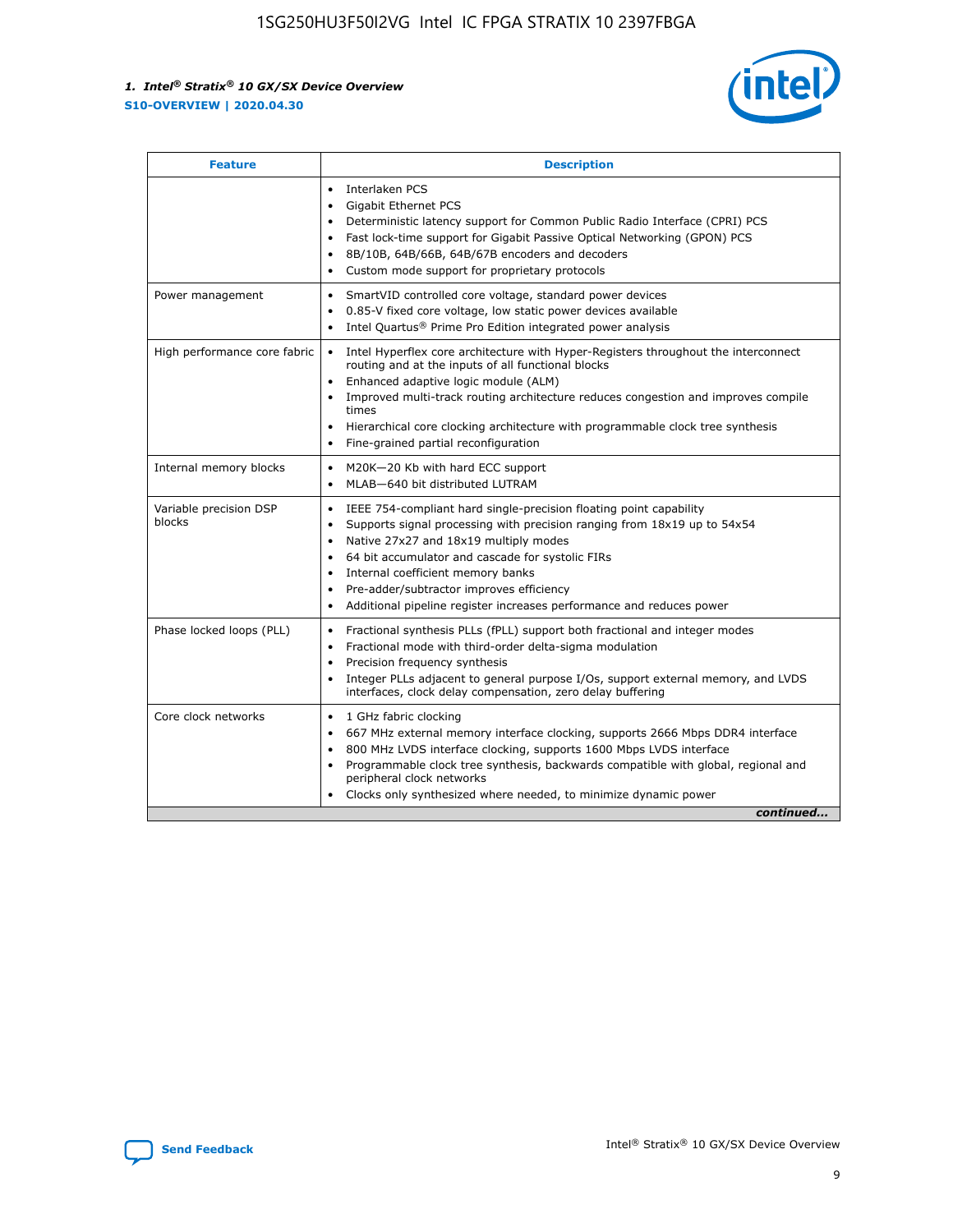

| <b>Feature</b>     | <b>Description</b>                                                                                                                                                                                                                                                                                                                                                                                                                                                                                                    |
|--------------------|-----------------------------------------------------------------------------------------------------------------------------------------------------------------------------------------------------------------------------------------------------------------------------------------------------------------------------------------------------------------------------------------------------------------------------------------------------------------------------------------------------------------------|
| Configuration      | Dedicated Secure Device Manager<br>٠<br>Software programmable device configuration<br>٠<br>Serial and parallel flash interface<br>٠<br>Configuration via protocol (CvP) using PCI Express Gen1/Gen2/Gen3<br>Fine-grained partial reconfiguration of core fabric<br>Dynamic reconfiguration of transceivers and PLLs<br>٠<br>Comprehensive set of security features including AES-256, SHA-256/384, and<br>ECDSA-256/384 accelerators, and multi-factor authentication<br>Physically Unclonable Function (PUF) service |
| Packaging          | Intel Embedded Multi-die Interconnect Bridge (EMIB) packaging technology<br>٠<br>Multiple devices with identical package footprints allows seamless migration across<br>٠<br>different device densities<br>1.0 mm ball-pitch FBGA packaging<br>٠<br>Lead and lead-free package options                                                                                                                                                                                                                                |
| Software and tools | Intel Quartus Prime Pro Edition design suite with new compiler and Hyper-Aware design<br>flow<br>Fast Forward compiler to allow Intel Hyperflex architecture performance exploration<br>٠<br>Transceiver toolkit<br>Platform designer integration tool<br>DSP Builder advanced blockset<br>OpenCL <sup>™</sup> support<br>SoC Embedded Design Suite (EDS)                                                                                                                                                             |

## **Table 3. Intel Stratix 10 SoC Specific Device Features**

| <b>Hard Processor</b><br>Multi-processor unit (MPU) core<br>Quad-core Arm Cortex-A53 MPCore processor with Arm<br>$\bullet$<br>CoreSight* debug and trace technology<br>System<br>Scalar floating-point unit supporting single and double<br>$\bullet$<br>precision<br>Arm Neon* media processing engine for each processor<br>$\bullet$<br><b>System Controllers</b><br>System Memory Management Unit (SMMU)<br>$\bullet$<br>Cache Coherency Unit (CCU)<br>$\bullet$<br>Layer 1 Cache<br>32 KB L1 instruction cache with parity<br>$\bullet$<br>32 KB L1 data cache with ECC<br>$\bullet$<br>Layer 2 Cache<br>1 MB Shared L2 Cache with ECC<br>$\bullet$<br>On-Chip Memory<br>256 KB On-Chip RAM<br>٠<br>Direct memory access (DMA) controller<br>8-Channel DMA<br>$\bullet$<br>Ethernet media access controller<br>Three 10/100/1000 EMAC with integrated DMA<br>$\bullet$<br>(EMAC)<br>USB On-The-Go controller (OTG)<br>2 USB OTG with integrated DMA<br>$\bullet$<br><b>UART</b> controller<br>2 UART 16550 compatible<br>$\bullet$<br>Serial Peripheral Interface (SPI)<br>4 SPI<br>$\bullet$<br>controller<br>$I2C$ controller<br>5 I <sup>2</sup> C controllers<br>$\bullet$<br>SD/SDIO/MMC controller<br>1 eMMC version 4.5 with DMA and CE-ATA support<br>$\bullet$<br>SD, including eSD, version 3.0<br>$\bullet$<br>SDIO, including eSDIO, version 3.0<br>$\bullet$<br>CE-ATA - version 1.1 | <b>SoC Subsystem</b> | <b>Feature</b> | <b>Description</b> |  |  |  |
|---------------------------------------------------------------------------------------------------------------------------------------------------------------------------------------------------------------------------------------------------------------------------------------------------------------------------------------------------------------------------------------------------------------------------------------------------------------------------------------------------------------------------------------------------------------------------------------------------------------------------------------------------------------------------------------------------------------------------------------------------------------------------------------------------------------------------------------------------------------------------------------------------------------------------------------------------------------------------------------------------------------------------------------------------------------------------------------------------------------------------------------------------------------------------------------------------------------------------------------------------------------------------------------------------------------------------------------------------------------------------------------------------------|----------------------|----------------|--------------------|--|--|--|
|                                                                                                                                                                                                                                                                                                                                                                                                                                                                                                                                                                                                                                                                                                                                                                                                                                                                                                                                                                                                                                                                                                                                                                                                                                                                                                                                                                                                         |                      |                |                    |  |  |  |
|                                                                                                                                                                                                                                                                                                                                                                                                                                                                                                                                                                                                                                                                                                                                                                                                                                                                                                                                                                                                                                                                                                                                                                                                                                                                                                                                                                                                         |                      |                |                    |  |  |  |
|                                                                                                                                                                                                                                                                                                                                                                                                                                                                                                                                                                                                                                                                                                                                                                                                                                                                                                                                                                                                                                                                                                                                                                                                                                                                                                                                                                                                         |                      |                |                    |  |  |  |
|                                                                                                                                                                                                                                                                                                                                                                                                                                                                                                                                                                                                                                                                                                                                                                                                                                                                                                                                                                                                                                                                                                                                                                                                                                                                                                                                                                                                         |                      |                |                    |  |  |  |
|                                                                                                                                                                                                                                                                                                                                                                                                                                                                                                                                                                                                                                                                                                                                                                                                                                                                                                                                                                                                                                                                                                                                                                                                                                                                                                                                                                                                         |                      |                |                    |  |  |  |
|                                                                                                                                                                                                                                                                                                                                                                                                                                                                                                                                                                                                                                                                                                                                                                                                                                                                                                                                                                                                                                                                                                                                                                                                                                                                                                                                                                                                         |                      |                |                    |  |  |  |
|                                                                                                                                                                                                                                                                                                                                                                                                                                                                                                                                                                                                                                                                                                                                                                                                                                                                                                                                                                                                                                                                                                                                                                                                                                                                                                                                                                                                         |                      |                |                    |  |  |  |
|                                                                                                                                                                                                                                                                                                                                                                                                                                                                                                                                                                                                                                                                                                                                                                                                                                                                                                                                                                                                                                                                                                                                                                                                                                                                                                                                                                                                         |                      |                |                    |  |  |  |
|                                                                                                                                                                                                                                                                                                                                                                                                                                                                                                                                                                                                                                                                                                                                                                                                                                                                                                                                                                                                                                                                                                                                                                                                                                                                                                                                                                                                         |                      |                |                    |  |  |  |
|                                                                                                                                                                                                                                                                                                                                                                                                                                                                                                                                                                                                                                                                                                                                                                                                                                                                                                                                                                                                                                                                                                                                                                                                                                                                                                                                                                                                         |                      |                |                    |  |  |  |
|                                                                                                                                                                                                                                                                                                                                                                                                                                                                                                                                                                                                                                                                                                                                                                                                                                                                                                                                                                                                                                                                                                                                                                                                                                                                                                                                                                                                         |                      |                |                    |  |  |  |
| continued                                                                                                                                                                                                                                                                                                                                                                                                                                                                                                                                                                                                                                                                                                                                                                                                                                                                                                                                                                                                                                                                                                                                                                                                                                                                                                                                                                                               |                      |                |                    |  |  |  |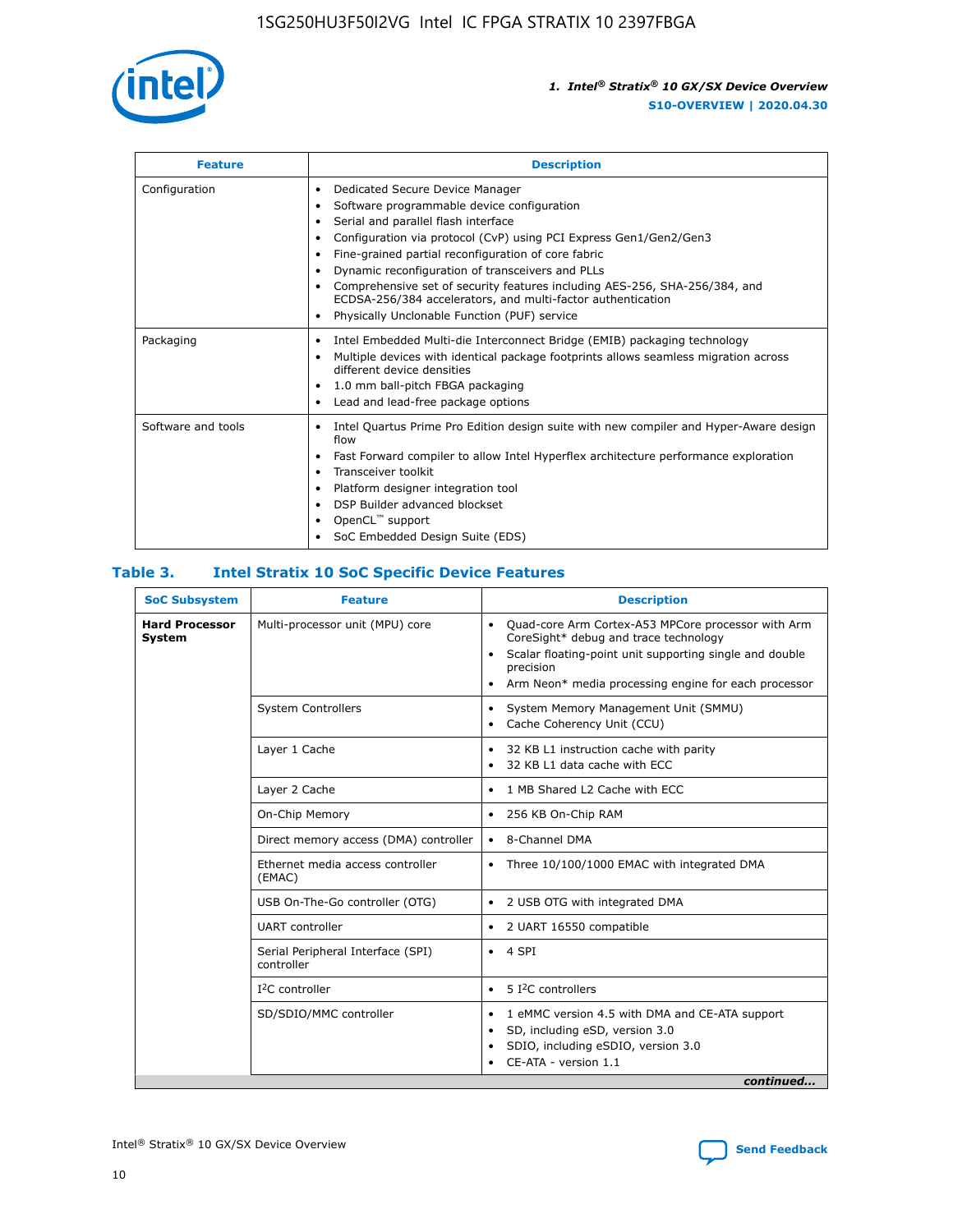

| <b>SoC Subsystem</b><br><b>Feature</b> |                            | <b>Description</b>                                                                                    |  |  |
|----------------------------------------|----------------------------|-------------------------------------------------------------------------------------------------------|--|--|
|                                        | NAND flash controller      | 1 ONFI 1.0, 8- and 16-bit support<br>$\bullet$                                                        |  |  |
|                                        | General-purpose I/O (GPIO) | Maximum of 48 software programmable GPIO<br>$\bullet$                                                 |  |  |
|                                        | <b>Timers</b>              | 4 general-purpose timers<br>٠<br>4 watchdog timers<br>٠                                               |  |  |
| <b>Secure Device</b><br>Manager        | Security                   | Secure boot<br>$\bullet$<br>Advanced Encryption Standard (AES) and authentication<br>٠<br>(SHA/ECDSA) |  |  |
| External<br>Memory<br><b>Interface</b> | External Memory Interface  | Hard Memory Controller with DDR4 and DDR3<br>$\bullet$                                                |  |  |

## **1.4. Intel Stratix 10 Block Diagram**

## **Figure 2. Intel Stratix 10 FPGA and SoC Architecture Block Diagram**



HPS: Quad ARM Cortex-A53 Hard Processor System SDM: Secure Device Manager

## **1.5. Intel Stratix 10 FPGA and SoC Family Plan**

<sup>(2)</sup> The number of 27x27 multipliers is one-half the number of 18x19 multipliers.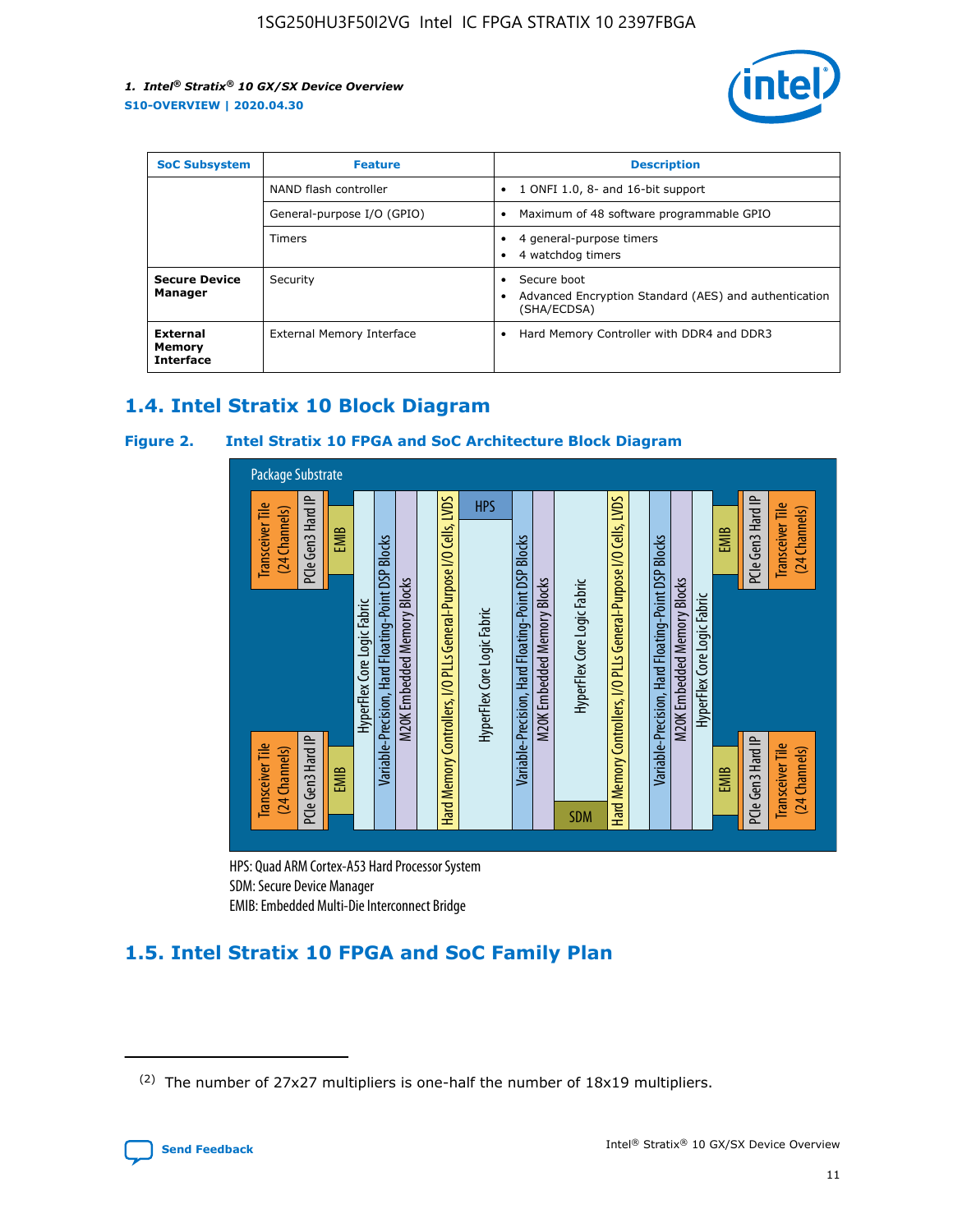

## **Table 4. Intel Stratix 10 GX/SX FPGA and SoC Family Plan—FPGA Core (part 1)**

| <b>Intel Stratix 10</b><br><b>GX/SX Device</b><br><b>Name</b> | <b>Logic Elements</b><br>(KLE) | <b>M20K Blocks</b> | <b>M20K Mbits</b> | <b>MLAB Counts</b> | <b>MLAB Mbits</b> | 18x19 Multi-<br>pliers <sup>(2)</sup> |
|---------------------------------------------------------------|--------------------------------|--------------------|-------------------|--------------------|-------------------|---------------------------------------|
| GX 400/<br>SX 400                                             | 378                            | 1,537              | 30                | 3,276              | $\overline{2}$    | 1,296                                 |
| GX 650/<br>SX 650                                             | 612                            | 2,489              | 49                | 5,364              | 3                 | 2,304                                 |
| GX 850/<br>SX 850                                             | 841                            | 3,477              | 68                | 7,124              | $\overline{4}$    | 4,032                                 |
| GX 1100/<br>SX 1100                                           | 1,325                          | 5,461              | 107               | 11,556             | $\overline{7}$    | 5,184                                 |
| GX 1650/<br>SX 1650                                           | 1,624                          | 5,851              | 114               | 13,764             | 8                 | 6,290                                 |
| GX 2100/<br>SX 2100                                           | 2,005                          | 6,501              | 127               | 17,316             | 11                | 7,488                                 |
| GX 2500/<br>SX 2500                                           | 2,422                          | 9,963              | 195               | 20,529             | 13                | 10,022                                |
| GX 2800/<br>SX 2800                                           | 2,753                          | 11,721             | 229               | 23,796             | 15                | 11,520                                |
| GX 1660                                                       | 1,679                          | 6,162              | 120               | 14,230             | 9                 | 6,652                                 |
| GX 2110                                                       | 2,073                          | 6,847              | 134               | 17,856             | 11                | 7,920                                 |
| <b>GX 10M</b>                                                 | 10,200                         | 12,950             | 253               | 87,984             | 55                | 6,912                                 |

#### **Table 5. Intel Stratix 10 GX/SX FPGA and SoC Family Plan—Interconnects, PLLs and Hard IP (part 2)**

| <b>Intel Stratix 10</b>            | <b>Interconnects</b> |                     | <b>PLLs</b>  |          | <b>Hard IP</b>                       |  |
|------------------------------------|----------------------|---------------------|--------------|----------|--------------------------------------|--|
| <b>GX/SX Device</b><br><b>Name</b> | <b>Maximum GPIOs</b> | <b>Maximum XCVR</b> | <b>fPLLs</b> | I/O PLLs | <b>PCIe Hard IP</b><br><b>Blocks</b> |  |
| GX 400/<br>SX 400                  | 374                  | 24                  | 8            | 8        | $\mathbf{1}$                         |  |
| GX 650/<br>SX 650                  | 392                  | 24                  | 8            | 8        | $\mathbf{1}$                         |  |
| GX 850/<br>SX 850                  | 688                  | 48                  | 16           | 16       | 2                                    |  |
| GX 1100/<br>SX 1100                | 688                  | 48                  | 16           | 16       | 2                                    |  |
| GX 1650/<br>SX 1650                | 704                  | 96                  | 32           | 24       | $\overline{4}$                       |  |
| GX 2100/<br>SX 2100                | 704                  | 96                  | 32           | 24       | $\overline{4}$                       |  |
| GX 2500/<br>SX 2500                | 1,160                | 96                  | 32           | 24       | $\overline{4}$                       |  |
| GX 2800/<br>SX 2800                | 1,160                | 96                  | 32           | 24       | $\overline{4}$                       |  |
| continued                          |                      |                     |              |          |                                      |  |

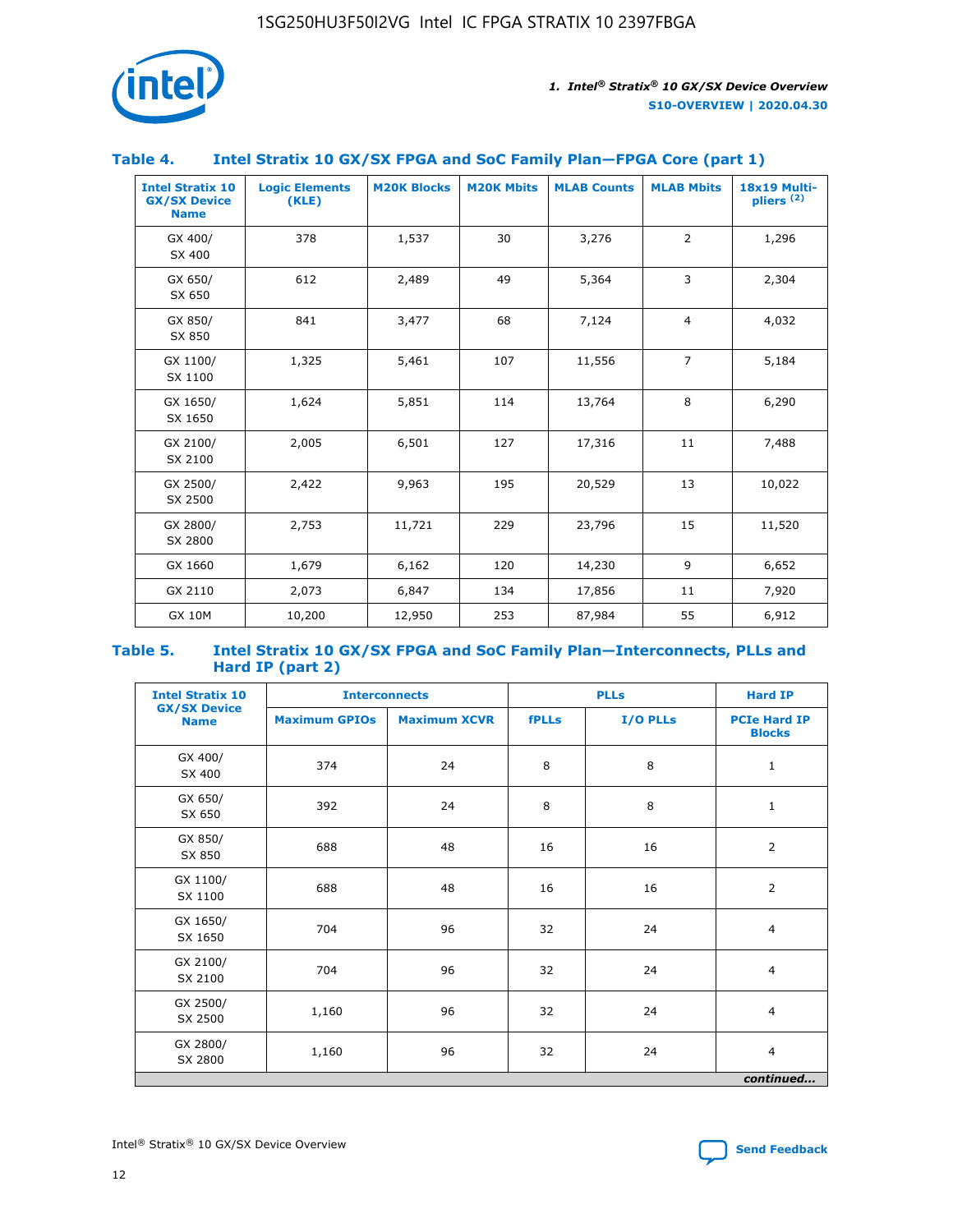

| <b>Intel Stratix 10</b>            | <b>Interconnects</b> |                     | <b>PLLs</b>  |                 | <b>Hard IP</b>                       |
|------------------------------------|----------------------|---------------------|--------------|-----------------|--------------------------------------|
| <b>GX/SX Device</b><br><b>Name</b> | <b>Maximum GPIOs</b> | <b>Maximum XCVR</b> | <b>fPLLs</b> | <b>I/O PLLs</b> | <b>PCIe Hard IP</b><br><b>Blocks</b> |
| GX 1660                            | 688                  | 48                  | 16           | 16              |                                      |
| GX 2110                            | 688                  | 48                  | 16           | 16              |                                      |
| <b>GX 10M</b>                      | 2,304                | 48                  | 24           | 48              | 4                                    |

## **Table 6. Intel Stratix 10 GX/SX FPGA and SoC Family Package Plan**

Cell legend: General Purpose I/Os, High-Voltage I/Os, LVDS Pairs, Transceivers (3) (4) (5) (6) (7) (8)

| <b>Intel Stratix 10</b><br><b>GX/SX Device</b><br><b>Name</b> | F1152<br><b>HF35</b><br>$(35x35)$ mm <sup>2</sup> ) | <b>F1760</b><br><b>NF43</b><br>(42.5x42.5<br>$mm2$ ) | F2397<br><b>UF50</b><br>$(50x50 \text{ mm}^2)$ | F2912<br><b>HF55</b><br>$(55x55 \text{ mm}^2)$ | F4938<br><b>NF74</b><br>$(70x74)$ mm <sup>2</sup> |
|---------------------------------------------------------------|-----------------------------------------------------|------------------------------------------------------|------------------------------------------------|------------------------------------------------|---------------------------------------------------|
| GX 400/<br>SX 400                                             | 374, 56, 120, 24 <sup>(9)</sup>                     | $\overline{\phantom{a}}$                             | $\overline{\phantom{a}}$                       |                                                |                                                   |
| GX 650/<br>SX 650                                             | 392, 8, 192, 24                                     | ٠                                                    | $\qquad \qquad \blacksquare$                   |                                                |                                                   |
| GX 850/<br>SX 850                                             | $\overline{\phantom{a}}$                            | 688, 16, 336, 48                                     | $\overline{\phantom{a}}$                       |                                                |                                                   |
| GX 1100/<br>SX 1100                                           | -                                                   | 688, 16, 336, 48                                     |                                                |                                                |                                                   |
| GX 1650/<br>SX 1650                                           |                                                     | 688, 16, 336, 48                                     | 704, 32, 336, 96                               | $\overline{\phantom{a}}$                       | $\overline{\phantom{0}}$                          |
| GX 2100/<br>SX 2100                                           |                                                     | 688, 16, 336, 48                                     | 704, 32, 336, 96                               | $\overline{\phantom{a}}$                       | ٠                                                 |
| GX 2500/<br>SX 2500                                           |                                                     | 688, 16, 336, 48                                     | 704, 32, 336, 96                               | 1160, 8, 576, 24                               |                                                   |
| GX 2800/                                                      | -                                                   | 688, 16, 336, 48                                     | 704, 32, 336, 96                               | 1160, 8, 576, 24                               | continued                                         |

- (3) All packages are ball grid arrays with 1.0 mm pitch.
- (4) High-Voltage I/O pins are used for 3 V and 2.5 V interfacing.
- $(5)$  Each LVDS pair can be configured as either a differential input or a differential output.
- (6) High-Voltage I/O pins and LVDS pairs are included in the General Purpose I/O count. Transceivers are counted separately.
- $(7)$  Each package column offers pin migration (common circuit board footprint) for all devices in the column.
- $(8)$  Intel Stratix 10 GX devices are pin migratable with Intel Stratix 10 SX devices in the same package.
- $(9)$  The Intel Stratix 10 SX/GX 400 device has a level shifter, and this imposes some restrictions on the number of LVDS pairs and I/O banks available (see "Intel Stratix 10 SX/GX 400 Device Level Shifter Details").

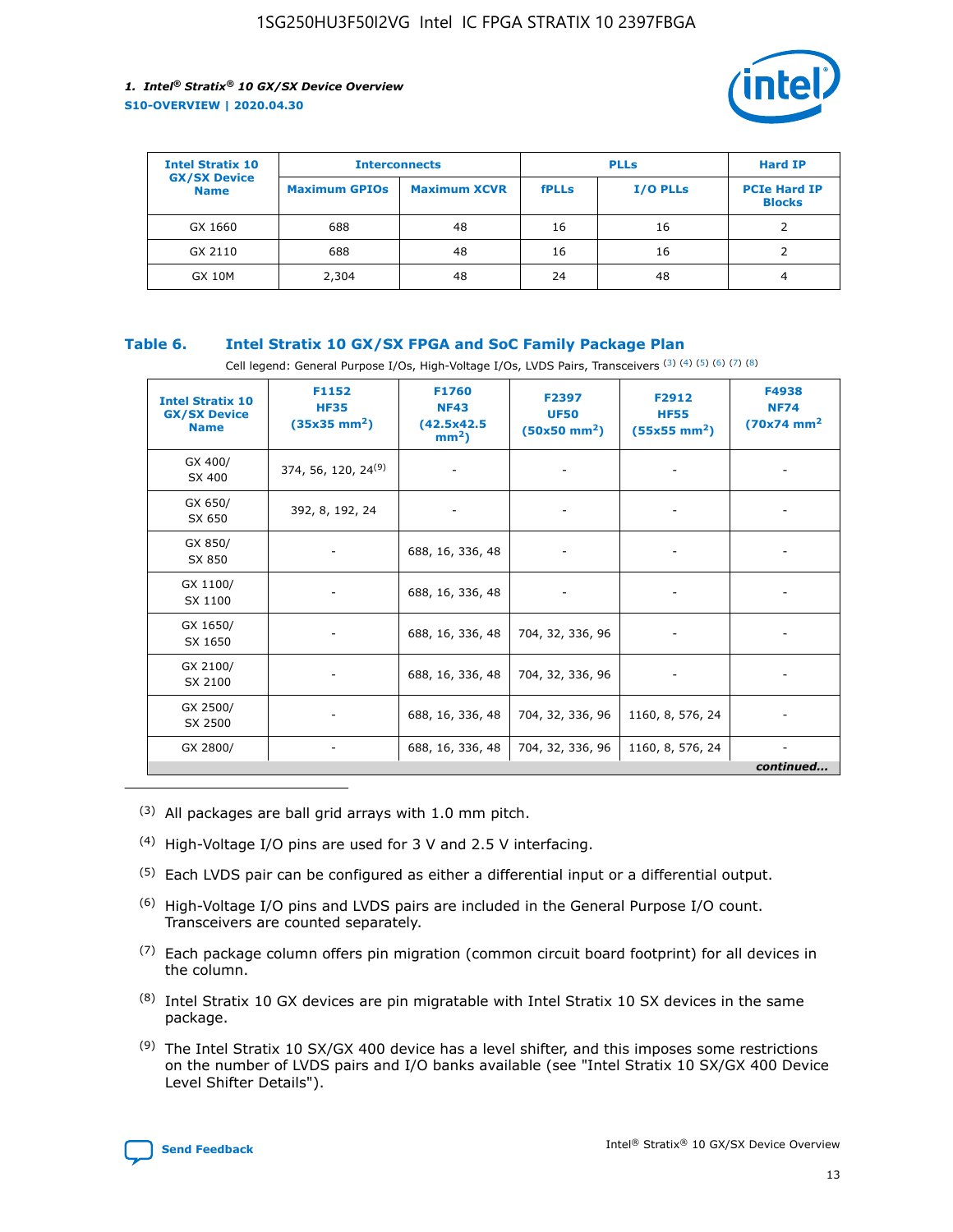

| <b>Intel Stratix 10</b><br><b>GX/SX Device</b><br><b>Name</b> | F1152<br><b>HF35</b><br>$(35x35)$ mm <sup>2</sup> ) | F1760<br><b>NF43</b><br>(42.5x42.5<br>$mm2$ ) | F2397<br><b>UF50</b><br>$(50x50 \text{ mm}^2)$ | F2912<br><b>HF55</b><br>$(55x55$ mm <sup>2</sup> ) | F4938<br><b>NF74</b><br>$(70x74)$ mm <sup>2</sup> |
|---------------------------------------------------------------|-----------------------------------------------------|-----------------------------------------------|------------------------------------------------|----------------------------------------------------|---------------------------------------------------|
| SX 2800                                                       |                                                     |                                               |                                                |                                                    |                                                   |
| GX 1660                                                       | -                                                   | 688, 16, 336, 48                              | $\overline{\phantom{a}}$                       |                                                    |                                                   |
| GX 2110                                                       |                                                     | 688, 16, 336, 48                              | $\overline{\phantom{a}}$                       |                                                    |                                                   |
| <b>GX 10M</b>                                                 | ۰                                                   |                                               |                                                |                                                    | 2304, 32, 1152,<br>48                             |





## **1.6. Intel Hyperflex Core Architecture**

Intel Stratix 10 FPGAs and SoCs are based on a core fabric featuring the new Intel Hyperflex core architecture. The Intel Hyperflex core architecture delivers 2X the clock frequency performance and up to 70% lower power compared to previous generation high-end FPGAs. Along with this performance breakthrough, the Intel Hyperflex core architecture delivers a number of advantages including:

- **Higher Throughput**—Capitalizes on 2X core clock frequency performance to obtain throughput breakthroughs
- **Improved Power Efficiency**—Uses reduced IP size, enabled by Intel Hyperflex, to consolidate designs which previously spanned multiple devices into a single device, thereby reducing power by up to 70% versus previous generation devices
- **Greater Design Functionality**—Uses faster clock frequency to reduce bus widths and reduce IP size, freeing up additional FPGA resources to add greater functionality
- **Increased Designer Productivity**—Boosts performance with less routing congestion and fewer design iterations using Hyper-Aware design tools, obtaining greater timing margin for more rapid timing closure

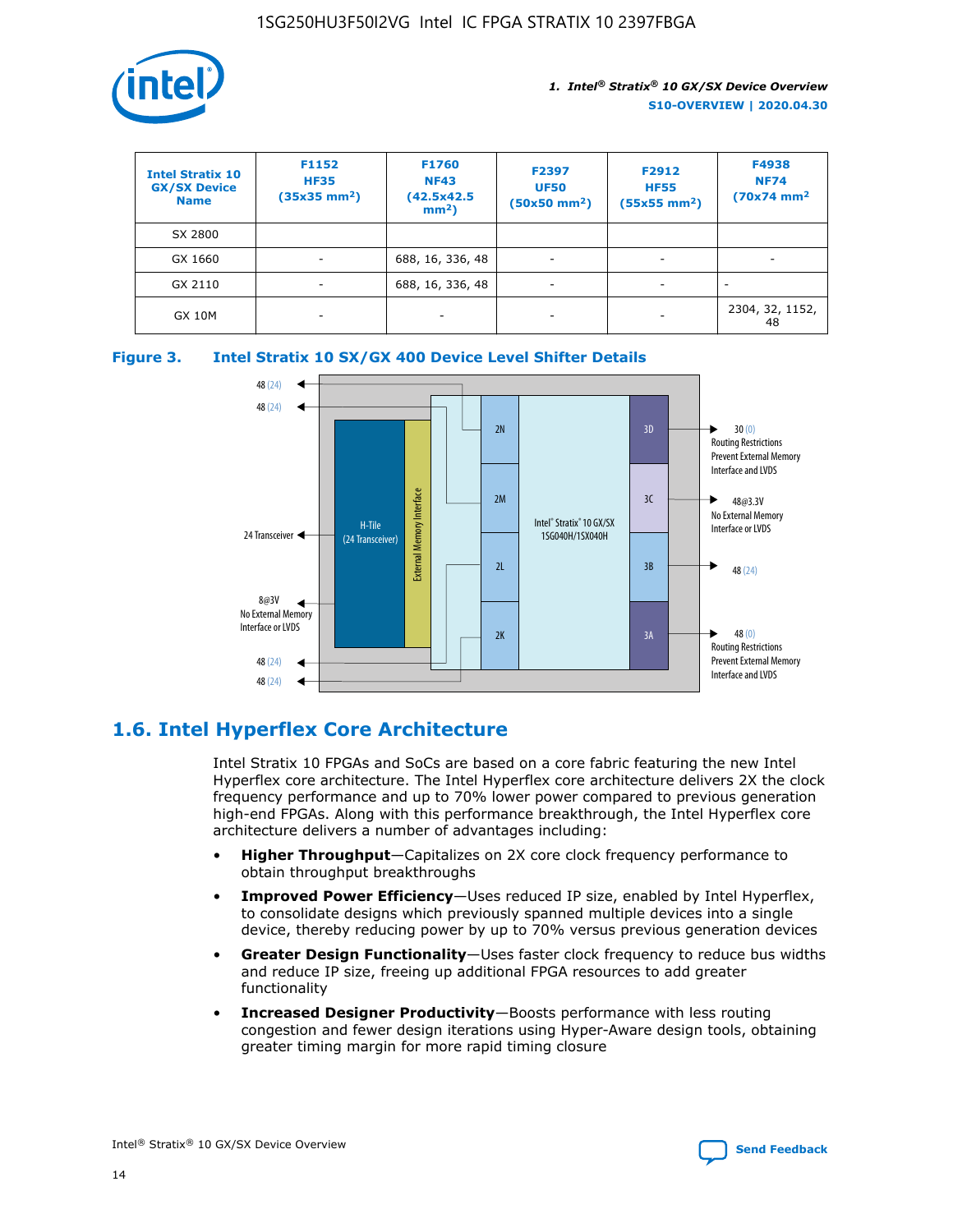

In addition to the traditional user registers found in the Adaptive Logic Modules (ALM), the Intel Hyperflex core architecture introduces additional bypassable registers everywhere throughout the fabric of the FPGA. These additional registers, called Hyper-Registers are available on every interconnect routing segment and at the inputs of all functional blocks.

#### **Figure 4. Bypassable Hyper-Register**



The Hyper-Registers enable the following key design techniques to achieve the 2X core performance increases:

- Fine grain Hyper-Retiming to eliminate critical paths
- Zero latency Hyper-Pipelining to eliminate routing delays
- Flexible Hyper-Optimization for best-in-class performance

By implementing these techniques in your design, the Hyper-Aware design tools automatically make use of the Hyper-Registers to achieve maximum core clock frequency.



## **Figure 5. Intel Hyperflex Core Architecture**

New Hyper-Registers throughout the core fabric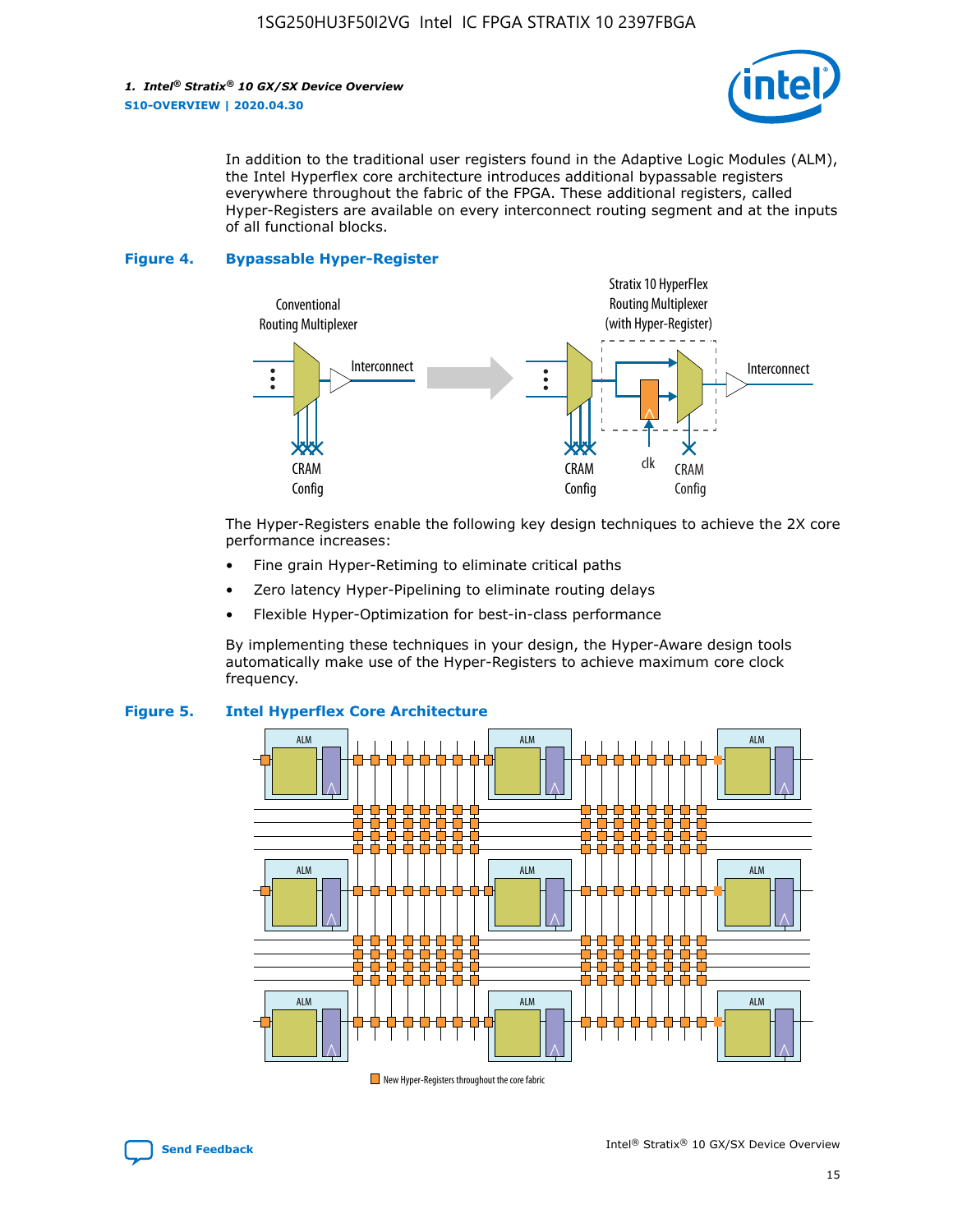

## **1.7. Heterogeneous 3D SiP Transceiver Tiles**

Intel Stratix 10 FPGAs and SoCs feature power efficient, high bandwidth, low latency transceivers. The transceivers are implemented on heterogeneous 3D System-in-Package (SiP) transceiver tiles, each containing 24 full-duplex transceiver channels. In addition to providing a high-performance transceiver solution to meet current connectivity needs, this allows for future flexibility and scalability as data rates, modulation schemes, and protocol IPs evolve.

## **Figure 6. Monolithic Core Fabric and Heterogeneous 3D SiP Transceiver Tiles**



## **Figure 7. Dual Core Fabric and Heterogeneous 3D SiP Transceiver Tiles (for the Intel Stratix 10 GX 10M Variant Only)**



Each transceiver tile contains:

- 24 full-duplex transceiver channels (PMA and PCS) $(10)$
- Reference clock distribution network
- Transmit PLLs
- High-speed clocking and bonding networks
- One instance of PCI Express hard IP

16



 $(10)$  12 full-duplex transceiver channels for the Intel Stratix 10 GX 10M variant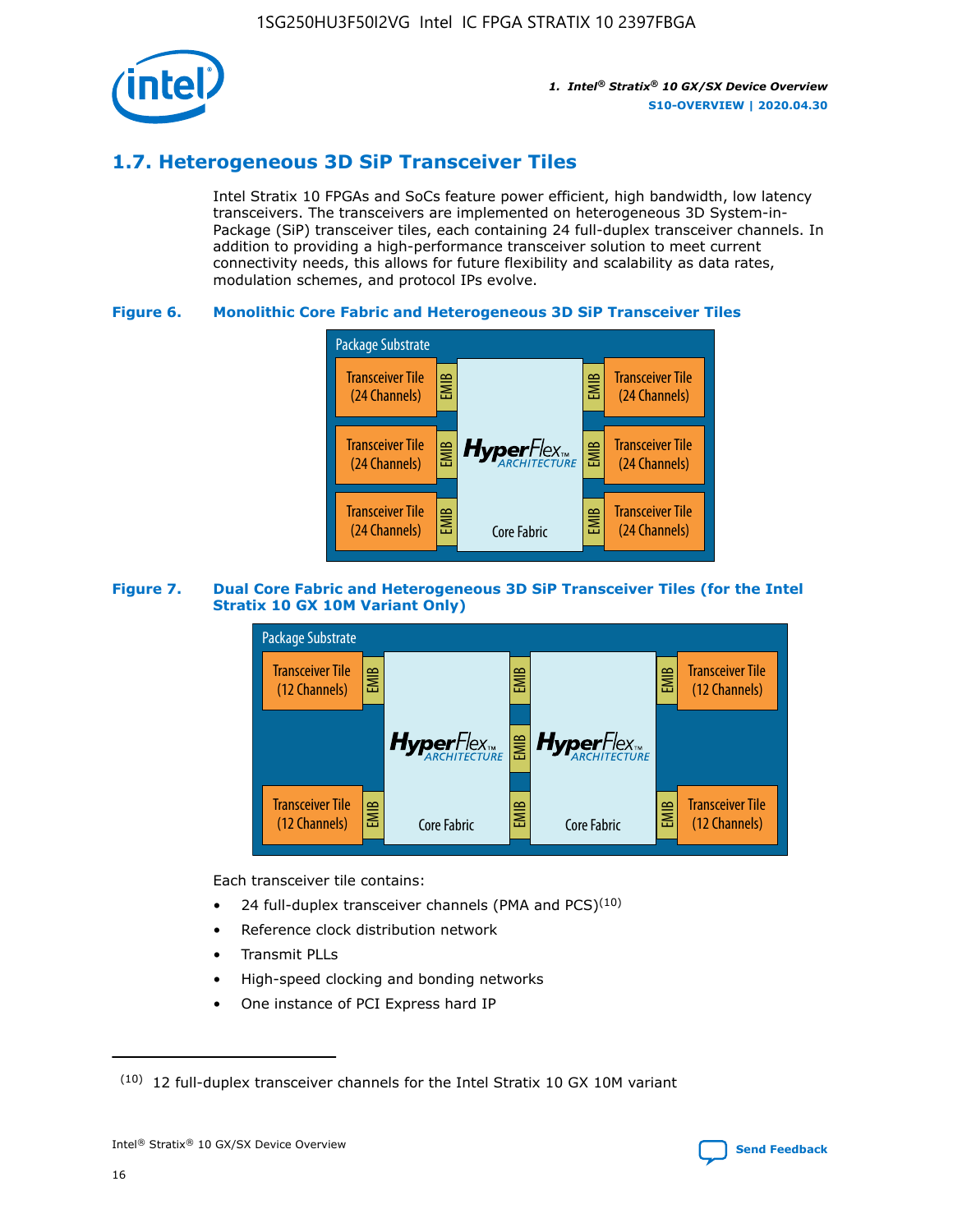



## **Figure 8. Heterogeneous 3D SiP Transceiver Tile Architecture**

## **1.8. Intel Stratix 10 Transceivers**

Intel Stratix 10 devices offer up to 96 total full-duplex transceiver channels. These channels provide continuous data rates from 1 Gbps to 28.3 Gbps for chip-to-chip, chip-to-module, and backplane applications. In each device,two thirds of the transceivers can be configured up to the maximum data rate of 28.3 Gbps to drive 100G interfaces and C form-factor pluggable CFP2/CFP4 optical modules. For longerreach backplane driving applications, advanced adaptive equalization circuits are used to equalize over 30 dB of system loss.

All transceiver channels feature a dedicated Physical Medium Attachment (PMA) and a hardened Physical Coding Sublayer (PCS).

- The PMA provides primary interfacing capabilities to physical channels.
- The PCS typically handles encoding/decoding, word alignment, and other preprocessing functions before transferring data to the FPGA core fabric.

Within each transceiver tile, the transceivers are arranged in four banks of six PMA-PCS groups. A wide variety of bonded and non-bonded data rate configurations are possible within each bank, and within each tile, using a highly configurable clock distribution network.

## **1.8.1. PMA Features**

PMA channels are comprised of transmitter (TX), receiver (RX), and high speed clocking resources.

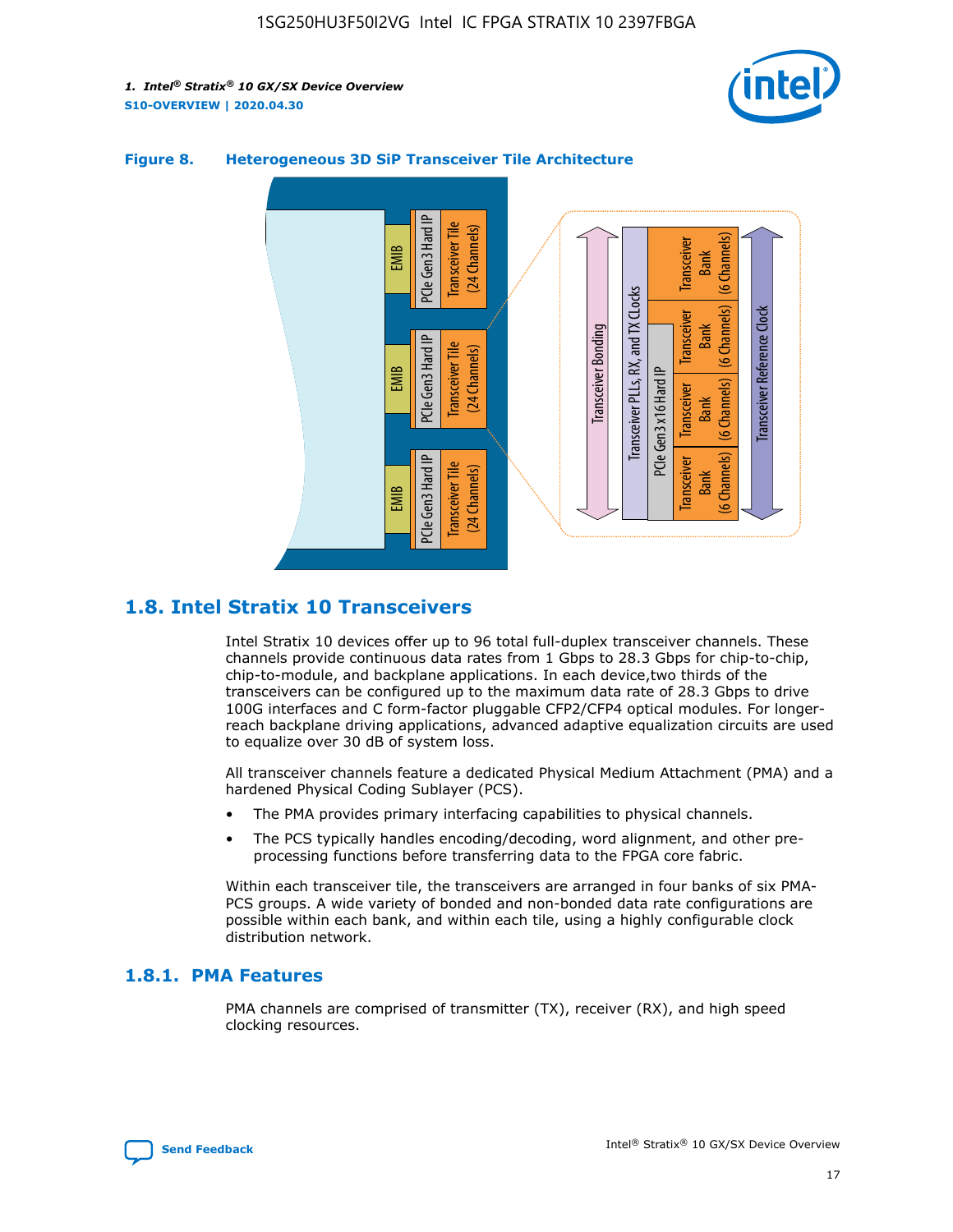

Intel Stratix 10 device features provide exceptional signal integrity at data rates up to 28.3 Gbps. Clocking options include ultra-low jitter LC tank-based (ATX) PLLs with optional fractional synthesis capability, channel PLLs operating as clock multiplier units (CMUs), and fractional synthesis PLLs (fPLLs).

- **ATX PLL**—can be configured in integer mode, or optionally, in a new fractional synthesis mode. Each ATX PLL spans the full frequency range of the supported data rate range providing a stable, flexible clock source with the lowest jitter.
- **CMU PLL**—when not being used as a transceiver, select PMA channels can be configured as channel PLLs operating as CMUs to provide an additional master clock source within the transceiver bank.
- **fPLL**—In addition, dedicated fPLLs are available with precision frequency synthesis capabilities. fPLLs can be used to synthesize multiple clock frequencies from a single reference clock source and replace multiple reference oscillators for multiprotocol and multi-rate applications.

On the receiver side, each PMA has an independent channel PLL that allows analog tracking for clock-data recovery. Each PMA also has advanced equalization circuits that compensate for transmission losses across a wide frequency spectrum.

- **Variable Gain Amplifier (VGA)**—to optimize the receiver's dynamic range
- **Continuous Time Linear Equalizer (CTLE)**—to compensate for channel losses with lowest power dissipation
- **Decision Feedback Equalizer (DFE)**—to provide additional equalization capability on backplanes even in the presence of crosstalk and reflections
- **On-Die Instrumentation (ODI)**—to provide on-chip eye monitoring capabilities (Eye Viewer). This capability helps to optimize link equalization parameters during board bring-up and supports in-system link diagnostics and equalization margin testing

## **Figure 9. Intel Stratix 10 Receiver Block Features**



All link equalization parameters feature automatic adaptation using the new Advanced Digital Adaptive Parametric Tuning (ADAPT) circuit. This circuit is used to dynamically set DFE tap weights, adjust CTLE parameters, and optimize VGA gain and threshold voltage. Finally, optimal and consistent signal integrity is ensured by using the new



Intel<sup>®</sup> Stratix<sup>®</sup> 10 GX/SX Device Overview **[Send Feedback](mailto:FPGAtechdocfeedback@intel.com?subject=Feedback%20on%20Intel%20Stratix%2010%20GX/SX%20Device%20Overview%20(S10-OVERVIEW%202020.04.30)&body=We%20appreciate%20your%20feedback.%20In%20your%20comments,%20also%20specify%20the%20page%20number%20or%20paragraph.%20Thank%20you.)** Send Feedback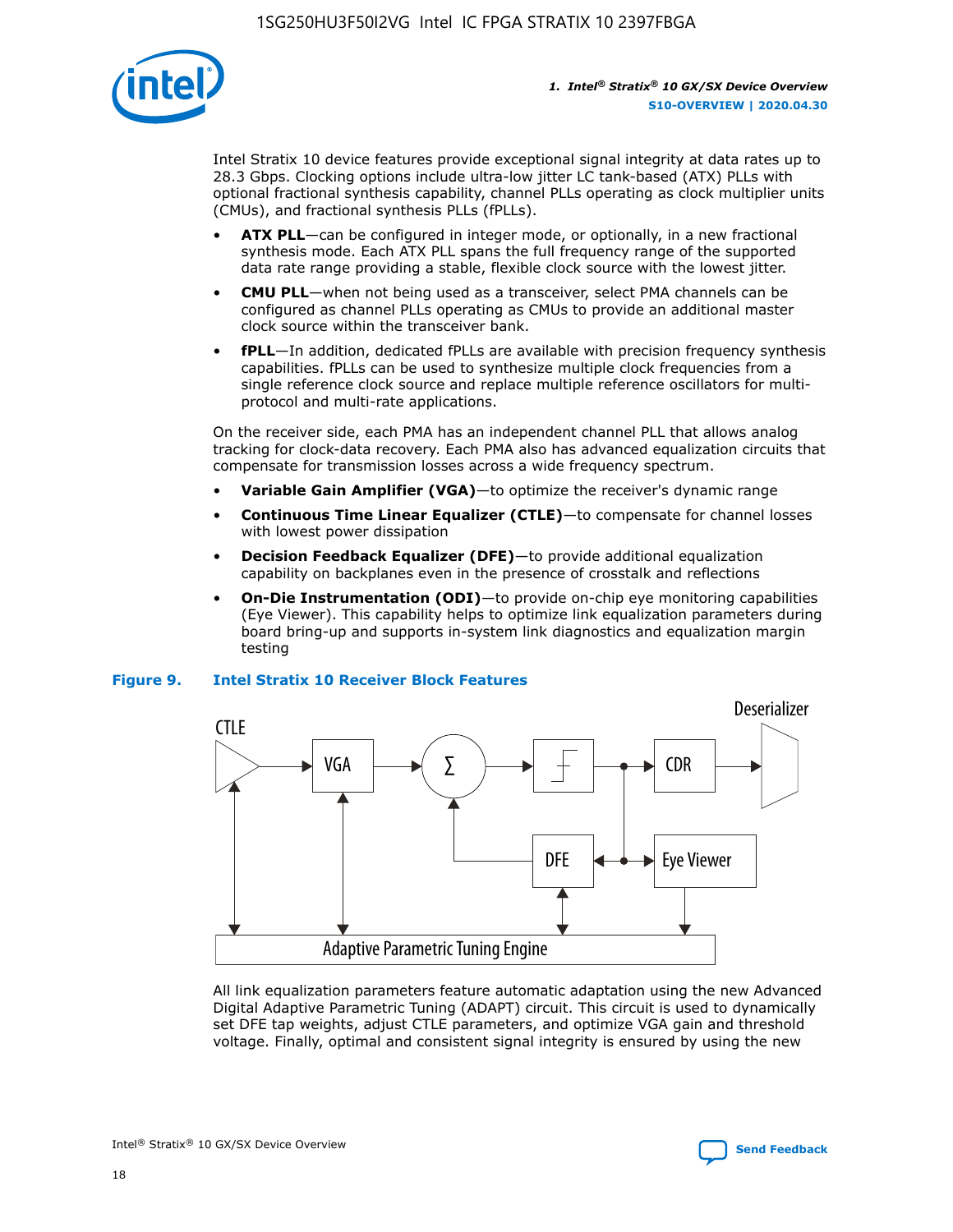

hardened Precision Signal Integrity Calibration Engine (PreSICE) to automatically calibrate all transceiver circuit blocks on power-up. This gives the most link margin and ensures robust, reliable, and error-free operation.

#### **Table 7. Transceiver PMA Features**

| <b>Feature</b>                                                       | <b>Capability</b>                                                                                                                                                                                         |
|----------------------------------------------------------------------|-----------------------------------------------------------------------------------------------------------------------------------------------------------------------------------------------------------|
| Chip-to-Chip Data Rates                                              | 1 Gbps (11) to 28.3 Gbps (Intel Stratix 10 GX/SX devices)                                                                                                                                                 |
| <b>Backplane Support</b>                                             | Drive backplanes at data rates up to 28.3 Gbps, including 10GBASE-KR compliance                                                                                                                           |
| Optical Module Support                                               | SFP+/SFP, XFP, CXP, QSFP/QSFP28, QSFPDD, CFP/CFP2/CFP4                                                                                                                                                    |
| Cable Driving Support                                                | SFP+ Direct Attach, PCI Express over cable, eSATA                                                                                                                                                         |
| <b>Transmit Pre-Emphasis</b>                                         | 5-tap transmit pre-emphasis and de-emphasis to compensate for system channel loss                                                                                                                         |
| Continuous Time Linear<br>Equalizer (CTLE)                           | Dual mode, high-gain, and high-data rate, linear receive equalization to compensate for<br>system channel loss                                                                                            |
| Decision Feedback Equalizer<br>(DFE)                                 | 15 fixed tap DFE to equalize backplane channel loss in the presence of crosstalk and noisy<br>environments                                                                                                |
| Advanced Digital Adaptive<br>Parametric Tuning (ADAPT)               | Fully digital adaptation engine to automatically adjust all link equalization parameters-<br>including CTLE, DFE, and VGA blocks-that provide optimal link margin without intervention<br>from user logic |
| Precision Signal Integrity<br>Calibration Engine (PreSICE)           | Hardened calibration controller to quickly calibrate all transceiver control parameters on<br>power-up, which provides the optimal signal integrity and jitter performance                                |
| <b>ATX Transmit PLLs</b>                                             | Low jitter ATX (inductor-capacitor) transmit PLLs with continuous tuning range to cover a<br>wide range of standard and proprietary protocols, with optional fractional frequency<br>synthesis capability |
| <b>Fractional PLLs</b>                                               | On-chip fractional frequency synthesizers to replace on-board crystal oscillators and reduce<br>system cost                                                                                               |
| Digitally Assisted Analog<br>CDR.                                    | Superior jitter tolerance with fast lock time                                                                                                                                                             |
| On-Die Instrumentation-<br>Eye Viewer and Jitter Margin<br>Tool      | Simplify board bring-up, debug, and diagnostics with non-intrusive, high-resolution eye<br>monitoring (Eye Viewer). Also inject jitter from transmitter to test link margin in system.                    |
| Dynamic Reconfiguration                                              | Allows for independent control of each transceiver channel Avalon memory-mapped<br>interface for the most transceiver flexibility.                                                                        |
| Multiple PCS-PMA and PCS-<br>Core to FPGA fabric interface<br>widths | 8, 10, 16, 20, 32, 40, or 64 bit interface widths for flexibility of deserialization width,<br>encoding, and reduced latency                                                                              |

## **1.8.2. PCS Features**

Intel Stratix 10 PMA channels interface with core logic through configurable and bypassable PCS interface layers.

The PCS contains multiple gearbox implementations to decouple the PMA and PCS interface widths. This feature provides the flexibility to implement a wide range of applications with 8, 10, 16, 20, 32, 40, or 64 bit interface width between each transceiver and the core logic.

<sup>(11)</sup> Stratix 10 transceivers can support data rates below 1 Gbps with over sampling.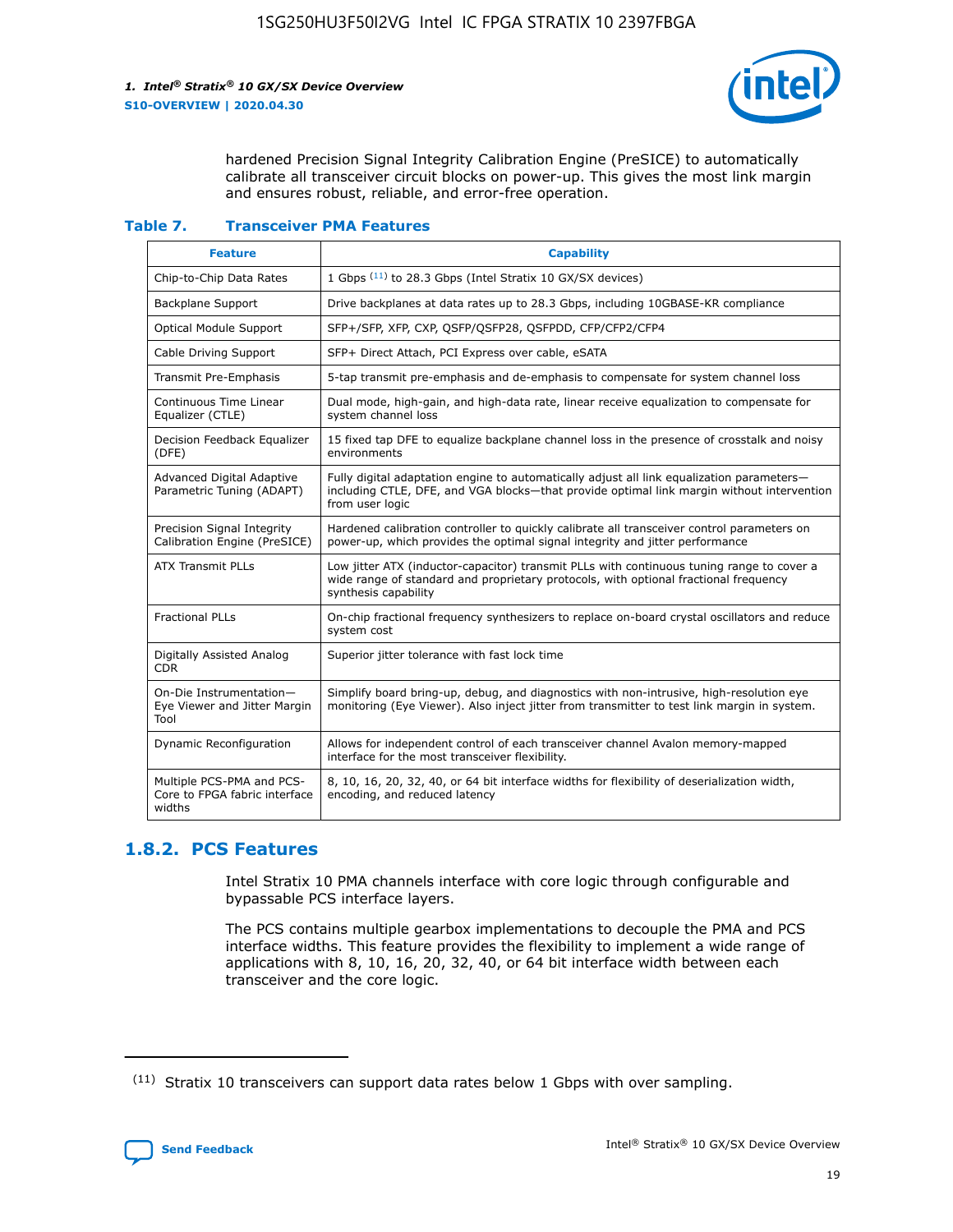

The PCS also contains hard IP to support a variety of standard and proprietary protocols across a wide range of data rates and encoding schemes. The Standard PCS mode provides support for 8B/10B encoded applications up to 12.5 Gbps. The Enhanced PCS mode supports 64B/66B and 64B/67B encoded applications up to 17.4 Gbps. The enhanced PCS mode also includes an integrated 10GBASE-KR/40GBASE-KR4 Forward Error Correction (FEC) circuit. For highly customized implementations, a PCS Direct mode provides an interface up to 64 bits wide to allow for custom encoding and support for data rates up to 28.3 Gbps.

For more information about the PCS-Core interface or the double rate transfer mode, refer to the *Intel Stratix 10 L- and H-Tile Transceiver PHY User Guide*, and the *Intel Stratix 10 E-Tile Transceiver PHY User Guide*.

| <b>PCS Protocol</b><br><b>Support</b>           | <b>Data Rate (Gbps)</b> | <b>Transmitter Data Path</b>                                                                                                                                              | <b>Receiver Data Path</b>                                                                                                                                                                                      |
|-------------------------------------------------|-------------------------|---------------------------------------------------------------------------------------------------------------------------------------------------------------------------|----------------------------------------------------------------------------------------------------------------------------------------------------------------------------------------------------------------|
| Standard PCS                                    | 1 to 12.5               | Phase compensation FIFO, byte<br>serializer, 8B/10B encoder, bit-slipper,<br>channel bonding                                                                              | Rate match FIFO, word-aligner, 8B/10B<br>decoder, byte deserializer, byte<br>ordering                                                                                                                          |
| PCI Express<br>Gen1/Gen2 x1,<br>x2, x4, x8, x16 | $2.5$ and $5.0$         | Same as Standard PCS plus PIPE 2.0<br>interface to core                                                                                                                   | Same as Standard PCS plus PIPE 2.0<br>interface to core                                                                                                                                                        |
| PCI Express Gen3<br>x1, x2, x4, x8,<br>x16      | 8.0                     | Phase compensation FIFO, byte<br>serializer, encoder, scrambler, bit-<br>slipper, gear box, channel bonding, and<br>PIPE 3.0 interface to core, auto speed<br>negotiation | Rate match FIFO (0-600 ppm mode),<br>word-aligner, decoder, descrambler,<br>phase compensation FIFO, block sync,<br>byte deserializer, byte ordering, PIPE<br>3.0 interface to core, auto speed<br>negotiation |
| CPRI                                            | 0.6144 to 9.8           | Same as Standard PCS plus<br>deterministic latency serialization                                                                                                          | Same as Standard PCS plus<br>deterministic latency deserialization                                                                                                                                             |
| <b>Enhanced PCS</b>                             | 2.5 to 17.4             | FIFO, channel bonding, bit-slipper, and<br>gear box                                                                                                                       | FIFO, block sync, bit-slipper, and gear<br>box                                                                                                                                                                 |
| 10GBASE-R                                       | 10.3125                 | FIFO, 64B/66B encoder, scrambler,<br>FEC, and gear box                                                                                                                    | FIFO, 64B/66B decoder, descrambler,<br>block sync, FEC, and gear box                                                                                                                                           |
| Interlaken                                      | 4.9 to 17.4             | FIFO, channel bonding, frame<br>generator, CRC-32 generator,<br>scrambler, disparity generator, bit-<br>slipper, and gear box                                             | FIFO, CRC-32 checker, frame sync,<br>descrambler, disparity checker, block<br>sync, and gear box                                                                                                               |
| SFI-S/SFI-5.2                                   | 11.3                    | FIFO, channel bonding, bit-slipper, and<br>gear box                                                                                                                       | FIFO, bit-slipper, and gear box                                                                                                                                                                                |
| <b>IEEE 1588</b>                                | 1.25 to 10.3125         | FIFO (fixed latency), 64B/66B encoder,<br>scrambler, and gear box                                                                                                         | FIFO (fixed latency), 64B/66B decoder,<br>descrambler, block sync, and gear box                                                                                                                                |
| SDI                                             | up to 12.5              | FIFO and gear box                                                                                                                                                         | FIFO, bit-slipper, and gear box                                                                                                                                                                                |
| GigE                                            | 1.25                    | Same as Standard PCS plus GigE state<br>machine                                                                                                                           | Same as Standard PCS plus GigE state<br>machine                                                                                                                                                                |
| <b>PCS Direct</b>                               | up to 28.3              | Custom                                                                                                                                                                    | Custom                                                                                                                                                                                                         |

## **Table 8. Transceiver PCS Features**

#### **Related Information**

[Intel Stratix 10 L- and H-Tile Transceiver PHY User Guide](https://www.altera.com/documentation/wry1479165198810.html)

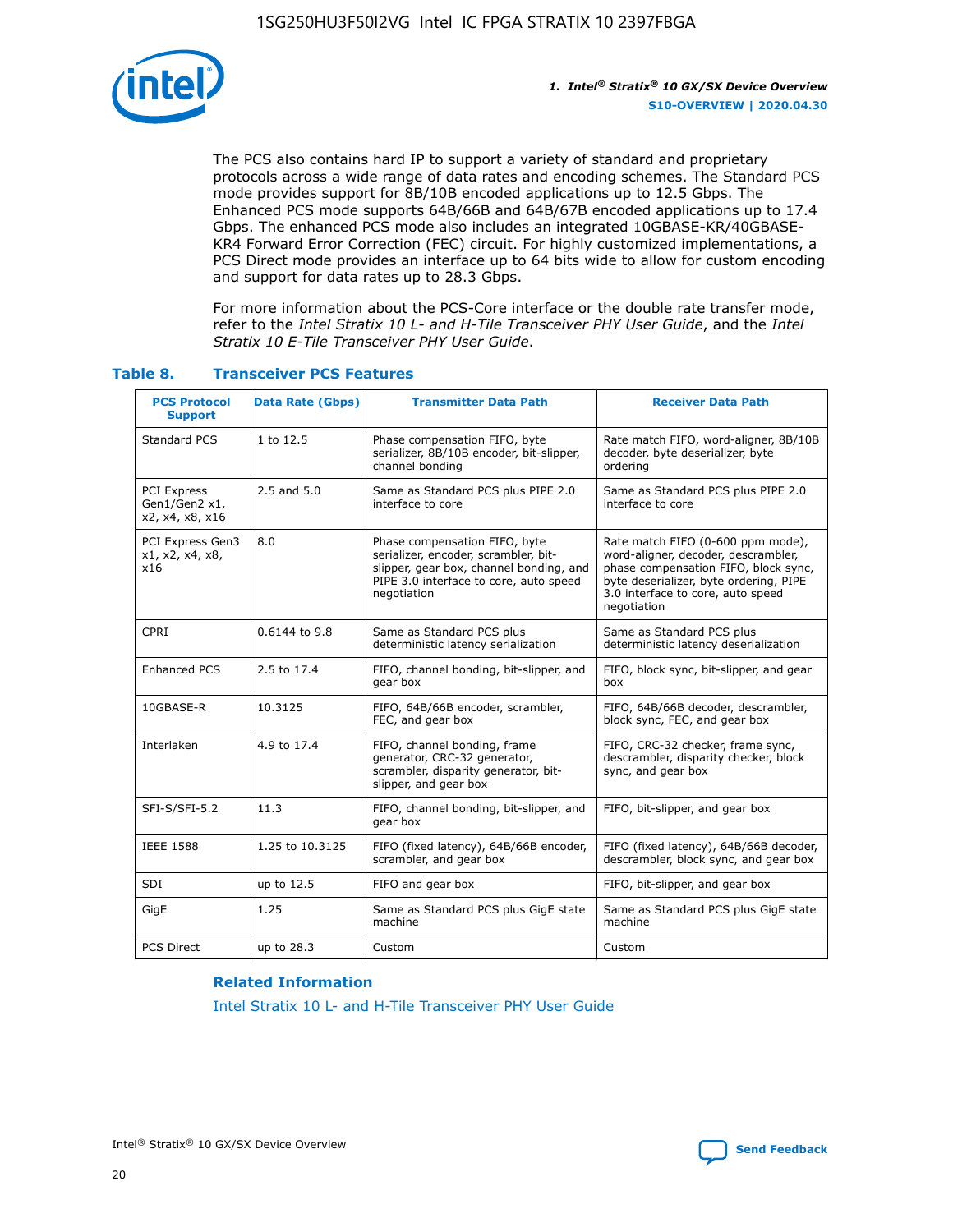

## **1.9. PCI Express Gen1/Gen2/Gen3 Hard IP**

Intel Stratix 10 devices contain embedded PCI Express hard IP designed for performance, ease-of-use, increased functionality, and designer productivity.

The PCI Express hard IP consists of the PHY, Data Link, and Transaction layers. It also supports PCI Express Gen1/Gen2/Gen3 end point and root port, in x1/x2/x4/x8/x16 lane configurations. The PCI Express hard IP is capable of operating independently from the core logic (autonomous mode). This feature allows the PCI Express link to power up and complete link training in less than 100 ms, while the rest of the device is still in the process of being configured. The hard IP also provides added functionality, which makes it easier to support emerging features such as Single Root I/O Virtualization (SR-IOV) and optional protocol extensions.

The PCI Express hard IP has improved end-to-end data path protection using Error Checking and Correction (ECC). In addition, the hard IP supports configuration of the device via protocol (CvP) across the PCI Express bus at Gen1/Gen2/Gen3 rates.

## **1.10. Interlaken PCS Hard IP**

Intel Stratix 10 devices have integrated Interlaken PCS hard IP supporting rates up to 17.4 Gbps per lane.

The Interlaken PCS hard IP is based on the proven functionality of the PCS developed for Intel's previous generation FPGAs, which has demonstrated interoperability with Interlaken ASSP vendors and third-party IP suppliers. The Interlaken PCS hard IP is present in every transceiver channel in Intel Stratix 10 devices.

## **1.11. 10G Ethernet Hard IP**

Intel Stratix 10 devices include IEEE 802.3 10-Gbps Ethernet (10GbE) compliant 10GBASE-R PCS and PMA hard IP. The scalable 10GbE hard IP supports multiple independent 10GbE ports while using a single PLL for all the 10GBASE-R PCS instantiations, which saves on core logic resources and clock networks.

The integrated serial transceivers simplify multi-port 10GbE systems compared to 10 GbE Attachment Unit Interface (XAUI) interfaces that require an external XAUI-to-10G PHY. Furthermore, the integrated transceivers incorporate signal conditioning circuits, which enable direct connection to standard 10G XFP and SFP+ pluggable optical modules. The transceivers also support backplane Ethernet applications and include a hard 10GBASE-KR/40GBASE-KR4 Forward Error Correction (FEC) circuit that can be used for both 10G and 40G applications. The integrated 10G Ethernet hard IP and 10G transceivers save external PHY cost, board space and system power. The 10G Ethernet PCS hard IP and 10GBASE-KR FEC are present in every transceiver channel.

## **1.12. External Memory and General Purpose I/O**

Intel Stratix 10 devices offer substantial external memory bandwidth, with up to ten 72 bit wide DDR4 memory interfaces running at up to 2666 Mbps. For external memory interface and LVDS restrictions, see [AN 906: Intel Stratix 10 GX 400, SX 400,](https://www.intel.com/content/www/us/en/programmable/documentation/sjf1574667190623.html#bft1574667627484) [and TX 400 Routing and Designing Floorplan Guidelines.](https://www.intel.com/content/www/us/en/programmable/documentation/sjf1574667190623.html#bft1574667627484)

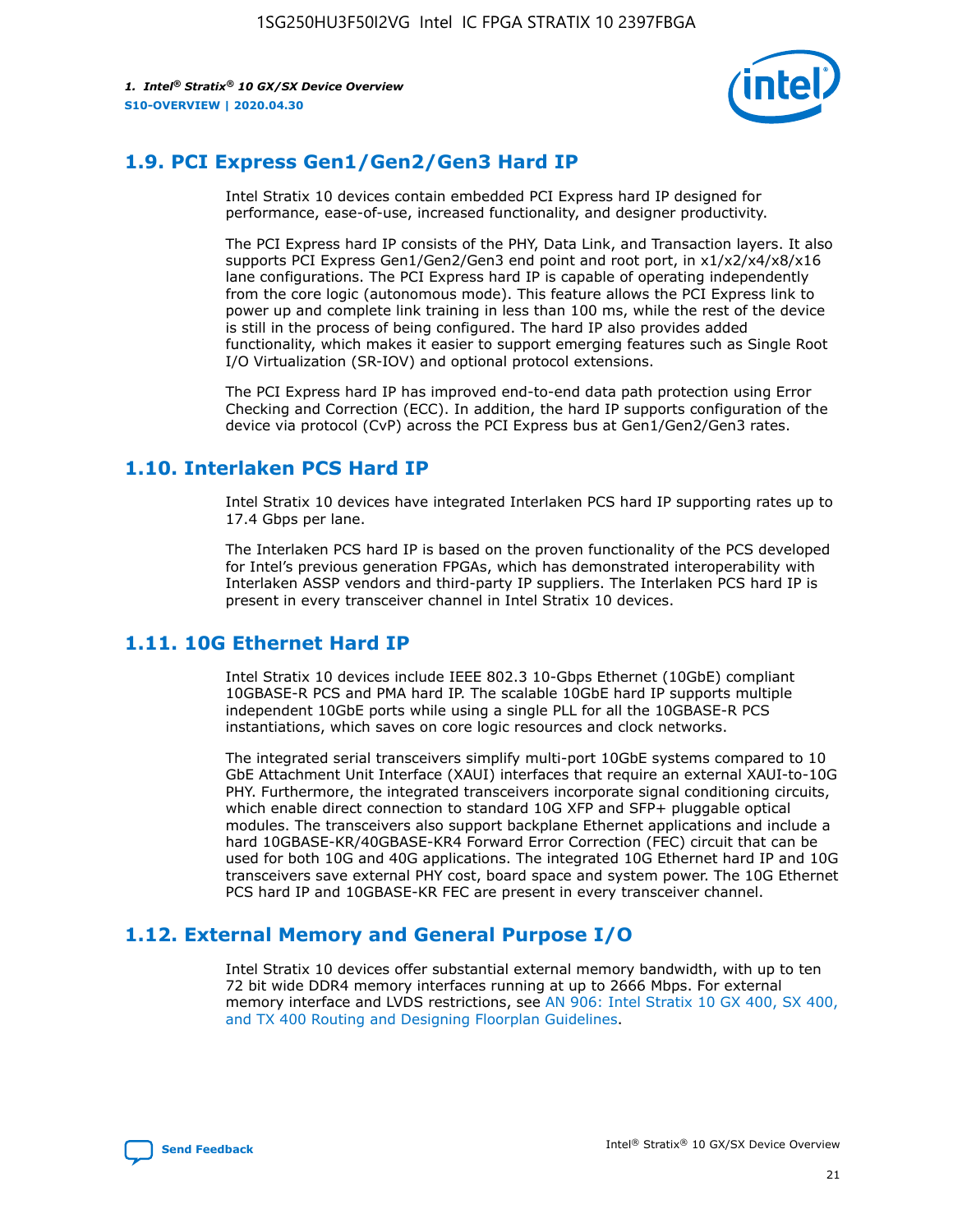

This bandwidth is provided along with the ease of design, lower power, and resource efficiencies of hardened high-performance memory controllers. The external memory interfaces can be configured up to a maximum width of 144 bits when using either hard or soft memory controllers.

#### **Figure 10. Hard Memory Controller**



Each I/O bank contains 48 general purpose I/Os and a high-efficiency hard memory controller capable of supporting many different memory types, each with different performance capabilities. The hard memory controller is also capable of being bypassed and replaced by a soft controller implemented in user logic. The I/Os each have a hardened double data rate (DDR) read/write path (PHY) capable of performing key memory interface functionality such as:

- Read/write leveling
- FIFO buffering to lower latency and improve margin
- Timing calibration
- On-chip termination

The timing calibration is aided by the inclusion of hard microcontrollers based on Intel's Nios® II technology, specifically tailored to control the calibration of multiple memory interfaces. This calibration allows the Intel Stratix 10 device to compensate for any changes in process, voltage, or temperature either within the Intel Stratix 10 device itself, or within the external memory device. The advanced calibration algorithms ensure maximum bandwidth and robust timing margin across all operating conditions.

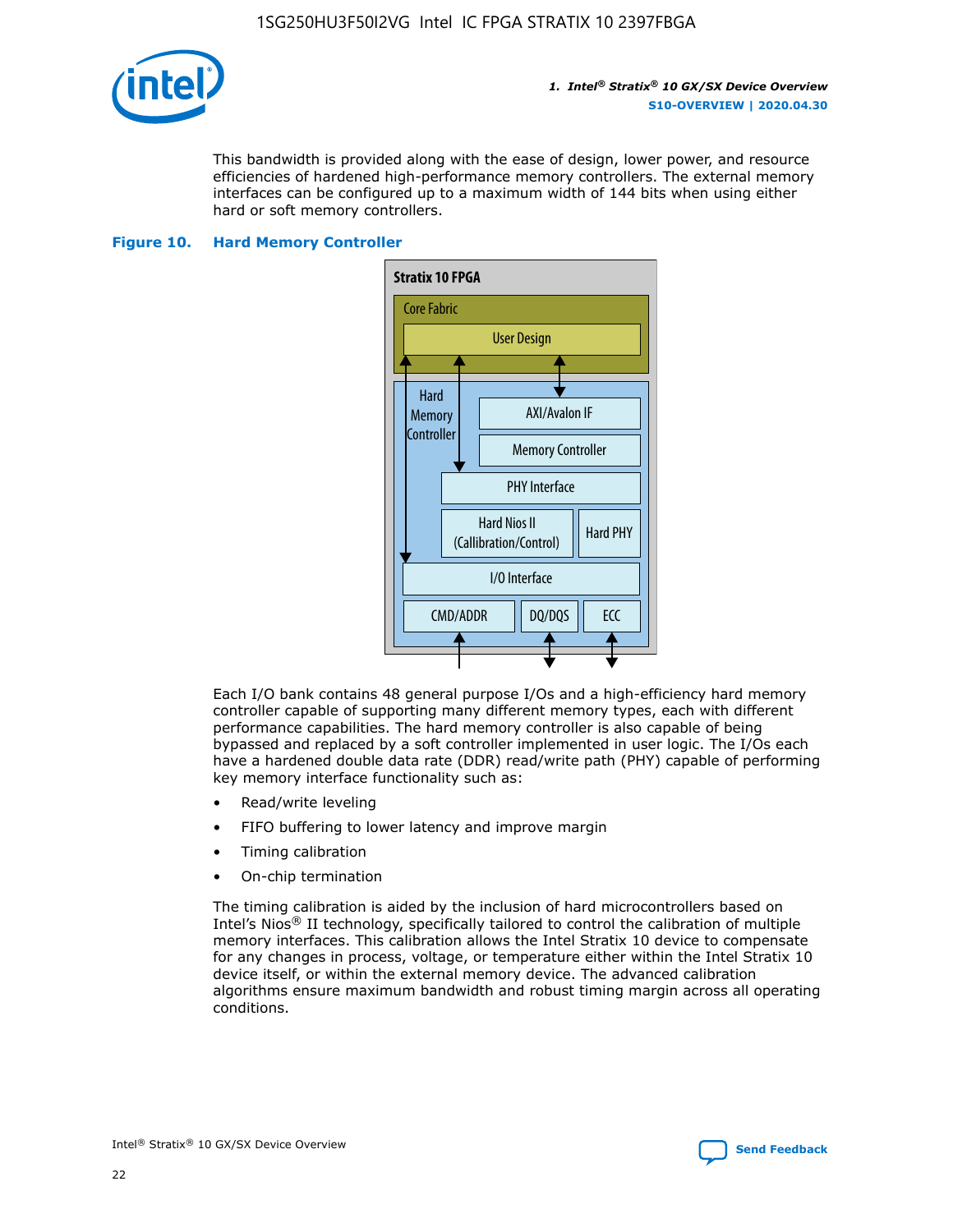

#### **Table 9. External Memory Interface Performance**

The listed speeds are for the 1-rank case.

| <b>Interface</b> | <b>Controller Type</b> | <b>Performance</b><br>(maximum rate possible) |  |
|------------------|------------------------|-----------------------------------------------|--|
| DDR4             | Hard                   | 2666 Mbps                                     |  |
| DDR <sub>3</sub> | Hard                   | 2133 Mbps                                     |  |
| QDRII+           | Soft                   | 1,100 Mtps                                    |  |
| QDRII+ Xtreme    | Soft                   | 1,266 Mtps                                    |  |
| <b>ODRIV</b>     | Soft                   | 2,133 Mtps                                    |  |
| RLDRAM III       | Soft                   | 2400 Mbps                                     |  |
| <b>RLDRAM II</b> | Soft                   | 533 Mbps                                      |  |

In addition to parallel memory interfaces, Intel Stratix 10 devices support serial memory technologies such as the Hybrid Memory Cube (HMC). The HMC is supported by the Intel Stratix 10 high-speed serial transceivers, which connect up to four HMC links, with each link running at data rates of 15 Gbps (HMC short reach specification).

Intel Stratix 10 devices also feature general purpose I/Os capable of supporting a wide range of single-ended and differential I/O interfaces. LVDS rates up to 1.6 Gbps are supported, with each pair of pins having both a differential driver and a differential input buffer. This enables configurable direction for each LVDS pair.

## **1.13. Adaptive Logic Module (ALM)**

Intel Stratix 10 devices use a similar adaptive logic module (ALM) as the previous generation Intel Arria 10 and Stratix V FPGAs, allowing for efficient implementation of logic functions and easy conversion of IP between the devices.

The ALM block diagram shown in the following figure has eight inputs with a fracturable look-up table (LUT), two dedicated embedded adders, and four dedicated registers.

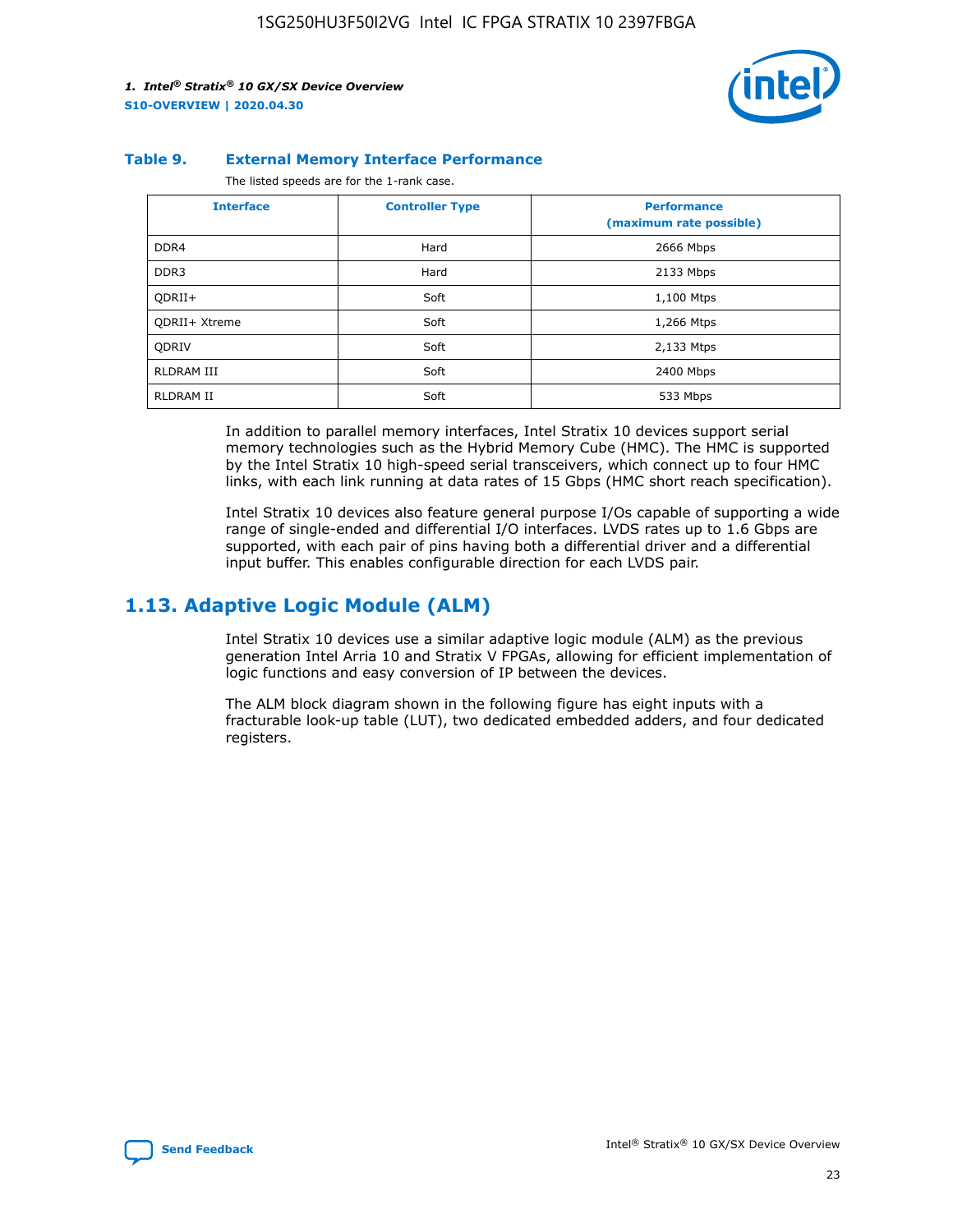

## **Figure 11. Intel Stratix 10 FPGA and SoC ALM Block Diagram**



Key features and capabilities of the ALM include:

- High register count with 4 registers per 8-input fracturable LUT, operating in conjunction with the new Intel Hyperflex architecture, enables Intel Stratix 10 devices to maximize core performance at very high core logic utilization
- Implements select 7-input logic functions, all 6-input logic functions, and two independent functions consisting of smaller LUT sizes (such as two independent 4 input LUTs) to optimize core logic utilization

The Intel Quartus Prime software takes advantage of the ALM logic structure to deliver the highest performance, optimal logic utilization, and lowest compile times. The Intel Quartus Prime software simplifies design reuse as it automatically maps legacy designs into the Intel Stratix 10 ALM architecture.

## **1.14. Core Clocking**

Core clocking in Intel Stratix 10 devices makes use of programmable clock tree synthesis.

This technique uses dedicated clock tree routing and switching circuits, and allows the Intel Quartus Prime software to create the exact clock trees required for your design. Clock tree synthesis minimizes clock tree insertion delay, reduces dynamic power dissipation in the clock tree and allows greater clocking flexibility in the core while still maintaining backwards compatibility with legacy global and regional clocking schemes.

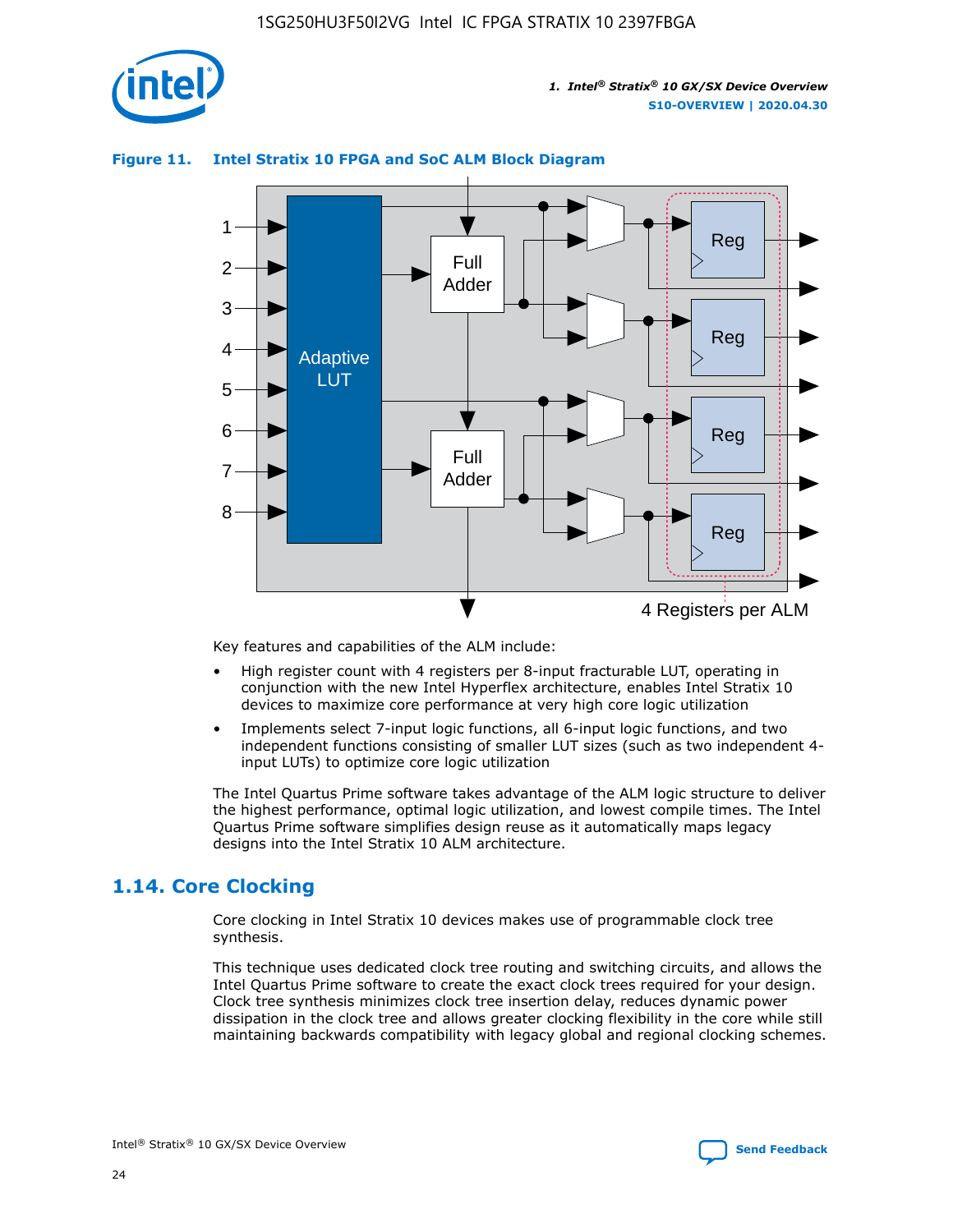

The core clock network in Intel Stratix 10 devices supports the new Intel Hyperflex core architecture at clock rates up to 1 GHz. It also supports the hard memory controllers up to 2666 Mbps with a quarter rate transfer to the core. The core clock network is supported by dedicated clock input pins, fractional clock synthesis PLLs, and integer I/O PLLs.

## **1.15. Fractional Synthesis PLLs and I/O PLLs**

Intel Stratix 10 devices have up to 32 fractional synthesis PLLs (fPLL) available for use with transceivers or in the core fabric.

The fPLLs are located in the 3D SiP transceiver L-tiles and H-tiles, eight per tile, adjacent to the transceiver channels. The fPLLs can be used to reduce both the number of oscillators required on the board and the number of clock pins required, by synthesizing multiple clock frequencies from a single reference clock source. In addition to synthesizing reference clock frequencies for the transceiver transmit PLLs, the fPLLs can also be used directly for transmit clocking. Each fPLL can be independently configured for conventional integer mode, or enhanced fractional synthesis mode with third-order delta-sigma modulation.

In addition to the fPLLs, Intel Stratix 10 devices contain up to 24 integer I/O PLLs (IOPLLs) available for general purpose use in the core fabric and for simplifying the design of external memory interfaces and high-speed LVDS interfaces. The IOPLLs are located in each bank of 48 general purpose I/O, 1 per I/O bank, adjacent to the hard memory controllers and LVDS SerDes in each I/O bank. This makes it easier to close timing because the IOPLLs are tightly coupled with the I/Os that need to use them. The IOPLLs can be used for general purpose applications in the core such as clock network delay compensation and zero-delay clock buffering.

## **1.16. Internal Embedded Memory**

Intel Stratix 10 devices contain two types of embedded memory blocks: M20K (20 Kb) and MLAB (640 bit).

The M20K and MLAB blocks are familiar block sizes carried over from previous Intel device families. The MLAB blocks are ideal for wide and shallow memories, while the M20K blocks are intended to support larger memory configurations and include hard ECC. Both M20K and MLAB embedded memory blocks can be configured as a singleport or dual-port RAM, FIFO, ROM, or shift register. These memory blocks are highly flexible and support a number of memory configurations as shown in Table 10 on page 25.

#### **Table 10. Internal Embedded Memory Block Configurations**

| MLAB (640 bits)                                                | <b>M20K (20 Kb)</b>                                                                    |
|----------------------------------------------------------------|----------------------------------------------------------------------------------------|
| $64 \times 10$ (supported through emulation)<br>$32 \times 20$ | $2K \times 10$ (or $x8$ )<br>$1K \times 20$ (or $x16$ )<br>$512 \times 40$ (or $x32$ ) |

## **1.17. Variable Precision DSP Block**

The Intel Stratix 10 DSP blocks are based upon the Variable Precision DSP Architecture used in Intel's previous generation devices. They feature hard fixed point and IEEE 754 compliant floating point capability.

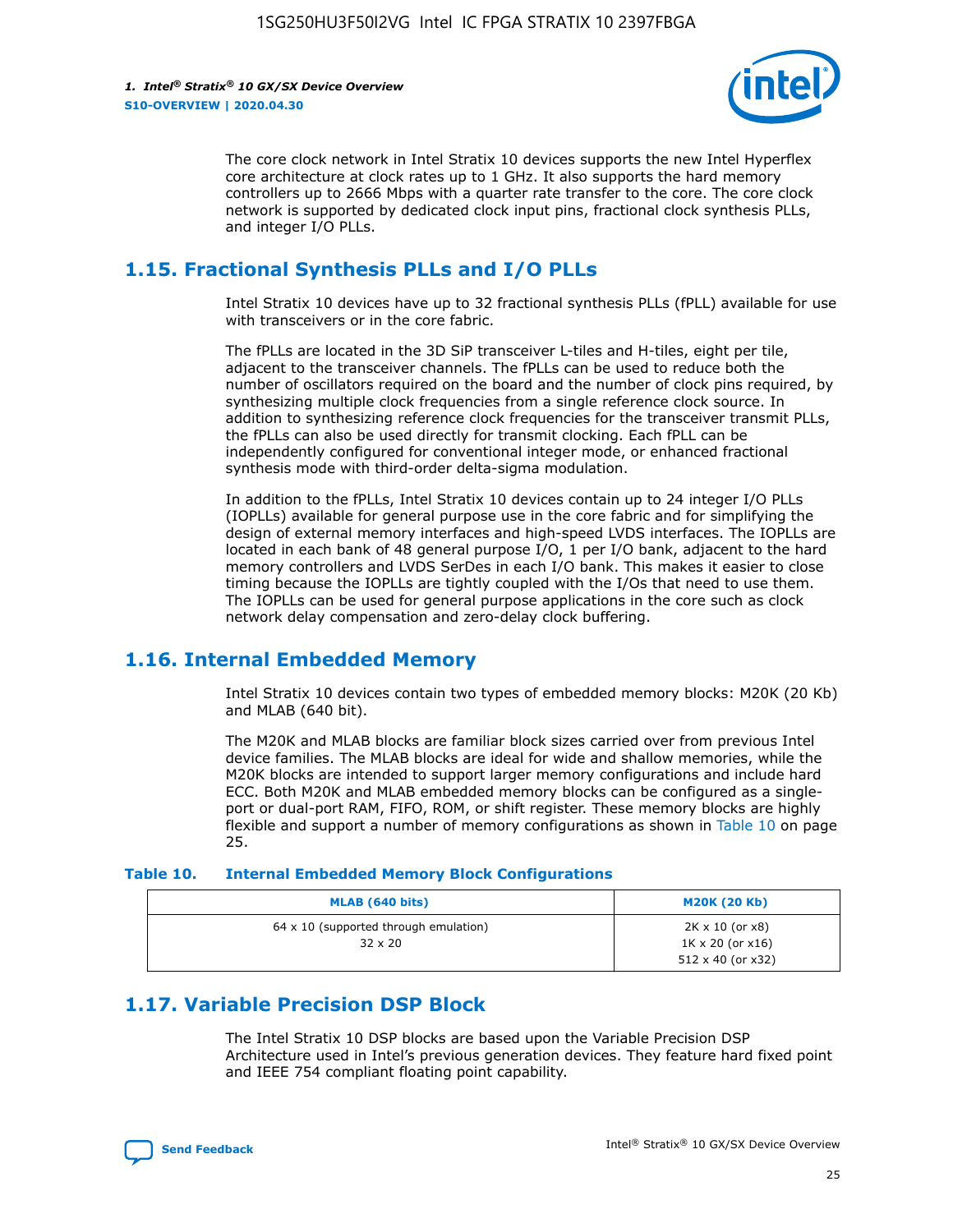

The DSP blocks can be configured to support signal processing with precision ranging from 18x19 up to 54x54. A pipeline register has been added to increase the maximum operating frequency of the DSP block and reduce power consumption.





#### **Figure 13. DSP Block: High Precision Fixed Point Mode**

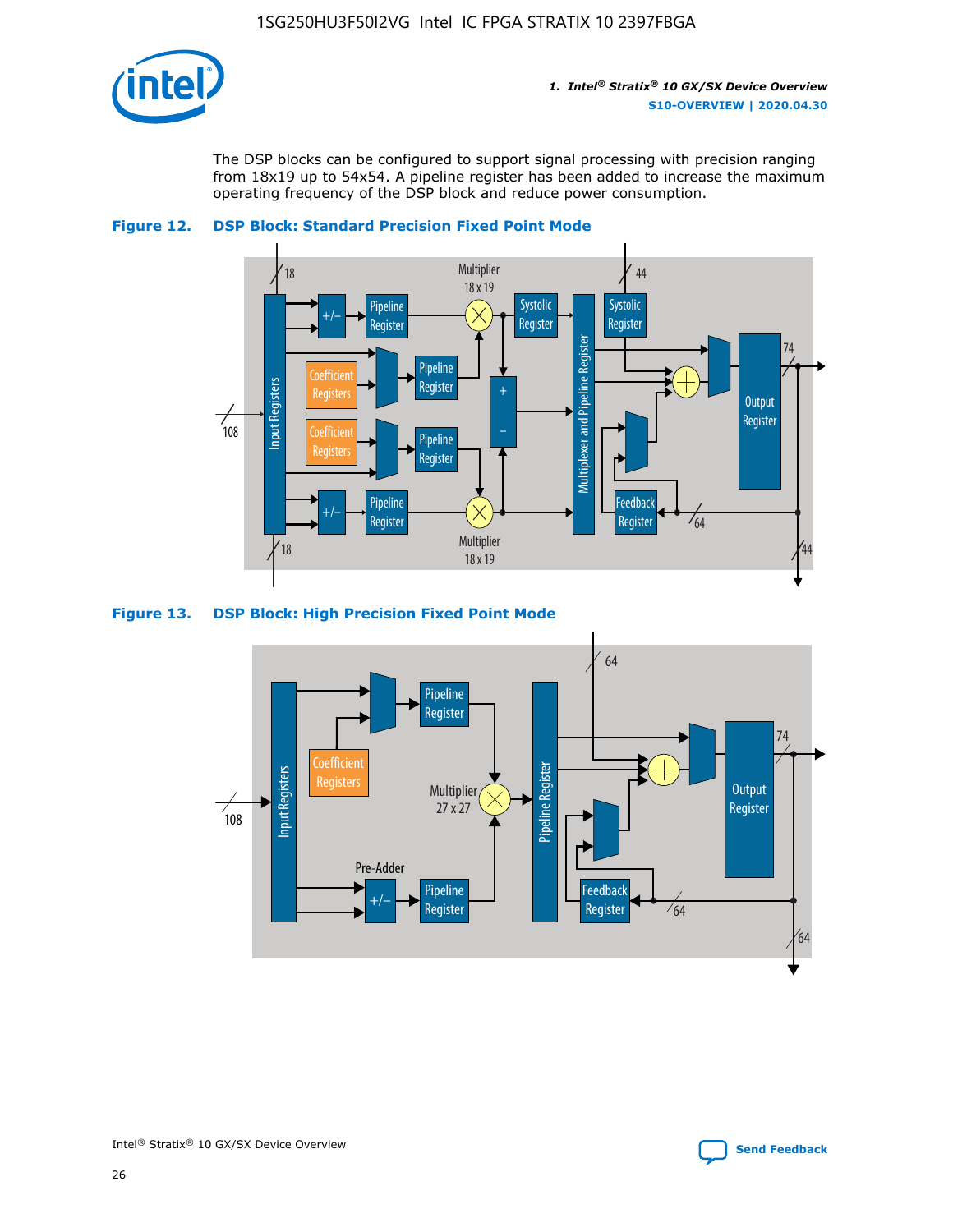



## **Figure 14. DSP Block: Single Precision Floating Point Mode**

Each DSP block can be independently configured at compile time as either dual 18x19 or a single 27x27 multiply accumulate. With a dedicated 64 bit cascade bus, multiple variable precision DSP blocks can be cascaded to implement even higher precision DSP functions efficiently.

In floating point mode, each DSP block provides one single precision floating point multiplier and adder. Floating point additions, multiplications, mult-adds and multaccumulates are supported.

The following table shows how different precisions are accommodated within a DSP block, or by utilizing multiple blocks.

| <b>Multiplier Size</b>             | <b>DSP Block Resources</b>                                                               | <b>Expected Usage</b>           |
|------------------------------------|------------------------------------------------------------------------------------------|---------------------------------|
| $18x19$ bits                       | 1/2 of Variable Precision DSP Block                                                      | Medium precision fixed point    |
| 27x27 bits                         | 1 Variable Precision DSP Block                                                           | High precision fixed point      |
| $19x36$ bits                       | 1 Variable Precision DSP Block with external<br>adder                                    | Fixed point FFTs                |
| 36x36 bits                         | 2 Variable Precision DSP Blocks with external<br>adder                                   | Very high precision fixed point |
| 54x54 bits                         | 4 Variable Precision DSP Blocks with external<br>adder                                   | Double Precision floating point |
| Single Precision<br>floating point | 1 Single Precision floating point adder, 1 Single<br>Precision floating point multiplier | Floating point                  |

#### **Table 11. Variable Precision DSP Block Configurations**

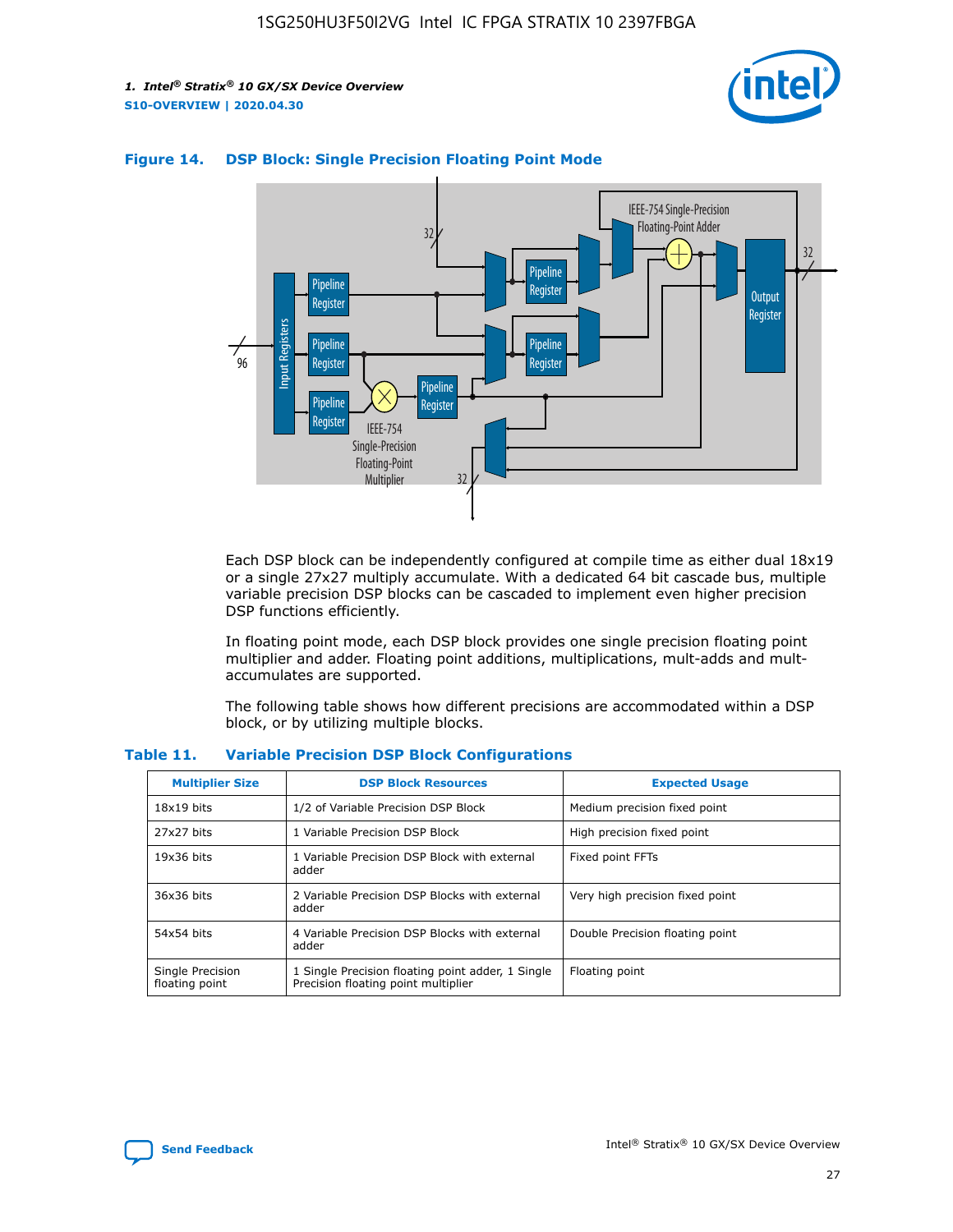

Complex multiplication is very common in DSP algorithms. One of the most popular applications of complex multipliers is the FFT algorithm. This algorithm has the characteristic of increasing precision requirements on only one side of the multiplier. The Variable Precision DSP block supports the FFT algorithm with proportional increase in DSP resources as the precision grows.

## **Table 12. Complex Multiplication With Variable Precision DSP Block**

| <b>Complex Multiplier</b><br><b>Size</b> | <b>DSP Block Resources</b>      | <b>FFT Usage</b>       |
|------------------------------------------|---------------------------------|------------------------|
| $18x19$ bits                             | 2 Variable Precision DSP Blocks | Resource optimized FFT |
| 27x27 bits                               | 4 Variable Precision DSP Blocks | Highest precision FFT  |

For FFT applications with high dynamic range requirements, the Intel FFT IP Core offers an option of single precision floating point implementation with resource usage and performance similar to high precision fixed point implementations.

Other features of the DSP block include:

- Hard 18 bit and 25 bit pre-adders
- Hard floating point multipliers and adders
- 64 bit dual accumulator (for separate I, Q product accumulations)
- Cascaded output adder chains for 18 and 27 bit FIR filters
- Embedded coefficient registers for 18 and 27 bit coefficients
- Fully independent multiplier outputs
- Inferability using HDL templates supplied by the Intel Quartus Prime software for most modes

The Variable Precision DSP block is ideal to support the growing trend towards higher bit precision in high performance DSP applications. At the same time, it can efficiently support the many existing 18 bit DSP applications, such as high definition video processing and remote radio heads. With the Variable Precision DSP block architecture and hard floating point multipliers and adders, Intel Stratix 10 devices can efficiently support many different precision levels up to and including floating point implementations. This flexibility can result in increased system performance, reduced power consumption, and reduce architecture constraints on system algorithm designers.

## **1.18. Hard Processor System (HPS)**

The Intel Stratix 10 SoC Hard Processor System (HPS) is Intel's third generation HPS. Leveraging the performance of Intel 14 nm tri-gate technology, Intel Stratix 10 SoC devices more than double the performance of previous generation SoCs with an integrated quad-core 64-bit Arm Cortex-A53. The HPS also enables system-wide hardware virtualization capabilities by adding a system memory management unit. These architecture improvements ensure that Intel Stratix 10 SoCs meet the requirements of current and future embedded markets, including wireless and wireline communications, datacenter acceleration, and numerous military applications.

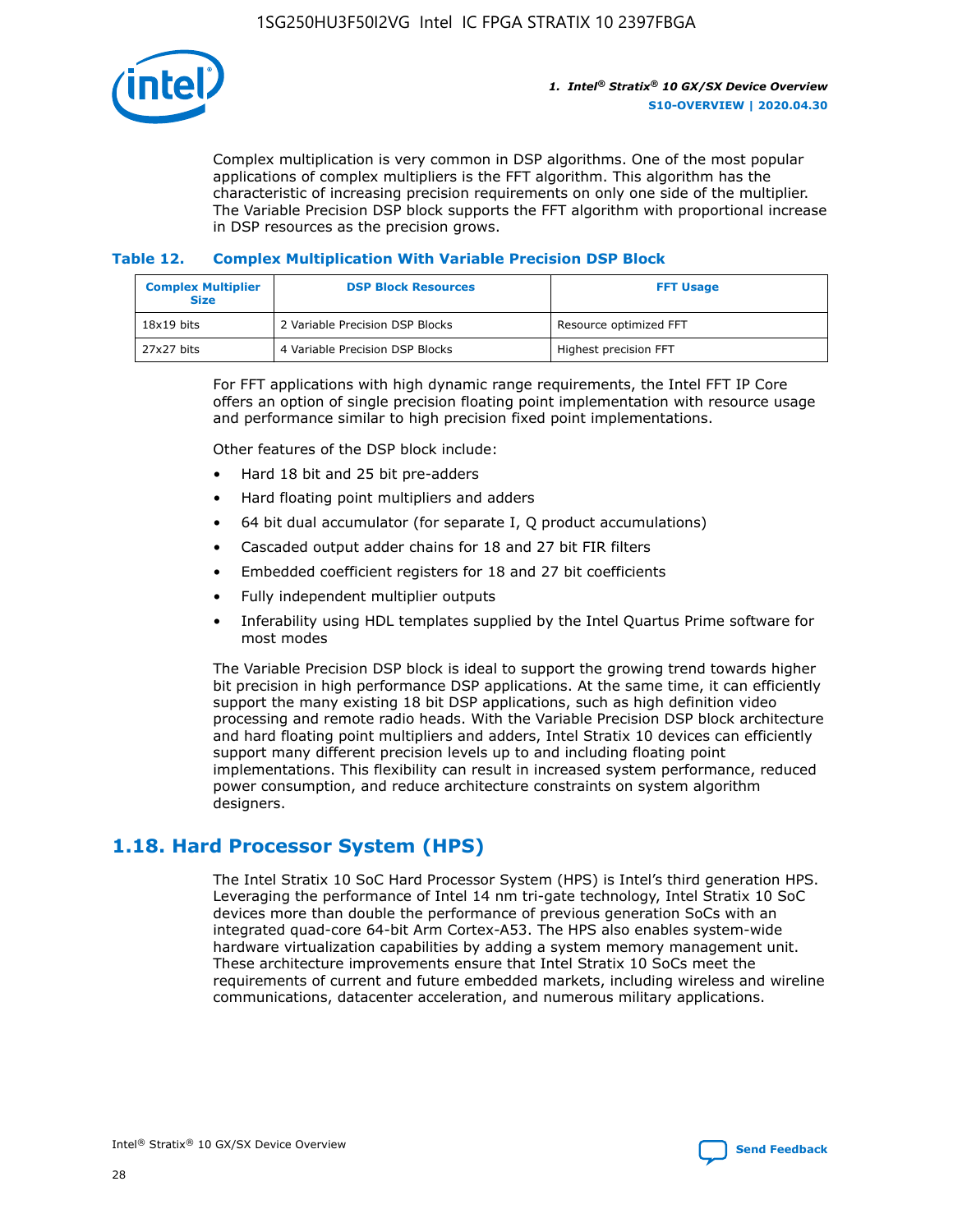

#### **Figure 15. HPS Block Diagram**

| Quad Arm Cortex-A53-Based Hard Processor System |                                             |                           |                                                           |            |                              |                                  |                                     |                                        |
|-------------------------------------------------|---------------------------------------------|---------------------------|-----------------------------------------------------------|------------|------------------------------|----------------------------------|-------------------------------------|----------------------------------------|
| Arm Cortex - A53                                |                                             |                           | Arm Cortex - A53                                          |            |                              |                                  | SD/SDIO/                            |                                        |
| <b>NEON</b>                                     |                                             | <b>FPU</b>                | <b>NEON</b>                                               |            | <b>FPU</b>                   | USB OTG                          |                                     | $MMC$ <sup>1,2</sup>                   |
| 32 KB I-Cache<br>with Parity                    |                                             | 32 KB D-Cache<br>with ECC | 32 KB I-Cache<br>with Parity                              |            | 32 KB D - Cache<br>with ECC  | $(x2)^{1,2}$                     |                                     |                                        |
|                                                 | Arm Cortex - A53                            |                           |                                                           |            | Arm Cortex - A53             | UART (x2)                        |                                     | <b>DMA</b><br>(8 Channel) <sup>2</sup> |
| <b>NEON</b>                                     |                                             | <b>FPU</b>                | <b>NEON</b>                                               |            | <b>FPU</b>                   |                                  |                                     |                                        |
| 32 KB I-Cache<br>with Parity                    |                                             | 32 KB D-Cache<br>with ECC | 32 KB I-Cache<br>32 KB D-Cache<br>with ECC<br>with Parity |            | I <sup>2</sup> C(x5)         |                                  | <b>HPS 10</b>                       |                                        |
|                                                 | 1 MB L2 Cache with ECC<br><b>System MMU</b> |                           | <b>Cache Coherency Unit</b>                               |            | <b>EMAC</b> $(x3)^{1,2}$     |                                  | <b>NAND</b><br>Flash <sup>1,2</sup> |                                        |
| <b>JTAG Debug</b><br>or Trace                   |                                             | 256 KB                    | <b>Timers</b><br>RAM <sup>2</sup><br>(x8)                 |            |                              |                                  | SPI(x4)                             |                                        |
| Lightweight HPS-to-<br><b>FPGA BRIDGE</b>       |                                             |                           | HPS-to-FPGA<br><b>BRIDGE</b>                              |            | FPGA-to-HPS<br><b>BRIDGE</b> | HPS-to-SDM<br>SDM-to-HPS         |                                     | <b>SDRAM</b><br>Scheduler <sup>3</sup> |
|                                                 |                                             |                           |                                                           |            |                              |                                  |                                     |                                        |
| <b>FPGA Fabric</b>                              |                                             |                           |                                                           | <b>SDM</b> |                              | <b>Hard Memory</b><br>Controller |                                     |                                        |

Notes:

1. Integrated direct memory access (DMA)

2. Integrated error correction code (ECC)

3. Multiport front-end interface to hard memory controller

## **1.18.1. Key Features of the Intel Stratix 10 HPS**

## **Table 13. Key Features of the Intel Stratix 10 GX/SX HPS**

| <b>Feature</b>                                    | <b>Description</b>                                                                                                                                                                                                                                                                                                                                     |
|---------------------------------------------------|--------------------------------------------------------------------------------------------------------------------------------------------------------------------------------------------------------------------------------------------------------------------------------------------------------------------------------------------------------|
| Quad-core Arm Cortex-A53<br>MPCore processor unit | 2.3 MIPS/MHz instruction efficiency<br>$\bullet$<br>CPU frequency up to 1.5 GHz<br>٠<br>At 1.5 GHz total performance of 13,800 MIPS<br>Army8-A architecture<br>Runs 64 bit and 32 bit Arm instructions<br>16 bit and 32 bit Thumb instructions for 30% reduction in memory footprint<br>Jazelle* RCT execution architecture with 8 bit Java byte codes |
|                                                   |                                                                                                                                                                                                                                                                                                                                                        |

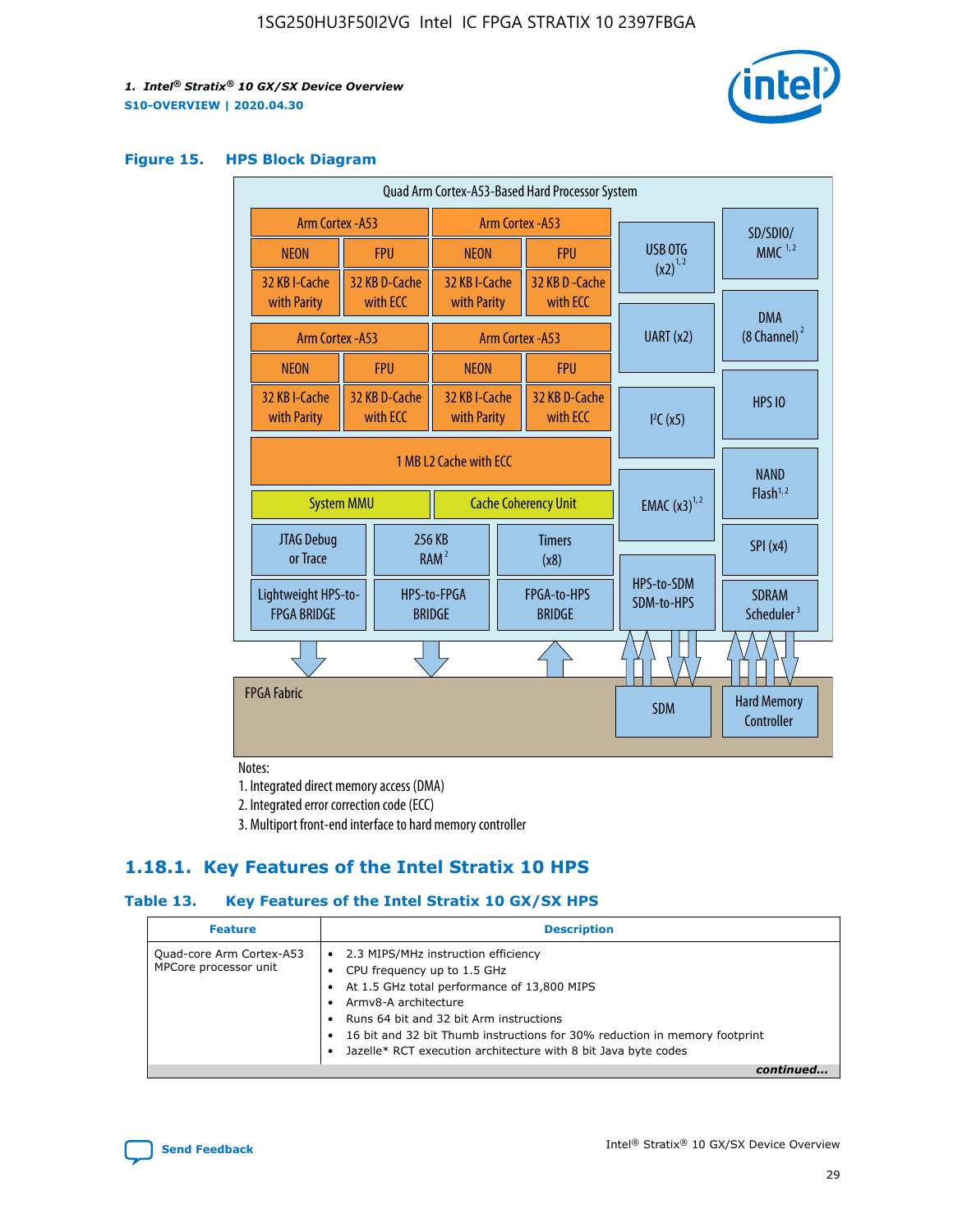

| <b>Feature</b>                                        | <b>Description</b>                                                                                                                                                                                                                                                                                                                                                                                                                                                                                                                                                                                                                                                                                                                                                                                                                                                                                                                                                                                                                                                                                                                                                                                                     |  |
|-------------------------------------------------------|------------------------------------------------------------------------------------------------------------------------------------------------------------------------------------------------------------------------------------------------------------------------------------------------------------------------------------------------------------------------------------------------------------------------------------------------------------------------------------------------------------------------------------------------------------------------------------------------------------------------------------------------------------------------------------------------------------------------------------------------------------------------------------------------------------------------------------------------------------------------------------------------------------------------------------------------------------------------------------------------------------------------------------------------------------------------------------------------------------------------------------------------------------------------------------------------------------------------|--|
|                                                       | Superscalar, variable length, out-of-order pipeline with dynamic branch prediction<br>Improved Arm Neon* media processing engine<br>$\bullet$<br>Single- and double-precision floating-point unit<br>Arm CoreSight* debug and trace technology<br>$\bullet$                                                                                                                                                                                                                                                                                                                                                                                                                                                                                                                                                                                                                                                                                                                                                                                                                                                                                                                                                            |  |
| <b>System Memory</b><br>Management Unit               | Enables a unified memory model and extends hardware virtualization into peripherals<br>$\bullet$<br>implemented in the FPGA fabric                                                                                                                                                                                                                                                                                                                                                                                                                                                                                                                                                                                                                                                                                                                                                                                                                                                                                                                                                                                                                                                                                     |  |
| Cache Coherency unit                                  | $\bullet$<br>Changes in shared data stored in cache are propagated throughout the system<br>providing bi-directional coherency for co-processing elements.                                                                                                                                                                                                                                                                                                                                                                                                                                                                                                                                                                                                                                                                                                                                                                                                                                                                                                                                                                                                                                                             |  |
| Cache                                                 | L1 Cache<br>$\bullet$<br>- 32 KB of instruction cache w/ parity check<br>- 32 KB of L1 data cache w /ECC<br>- Parity checking<br>L2 Cache<br>$-$ 1MB shared<br>- 8-way set associative<br>- SEU Protection with parity on TAG ram and ECC on data RAM<br>- Cache lockdown support                                                                                                                                                                                                                                                                                                                                                                                                                                                                                                                                                                                                                                                                                                                                                                                                                                                                                                                                      |  |
| On-Chip Memory                                        | 256 KB of scratch on-chip RAM<br>$\bullet$                                                                                                                                                                                                                                                                                                                                                                                                                                                                                                                                                                                                                                                                                                                                                                                                                                                                                                                                                                                                                                                                                                                                                                             |  |
| External SDRAM and Flash<br>Memory Interfaces for HPS | Hard memory controller with support for DDR4, DDR3<br>$\bullet$<br>$-$ 40 bit (32 bit + 8 bit ECC) with select packages supporting 72 bit (64 bit + 8 bit<br>ECC)<br>- Support for up to 2666 Mbps DDR4 and 2166 Mbps DDR3 frequencies<br>- Error correction code (ECC) support including calculation, error correction, write-<br>back correction, and error counters<br>- Software Configurable Priority Scheduling on individual SDRAM bursts<br>- Fully programmable timing parameter support for all JEDEC-specified timing<br>parameters<br>- Multiport front-end (MPFE) scheduler interface to the hard memory controller, which<br>supports the $AXI^{\circledR}$ Quality of Service (QoS) for interface to the FPGA fabric<br>NAND flash controller<br>$-$ ONFI 1.0<br>- Integrated descriptor based with DMA<br>- Programmable hardware ECC support<br>- Support for 8 and 16 bit Flash devices<br>Secure Digital SD/SDIO/MMC controller<br>$-$ eMMC 4.5<br>- Integrated descriptor based DMA<br>- CE-ATA digital commands supported<br>- 50 MHz operating frequency<br>Direct memory access (DMA) controller<br>$\bullet$<br>- 8-channel<br>- Supports up to 32 peripheral handshake interface<br>continued |  |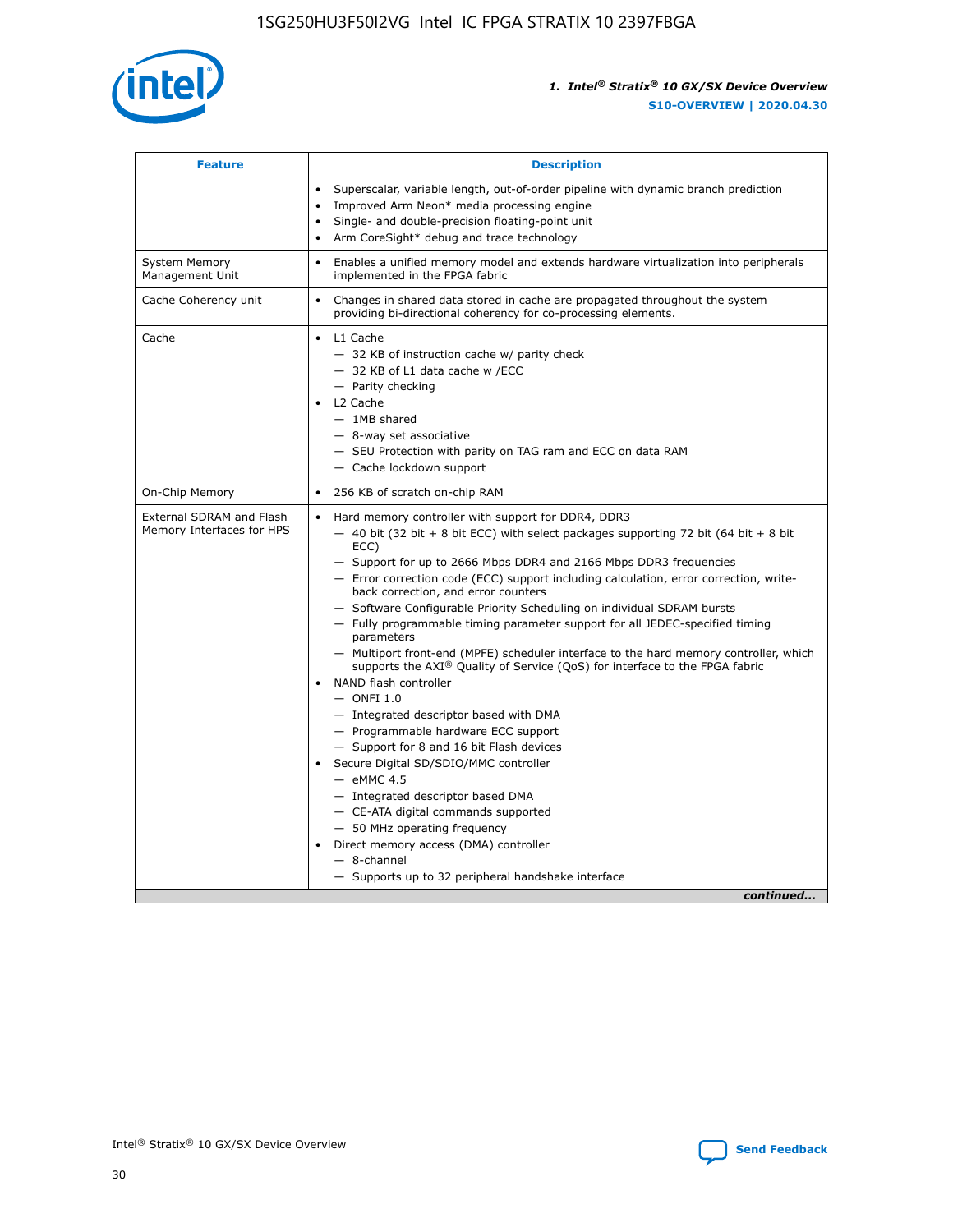

| <b>Feature</b>                         | <b>Description</b>                                                                                                                                                                                                                                                                                                                                                                                                                                                                                                                                                                                                                                                                                                                                                                                                                                                                                                                                                                                                                                                                                                                                                                                                                                                                                                                                                                                                                                                                           |
|----------------------------------------|----------------------------------------------------------------------------------------------------------------------------------------------------------------------------------------------------------------------------------------------------------------------------------------------------------------------------------------------------------------------------------------------------------------------------------------------------------------------------------------------------------------------------------------------------------------------------------------------------------------------------------------------------------------------------------------------------------------------------------------------------------------------------------------------------------------------------------------------------------------------------------------------------------------------------------------------------------------------------------------------------------------------------------------------------------------------------------------------------------------------------------------------------------------------------------------------------------------------------------------------------------------------------------------------------------------------------------------------------------------------------------------------------------------------------------------------------------------------------------------------|
| Communication Interface<br>Controllers | Three 10/100/1000 Ethernet media access controls (MAC) with integrated DMA<br>- Supports RGMII and RMII external PHY Interfaces<br>- Option to support other PHY interfaces through FPGA logic<br>$\bullet$ GMII<br>MII<br>$\bullet$<br>RMII (requires MII to RMII adapter)<br>• RGMII (requires GMII to RGMII adapter)<br>SGMII (requires GMII to SGMII adapter)<br>- Supports IEEE 1588-2002 and IEEE 1588-2008 standards for precision networked<br>clock synchronization<br>- Supports IEEE 802.1Q VLAN tag detection for reception frames<br>- Supports Ethernet AVB standard<br>Two USB On-the-Go (OTG) controllers with DMA<br>- Dual-Role Device (device and host functions)<br>• High-speed (480 Mbps)<br>• Full-speed (12 Mbps)<br>• Low-speed (1.5 Mbps)<br>• Supports USB 1.1 (full-speed and low-speed)<br>- Integrated descriptor-based scatter-gather DMA<br>- Support for external ULPI PHY<br>- Up to 16 bidirectional endpoints, including control endpoint<br>$-$ Up to 16 host channels<br>- Supports generic root hub<br>- Configurable to OTG 1.3 and OTG 2.0 modes<br>Five $I2C$ controllers (three can be used by EMAC for MIO to external PHY)<br>- Support both 100 Kbps and 400 Kbps modes<br>- Support both 7 bit and 10 bit addressing modes<br>- Support Master and Slave operating mode<br>Two UART 16550 compatible<br>- Programmable baud rate up to 115.2 Kbaud<br>Four serial peripheral interfaces (SPI) (2 Masters, 2 Slaves)<br>- Full and Half duplex |
| Timers and I/O                         | Timers<br>- 4 general-purpose timers<br>$-4$ watchdog timers<br>48 HPS direct I/O allow HPS peripherals to connect directly to I/O<br>Up to three IO48 banks may be assigned to HPS for HPS DDR access                                                                                                                                                                                                                                                                                                                                                                                                                                                                                                                                                                                                                                                                                                                                                                                                                                                                                                                                                                                                                                                                                                                                                                                                                                                                                       |
| Interconnect to Logic Core             | • FPGA-to-HPS Bridge<br>- Allows IP bus masters in the FPGA fabric to access to HPS bus slaves<br>- Configurable 32, 64, or 128 bit AMBA AXI interface<br>HPS-to-FPGA Bridge<br>- Allows HPS bus masters to access bus slaves in FPGA fabric<br>- Configurable 32, 64, or 128 bit AMBA AXI interface allows high-bandwidth HPS<br>master transactions to FPGA fabric<br>HPS-to-SDM and SDM-to-HPS Bridges<br>- Allows the HPS to reach the SDM block and the SDM to bootstrap the HPS<br>Light Weight HPS-to-FPGA Bridge<br>- Light weight 32 bit AXI interface suitable for low-latency register accesses from HPS<br>to soft peripherals in FPGA fabric<br>FPGA-to-HPS SDRAM Bridge<br>- Up to three AMBA AXI interfaces supporting 32, 64, or 128 bit data paths                                                                                                                                                                                                                                                                                                                                                                                                                                                                                                                                                                                                                                                                                                                          |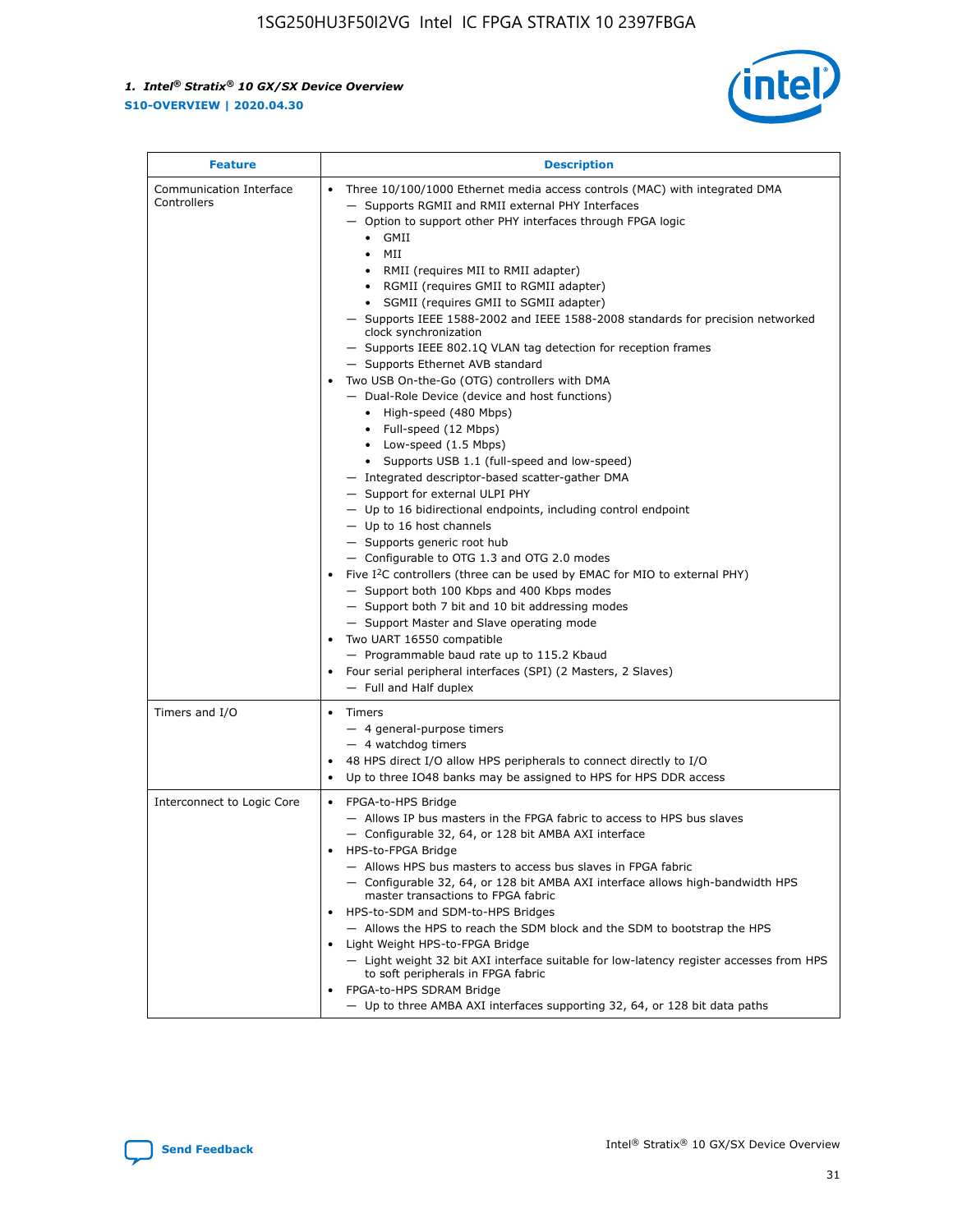

## **1.19. Power Management**

Intel Stratix 10 devices use the advanced Intel 14 nm tri-gate process technology, the all new Intel Hyperflex core architecture to enable Hyper-Folding, power gating, and several optional power reduction techniques to reduce total power consumption by as much as 70% compared to previous generation high-performance Stratix V devices.

Intel Stratix 10 standard power devices (-V) are SmartVID devices. The core voltage supplies (VCC and VCCP) for each SmartVID device must be driven by a PMBus voltage regulator dedicated to that Intel Stratix 10 device. Use of a PMBus voltage regulator for each SmartVID (-V) device is mandatory; it is not an option. A code is programmed into each SmartVID device during manufacturing that allows the PMBus voltage regulator to operate at the optimum core voltage to meet the device performance specifications.

With the new Intel Hyperflex core architecture, designs can run 2X faster than previous generation FPGAs. With 2X performance and same required throughput, architects can cut the data path width in half to save power. This optimization is called Hyper-Folding. Additionally, power gating reduces static power of unused resources in the FPGA by powering them down. The Intel Quartus Prime software automatically powers down specific unused resource blocks such as DSP and M20K blocks, at configuration time.

The optional power reduction techniques in Intel Stratix 10 devices include:

• **Available Low Static Power Devices**—Intel Stratix 10 devices are available with a fixed core voltage that provides lower static power than the SmartVID standard power devices, while maintaining device performance

Furthermore, Intel Stratix 10 devices feature Intel's low power transceivers and include a number of hard IP blocks that not only reduce logic resources but also deliver substantial power savings compared to soft implementations. In general, hard IP blocks consume up to 50% less power than the equivalent soft logic implementations.

## **1.20. Device Configuration and Secure Device Manager (SDM)**

All Intel Stratix 10 devices contain a Secure Device Manager (SDM), which is a dedicated triple-redundant processor that serves as the point of entry into the device for all JTAG and configuration commands. The SDM also bootstraps the HPS in SoC devices ensuring that the HPS can boot using the same security features that the FPGA devices have.

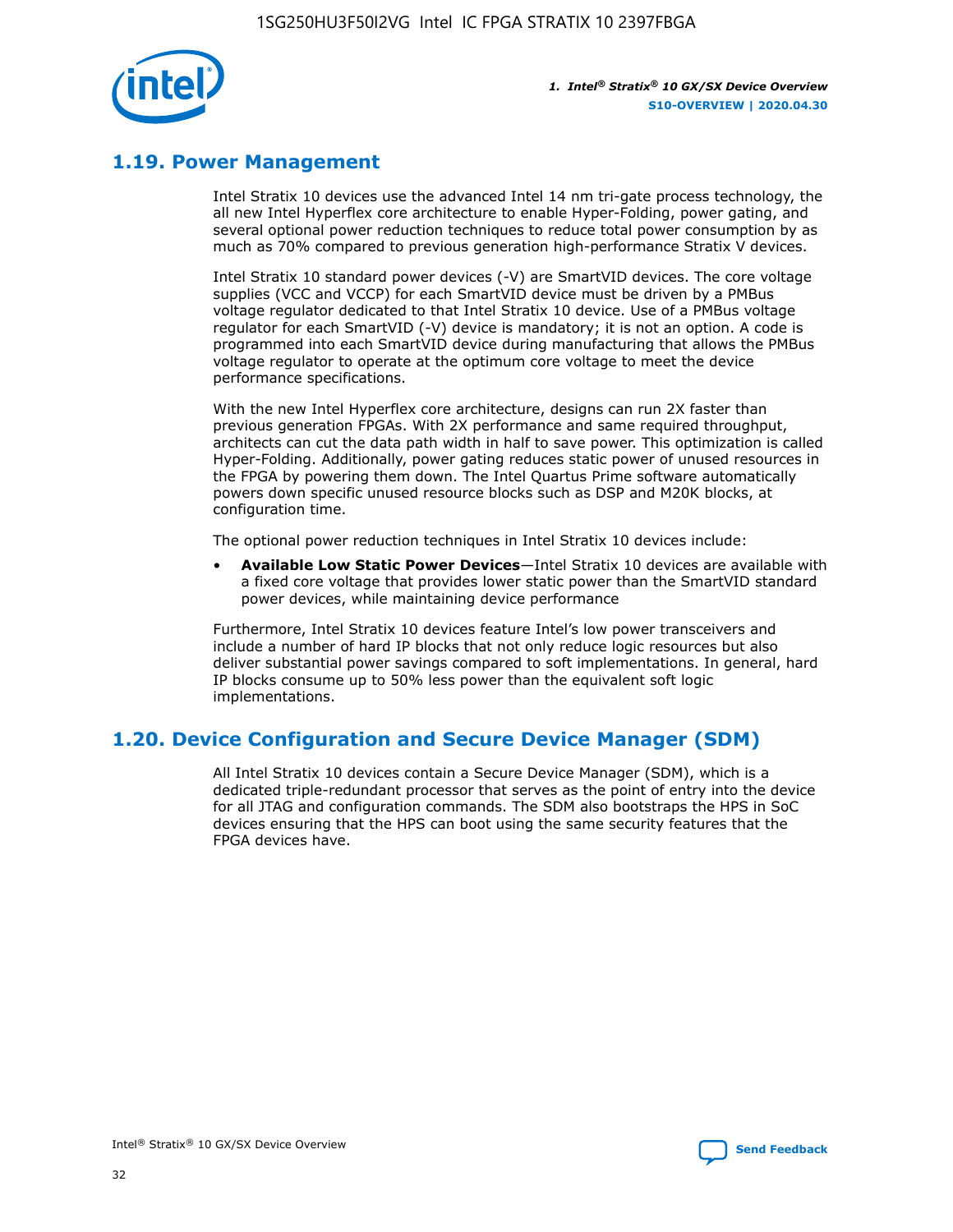





During configuration, Intel Stratix 10 devices are divided into logical sectors, each of which is managed by a local sector manager (LSM). The SDM passes configuration data to each of the LSMs across the on-chip configuration network. This allows the sectors to be configured independently, one at a time, or in parallel. This approach achieves simplified sector configuration and reconfiguration, as well as reduced overall configuration time due to the inherent parallelism. The same sector-based approach is used to respond to single-event upsets and security attacks.

While the sectors provide a logical separation for device configuration and reconfiguration, they overlay the normal rows and columns of FPGA logic and routing. This means there is no impact to the Intel Quartus Prime software place and route, and no impact to the timing of logic signals that cross the sector boundaries.

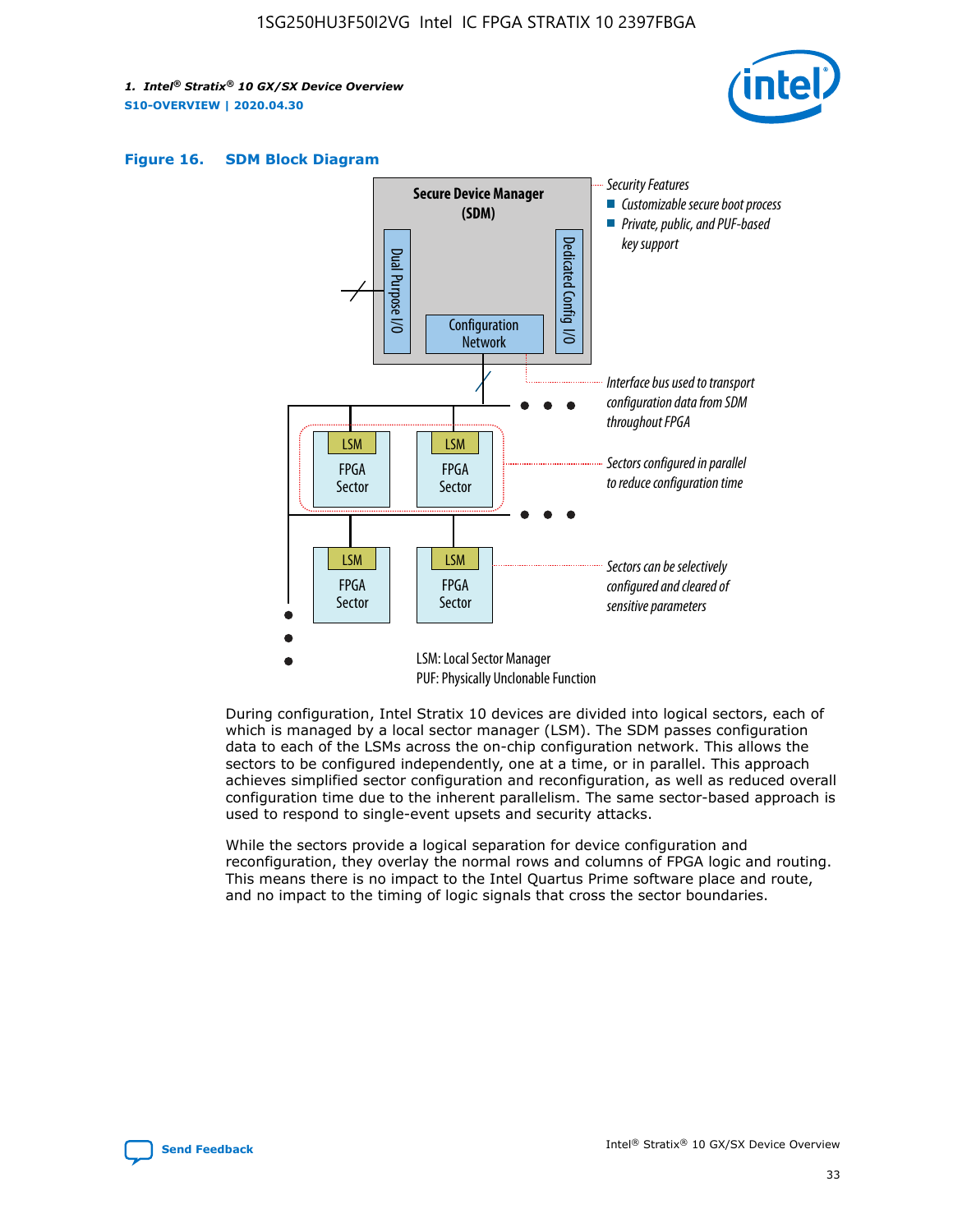

The SDM enables robust, secure, fully-authenticated device configuration. It also allows for customization of the configuration scheme, which can enhance device security. For configuration and reconfiguration, this approach offers a variety of advantages:

- Dedicated secure configuration manager
- Reduced device configuration time, because sectors are configured in parallel
- Updateable configuration process
- Reconfiguration of one or more sectors independent of all other sectors
- Zeroization of individual sectors or the complete device

The SDM also provides additional capabilities such as register state readback and writeback to support ASIC prototyping and other applications.

## **1.21. Device Security**

Building on top of the robust security features present in the previous generation devices, Intel Stratix 10 FPGAs and SoCs include a number of new and innovative security enhancements. These features are also managed by the SDM, tightly coupling device configuration and reconfiguration with encryption, authentication, key storage and anti-tamper services.

Security services provided by the SDM include:

- Bitstream encryption
- Multi-factor authentication
- Hard encryption and authentication acceleration; AES-256, SHA-256/384, ECDSA-256/384
- Volatile and non-volatile encryption key storage and management
- Boot code authentication for the HPS
- Physically Unclonable Function (PUF) service
- Updateable configuration process
- Secure device maintenance and upgrade functions
- Side channel attack protection
- Scripted response to sensor inputs and security attacks, including selective sector zeroization
- Readback, JTAG and test mode disable
- Enhanced response to single-event upsets (SEU)
- Black key provisioning
- Physical anti-tamper

See the *Intel Stratix 10 Device Security User Guide* for a complete list of all security features.

The SDM and associated security services provide a robust, multi-layered security solution for your Intel Stratix 10 design.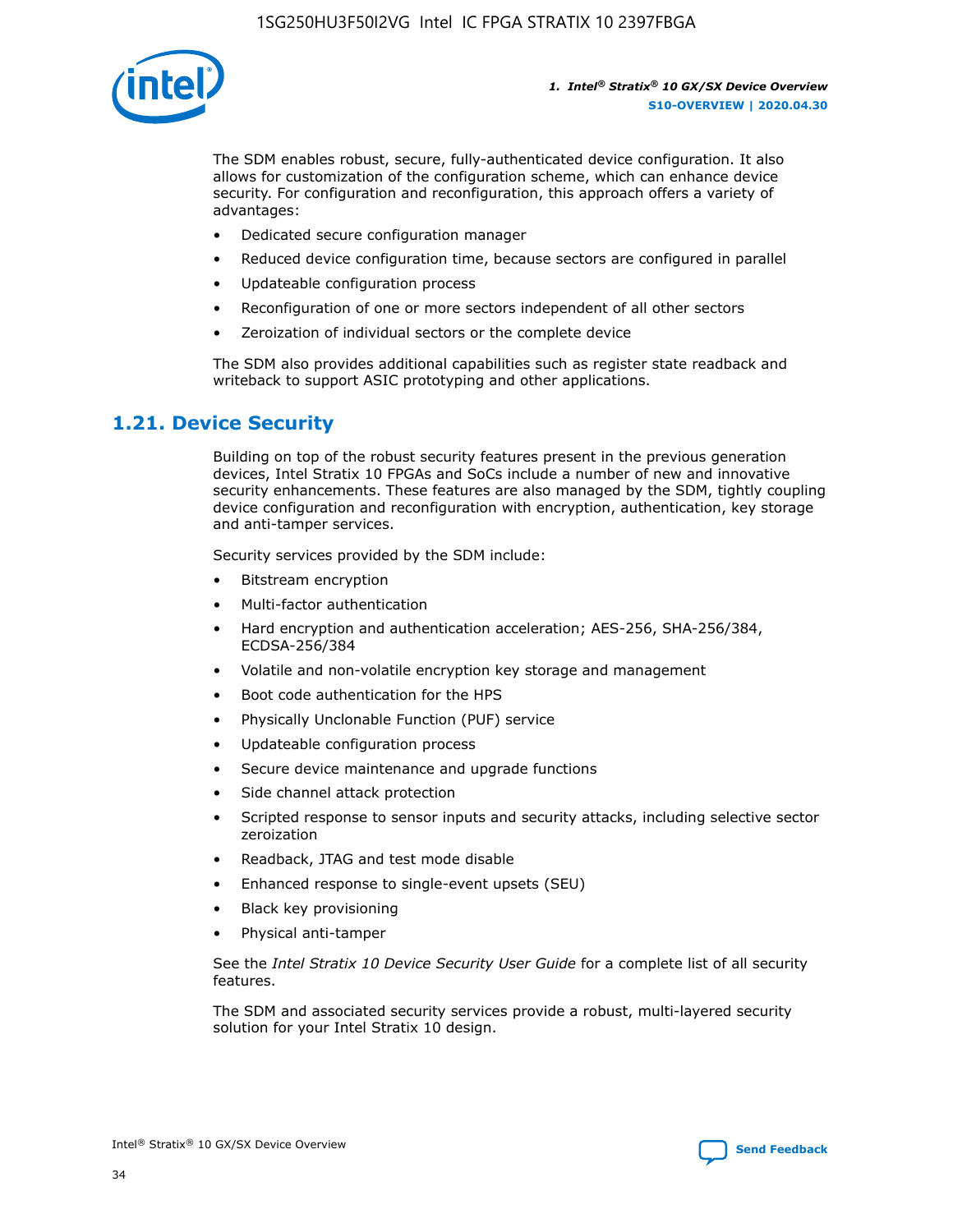

#### **Table 14. Device Security**

| <b>Intel Stratix 10 Family Variant</b> | <b>Bitstream Authentication</b> | <b>Advanced Security Features</b> <sup>(12)</sup> |  |  |
|----------------------------------------|---------------------------------|---------------------------------------------------|--|--|
| GX/SX                                  | All devices                     | -AS suffix part number required                   |  |  |

#### **Related Information**

- [My Intel Support](https://www.intel.com/content/www/us/en/programmable/my-intel/mal-home.html)
- [Intel Stratix 10 Device Security User Guide](https://www.intel.com/content/www/us/en/programmable/documentation/ndq1483601370898.html#wcd1483611014402)

## **1.22. Configuration via Protocol Using PCI Express**

Configuration via protocol using PCI Express allows the FPGA to be configured across the PCI Express bus, simplifying the board layout and increasing system integration. Making use of the embedded PCI Express hard IP operating in autonomous mode before the FPGA is configured, this technique allows the PCI Express bus to be powered up and active within the 100 ms time allowed by the PCI Express specification. Intel Stratix 10 devices also support partial reconfiguration across the PCI Express bus which reduces system down time by keeping the PCI Express link active while the device is being reconfigured.

## **1.23. Partial and Dynamic Reconfiguration**

Partial reconfiguration allows you to reconfigure part of the FPGA while other sections continue running. This capability is required in systems where uptime is critical, because it allows you to make updates or adjust functionality without disrupting services.

In addition to lowering power and cost, partial reconfiguration also increases the effective logic density by removing the necessity to place in the FPGA those functions that do not operate simultaneously. Instead, these functions can be stored in external memory and loaded as needed. This reduces the size of the required FPGA by allowing multiple applications on a single FPGA, saving board space and reducing power. The partial reconfiguration process is built on top of the proven incremental compile design flow in the Intel Quartus Prime design software

Dynamic reconfiguration in Intel Stratix 10 devices allows transceiver data rates, protocols and analog settings to be changed dynamically on a channel-by-channel basis while maintaining data transfer on adjacent transceiver channels. Dynamic reconfiguration is ideal for applications that require on-the-fly multiprotocol or multirate support. Both the PMA and PCS blocks within the transceiver can be reconfigured using this technique. Dynamic reconfiguration of the transceivers can be used in conjunction with partial reconfiguration of the FPGA to enable partial reconfiguration of both core and transceivers simultaneously.

## **1.24. Fast Forward Compile**

The innovative Fast Forward Compile feature in the Intel Quartus Prime software identifies performance bottlenecks in your design and provides detailed, step-by-step performance improvement recommendations that you can then implement. The Compiler reports estimates of the maximum operating frequency that can be achieved

<sup>(12)</sup> Contact My Intel Support for additional information.

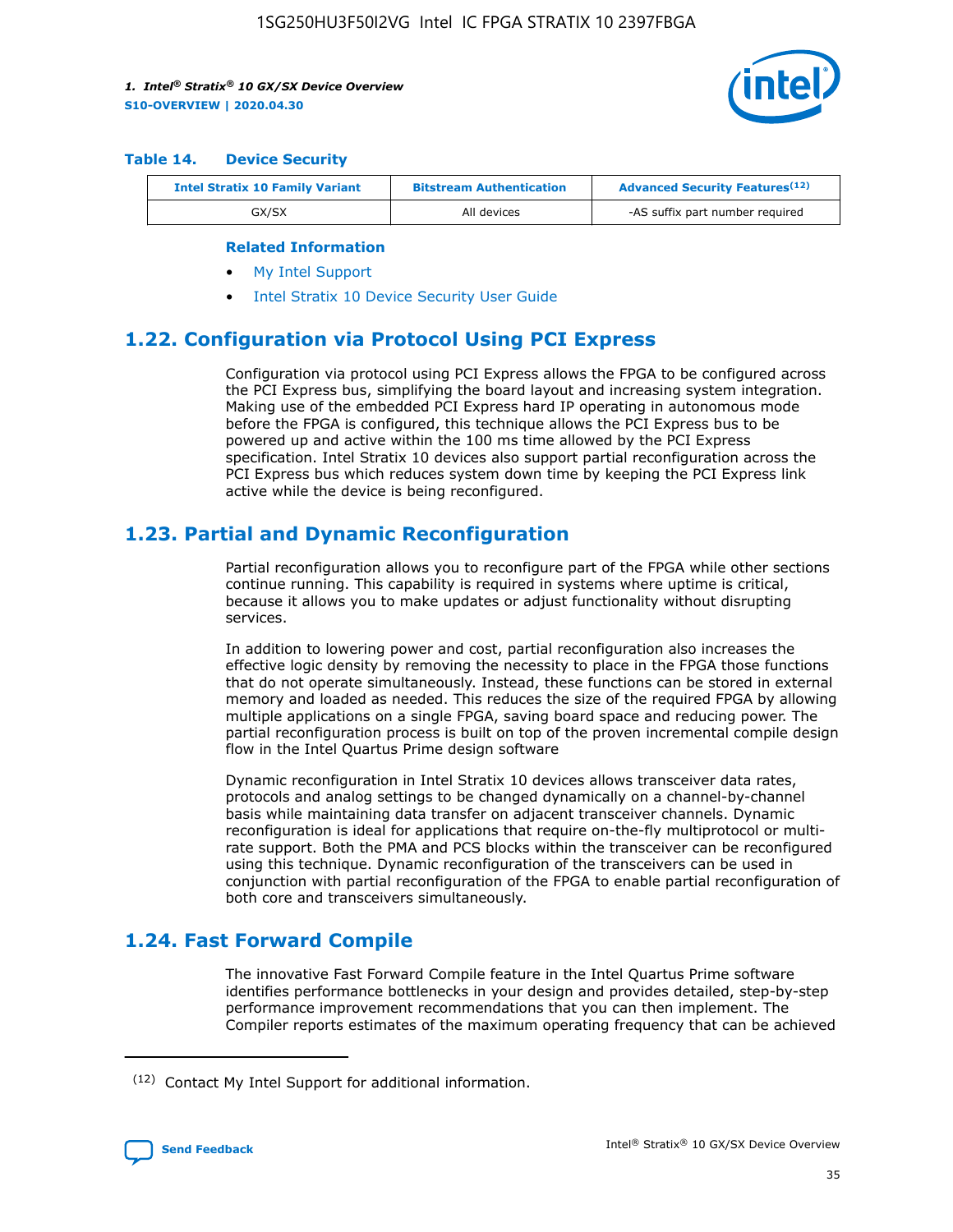

by applying the recommendations. As part of the new Hyper-Aware design flow, Fast Forward Compile maximizes the performance of your Intel Stratix 10 design and achieves rapid timing closure.

Previously, this type of optimization required multiple time-consuming design iterations, including full design re-compilation to determine the effectiveness of the changes. Fast Forward Compile enables you to make better decisions about where to focus your optimization efforts, and how to increase your design performance and throughput. This technique removes much of the guesswork of performance exploration, resulting in fewer design iterations and as much as 2X core performance gains for Intel Stratix 10 designs.

## **1.25. Single Event Upset (SEU) Error Detection and Correction**

Intel Stratix 10 FPGAs and SoCs offer robust SEU error detection and correction circuitry. The detection and correction circuitry includes protection for Configuration RAM (CRAM) programming bits and user memories. The CRAM is protected by a continuously running parity checker circuit with integrated ECC that automatically corrects one or two bit errors and detects higher order multibit errors.

The physical layout of the CRAM array is optimized to make the majority of multi-bit upsets appear as independent single-bit or double-bit errors which are automatically corrected by the integrated CRAM ECC circuitry. In addition to the CRAM protection, user memories also include integrated ECC circuitry and are layout optimized for error detection and correction.

The SEU error detection and correction hardware is supported by both soft IP and the Intel Quartus Prime software to provide a complete SEU mitigation solution. The components of the complete solution include:

- Hard error detection and correction for CRAM and user M20K memory blocks
- Optimized physical layout of memory cells to minimize probability of SEU
- Sensitivity processing soft IP that reports if CRAM upset affects a used or unused bit
- Fault injection soft IP with the Intel Quartus Prime software support that changes state of CRAM bits for testing purposes
- Hierarchy tagging in the Intel Quartus Prime software
- Triple Mode Redundancy (TMR) used for the Secure Device Manager and critical on-chip state machines

In addition to the SEU mitigation features listed above, the Intel 14 nm tri-gate process technology used for Intel Stratix 10 devices is based on FinFET transistors which have reduced SEU susceptibility versus conventional planar transistors.

## **1.26. Document Revision History for the Intel Stratix 10 GX/SX Device Overview**

| <b>Document</b><br><b>Version</b> | <b>Changes</b>             |
|-----------------------------------|----------------------------|
| 2020.04.30                        | Made the following change: |
|                                   | continued                  |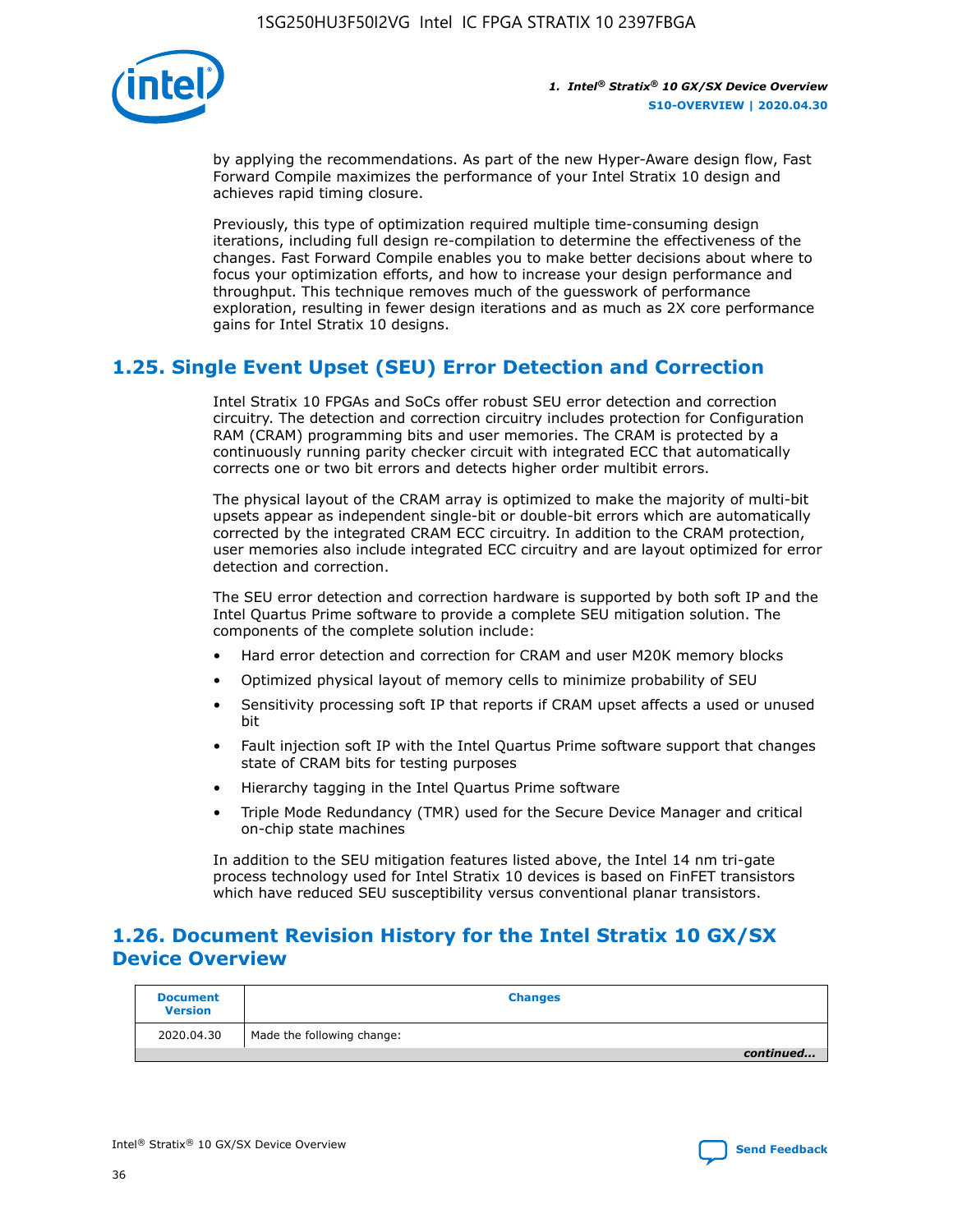

| <b>Document</b><br><b>Version</b> | <b>Changes</b>                                                                                                                                                                                                                                                                                                                                                                                                                                                                                                                                                                                                                                                                                                                                                                                                                                                                                                                                                                                              |
|-----------------------------------|-------------------------------------------------------------------------------------------------------------------------------------------------------------------------------------------------------------------------------------------------------------------------------------------------------------------------------------------------------------------------------------------------------------------------------------------------------------------------------------------------------------------------------------------------------------------------------------------------------------------------------------------------------------------------------------------------------------------------------------------------------------------------------------------------------------------------------------------------------------------------------------------------------------------------------------------------------------------------------------------------------------|
|                                   | Added the GX 10M variant.                                                                                                                                                                                                                                                                                                                                                                                                                                                                                                                                                                                                                                                                                                                                                                                                                                                                                                                                                                                   |
| 2020.03.24                        | Made the following changes:<br>Added advanced security (-AS) devices.<br>Added level shifter details for the Intel Stratix 10 SX/GX 400 device.                                                                                                                                                                                                                                                                                                                                                                                                                                                                                                                                                                                                                                                                                                                                                                                                                                                             |
| 2019.08.19                        | Made the following changes:<br>Added composition details for the leaded and lead-free contact device options.<br>$\bullet$<br>Updated the I/O PLL counts.                                                                                                                                                                                                                                                                                                                                                                                                                                                                                                                                                                                                                                                                                                                                                                                                                                                   |
| 2019.02.15                        | Made the following changes:<br>Changed the number of included logic elements globally.<br>$\bullet$<br>Removed logic density 450, logic density 550, and package code 48 from the "Sample Ordering<br>$\bullet$<br>Code and Available Options for Intel Stratix 10 Devices" figure.<br>Updated description of the higher density in the "Innovations in Intel Stratix 10 FPGAs and SoCs"<br>section.<br>Updated description of the general purpose I/Os in the "Intel Stratix 10 FPGA and SoC Common<br>$\bullet$<br>Device Features" table.<br>Removed support for LPDDR3 globally.<br>Updated the "Intel Stratix 10 FPGA and SoC Architecture Block Diagram" figure.<br>$\bullet$<br>Updated the "Intel Stratix 10 GX/SX FPGA and SoC Family Plan-FPGA Core (part 1)" table.<br>$\bullet$<br>Updated the "Intel Stratix 10 GX/SX FPGA and SoC Family Plan-Interconnects, PLLs and Hard IP<br>(part 2)" table.<br>Updated and merged the "Intel Stratix 10 GX/SX FPGA and SoC Family Package Plan" tables. |
| 2018.08.08                        | Made the following changes:<br>Changed the specs for QDRII+ and QDRII+ Xtreme and added specs for QDRIV in the "External<br>$\bullet$<br>Memory Interface Performance" table.<br>Updated description of the power options in the "Sample Ordering Code and Available Options for<br>Intel Stratix 10 Devices" figure.<br>Changed the description of the technology and power management features in the "Intel Stratix 10<br>FPGA and SoC Common Device Features" table.<br>Changed the description of SmartVID in the "Power Management" section.<br>Changed the direction arrow from the coefficient registers block in the "DSP Block: High Precision<br>$\bullet$<br>Fixed Point Mode" figure.                                                                                                                                                                                                                                                                                                          |
| 2017.10.30                        | Made the following changes:<br>Removed the embedded eSRAM feature globally.<br>$\bullet$<br>Removed the Low Power (VID) and Military operating temperature options, and package code 53<br>$\bullet$<br>from the "Sample Ordering Code and Available Options for Stratix 10 Devices" figure.<br>Changed the Maximum transceiver data rate (chip-to-chip) specification for L-Tile devices in the<br>"Key Features of Intel Stratix 10 Devices Compared to Stratix V Devices" table.                                                                                                                                                                                                                                                                                                                                                                                                                                                                                                                         |
| 2016.10.31                        | Made the following changes:<br>• Changed the number of available transceivers to 96, globally.<br>Changed the single-precision floating point performance to 10 TFLOP, globally.<br>Changed the maximum datarate to 28.3 Gbps, globally.<br>٠<br>Changed some of the features listed in the "Stratix 10 GX/SX Device Overview" section.<br>$\bullet$<br>Changed descriptions for the GX and SX devices in the "Stratix 10 Family Variants" section.<br>$\bullet$<br>Changed the "Sample Ordering Code and Available Options for Stratix 10 Devices" figure.<br>Changed the features listed in the "Key Features of Stratix 10 Devices Compared to Stratix V<br>Devices" table.<br>Changed the descriptions of the following areas of the "Stratix 10 FPGA and SoC Common Device<br>Features" table:<br>- Transceiver hard IP<br>- Internal memory blocks<br>- Core clock networks<br>- Packaging<br>Reorganized and updated all tables in the "Stratix 10 FPGA and SoC Family Plan" section.                |
|                                   | continued                                                                                                                                                                                                                                                                                                                                                                                                                                                                                                                                                                                                                                                                                                                                                                                                                                                                                                                                                                                                   |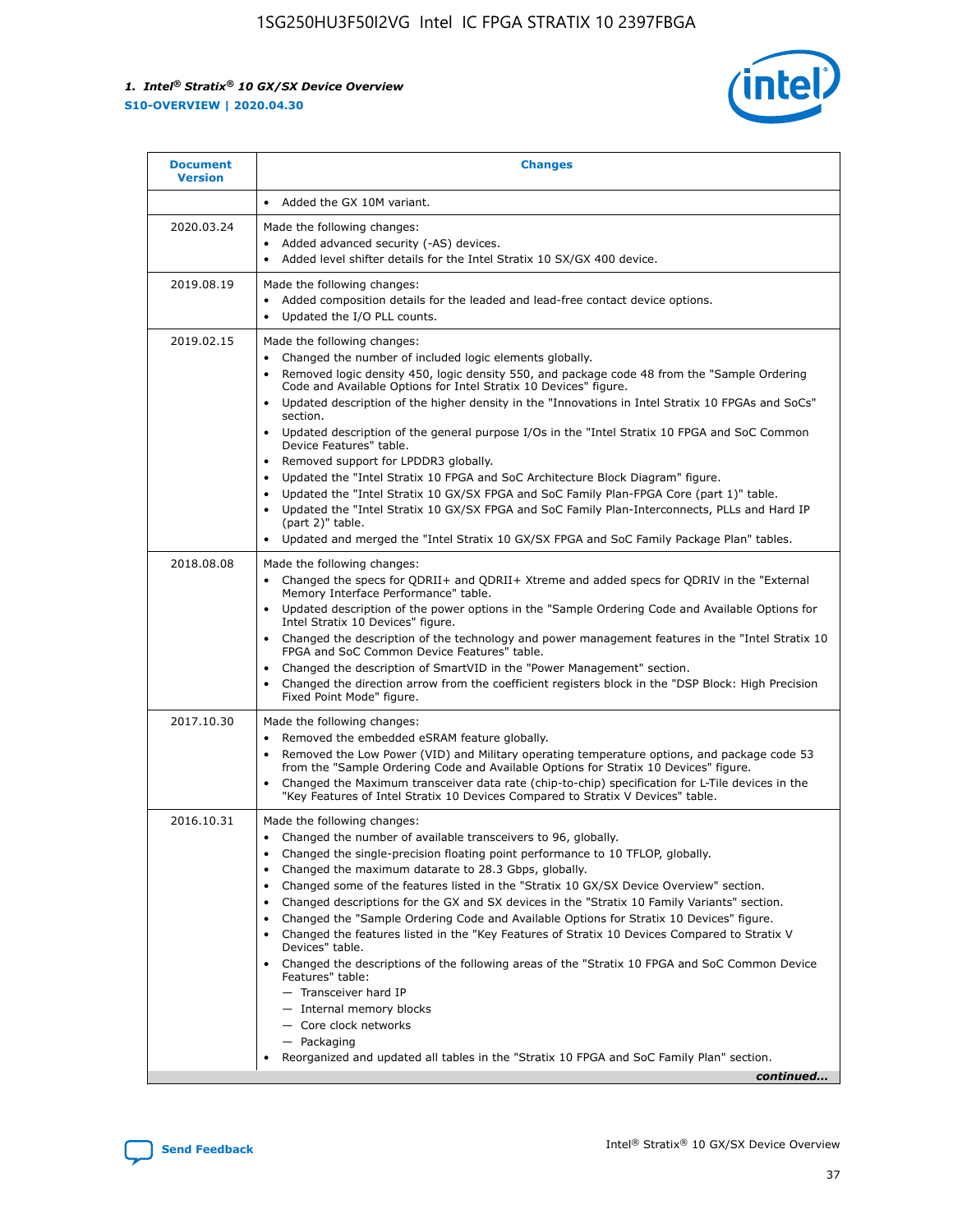

| <b>Document</b><br><b>Version</b> | <b>Changes</b>                                                                                                                                                                                                                                                                                                                                                                                                                                                                                                                                                                                                                                                                                                                                                                                                                                                                                                                                                                                     |
|-----------------------------------|----------------------------------------------------------------------------------------------------------------------------------------------------------------------------------------------------------------------------------------------------------------------------------------------------------------------------------------------------------------------------------------------------------------------------------------------------------------------------------------------------------------------------------------------------------------------------------------------------------------------------------------------------------------------------------------------------------------------------------------------------------------------------------------------------------------------------------------------------------------------------------------------------------------------------------------------------------------------------------------------------|
|                                   | Removed the "Migration Between Arria 10 FPGAs and Stratix 10 FPGAs" section.<br>Removed footnotes from the "Transceiver PCS Features" table.<br>Changed the HMC description in the "External Memory and General Purpose I/O" section.<br>Changed the number of fPLLs in the "Fractional Synthesis PLLs and I/O PLLs" section.<br>Clarified HMC data width support in the "Key Features of the Stratix 10 HPS" table.<br>Changed the description in the "Internal Embedded Memory" section.<br>Changed the datarate for the Standard PCS and SDI PCS features in the "Transceiver PCS Features"<br>table.<br>Added a note to the "PCI Express Gen1/Gen2/Gen3 Hard IP" section.<br>Updated the "Key Features of the Stratix 10 HPS" table.<br>Changed the description for the Cache coherency unit in the "Key Features of the Stratix 10 HPS"<br>table.<br>Changed the description for the external SDRAM and Flash memory interfaces for HPS in the "Key<br>Features of the Stratix 10 HPS" table. |
| 2015.12.04                        | Initial release.                                                                                                                                                                                                                                                                                                                                                                                                                                                                                                                                                                                                                                                                                                                                                                                                                                                                                                                                                                                   |